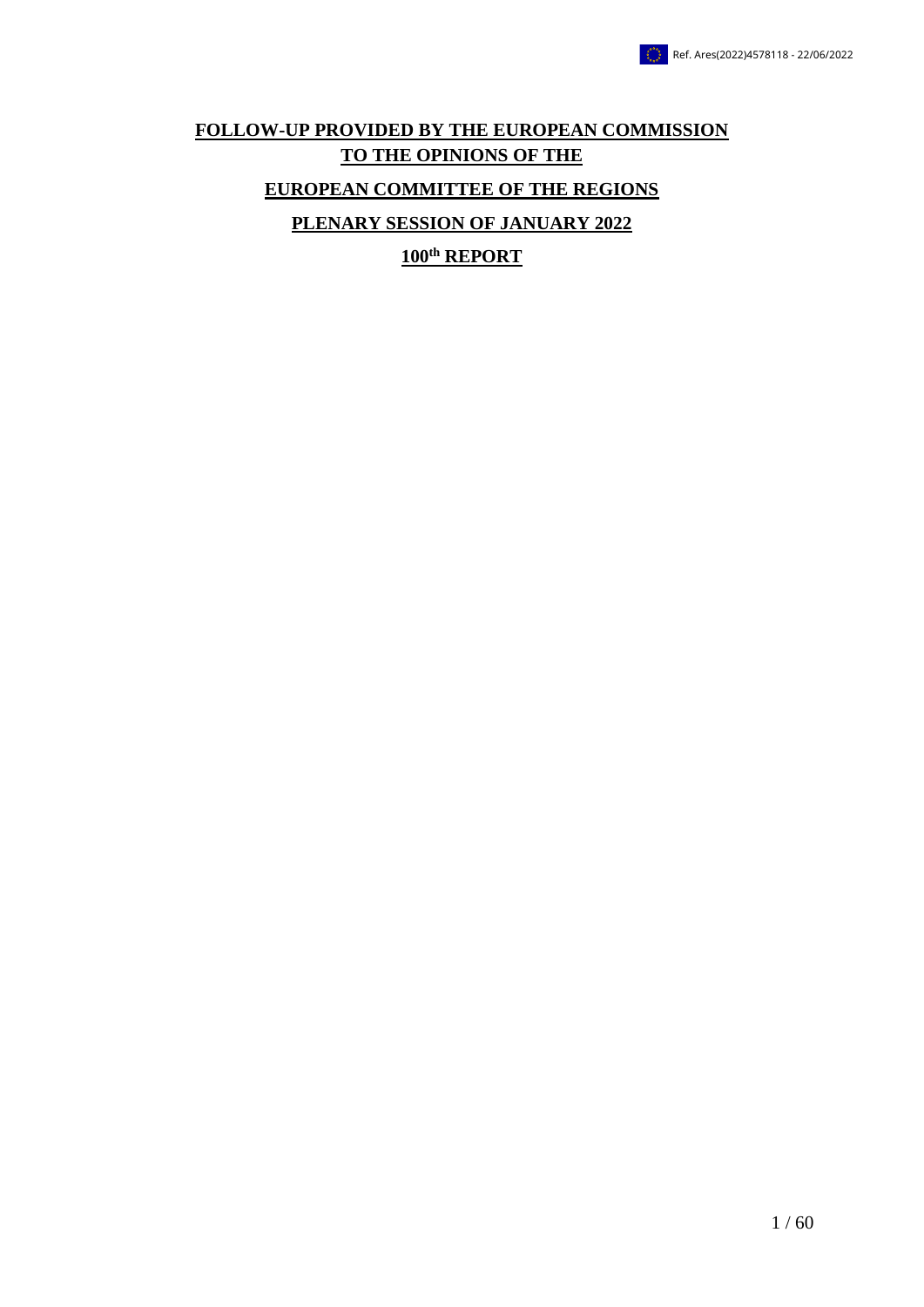| $N^{\circ}$                  | <b>TITLE / LEAD DG</b>                                                                                                                                                                                             | <b>REFERENCES</b>                                                                                                     |
|------------------------------|--------------------------------------------------------------------------------------------------------------------------------------------------------------------------------------------------------------------|-----------------------------------------------------------------------------------------------------------------------|
|                              | <b>DG CLIMA</b>                                                                                                                                                                                                    |                                                                                                                       |
| 1.                           | Gender equality and climate change: towards mainstreaming the<br>gender perspective in the European Green Deal<br>Rapporteur: Kata TÜTTŐ (HU/PES)                                                                  | Own-initiative<br>COR-2021-02509-00-<br>00-AC-TRA<br>ENVE-VII/018                                                     |
|                              | <b>DG ENV</b>                                                                                                                                                                                                      |                                                                                                                       |
| 2.                           | <b>EU Action Plan: Towards Zero Pollution for Air, Water and Soil</b><br>Rapporteur: Marieke SCHOUTEN (NL/GREENS)<br>Local and regional authorities accelerating the implementation                                | COM(2021) 400 final<br>COR-2021-03178-00-<br>00-AC-TRA<br>ENVE-VII/019<br>COM(2021) 261 final                         |
| 3.                           | of the EU Pollinators Initiative<br>Rapporteur: Frida NILSSON (SE/RENEW E.)                                                                                                                                        | COR-2021-03508-00-<br>00-AC-TRA<br>ENVE-VII/020                                                                       |
|                              | DG MOVE                                                                                                                                                                                                            |                                                                                                                       |
| 4.<br>assoc.<br><b>CLIMA</b> | Towards zero emission road transport: Deploying alternative<br>strengthening<br>fuels<br>infrastructure<br>and<br>CO <sub>2</sub><br>emission<br>performance standards<br>Rapporteur: Adrian Ovidiu TEBAN (RO/EPP) | COM(2021) 556 final<br>COM(2021) 559 final<br>COM(2021) 560 final<br>COR-2021-04913-00-<br>00-AC-TRA<br>COTER-VII/015 |
| <b>DG AGRI</b>               |                                                                                                                                                                                                                    |                                                                                                                       |
| 5.                           | A long-term vision for the EU's rural areas<br>Rapporteur: Juan Manuel MORENO BONILLA (ES/EPP)                                                                                                                     | COM(2021) 345 final<br>COR-2021-03533-00-<br>00-AC-TRA<br>NAT-VII/021                                                 |
|                              | <b>DG EMPL</b>                                                                                                                                                                                                     |                                                                                                                       |
| 6.                           | EU strategic framework on health and safety at work 2021-2027<br>Rapporteur: Sergio CACI (IT/EPP)                                                                                                                  | COM(2021) 323 final<br>SWD(2021) 148 final<br>SWD(2021) 149 final<br>COR-2021-05555-00-<br>00-AC-TRA<br>SEDEC-VII/024 |
|                              |                                                                                                                                                                                                                    |                                                                                                                       |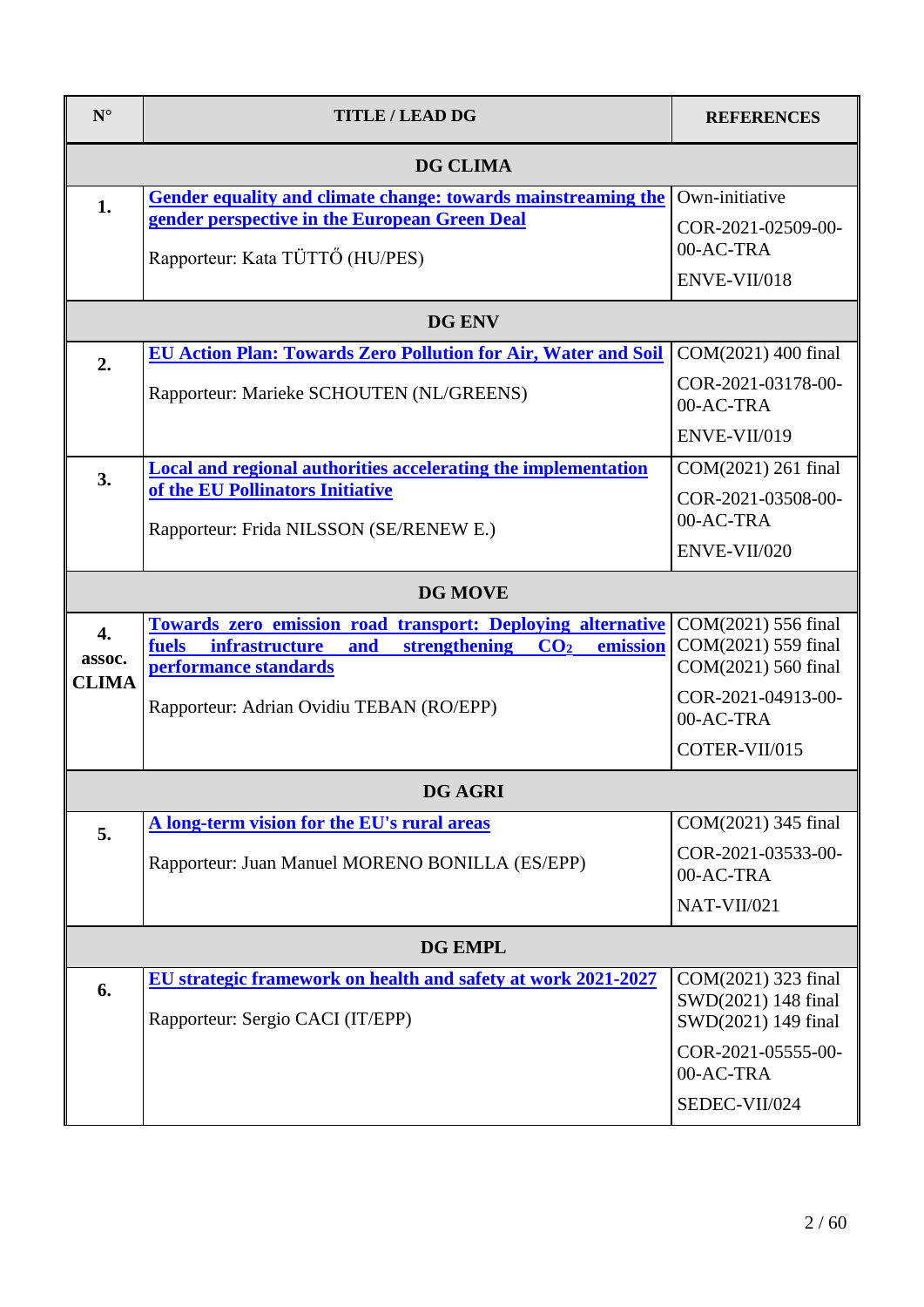<span id="page-2-0"></span>

| $N^{\circ}1$<br>Gender equality and climate change: towards mainstreaming the gender<br>perspective in the European Green Deal<br><b>Own-initiative</b><br>COR-2021-02509 - ENVE-VII/018<br>148th plenary session - January 2022<br>Rapporteur: Kata TÜTTŐ (HU/PES)<br><b>DG CLIMA - Executive Vice-President TIMMERMANS</b>                                      |                                                                                                                                                                                                                                                                                                                                                                                                                                                                                                                                                                                                                                                                                                                                                                                                                                                                                                                                                                                                                                                                                                                                                                |
|-------------------------------------------------------------------------------------------------------------------------------------------------------------------------------------------------------------------------------------------------------------------------------------------------------------------------------------------------------------------|----------------------------------------------------------------------------------------------------------------------------------------------------------------------------------------------------------------------------------------------------------------------------------------------------------------------------------------------------------------------------------------------------------------------------------------------------------------------------------------------------------------------------------------------------------------------------------------------------------------------------------------------------------------------------------------------------------------------------------------------------------------------------------------------------------------------------------------------------------------------------------------------------------------------------------------------------------------------------------------------------------------------------------------------------------------------------------------------------------------------------------------------------------------|
| Points of the European Committee of the<br><b>Regions opinion considered essential</b>                                                                                                                                                                                                                                                                            | <b>European Commission position</b>                                                                                                                                                                                                                                                                                                                                                                                                                                                                                                                                                                                                                                                                                                                                                                                                                                                                                                                                                                                                                                                                                                                            |
| 8. The Committee of the Regions (CoR) stresses<br>that gender mainstreaming, understood as the<br>integration of a gender perspective into the<br>preparation, design, implementation, monitoring<br>and evaluation of policies, regulatory measures<br>and spending programmes, is a valuable tool for<br>realising gender equality, and deplores its<br>disuse. | The Commission considers the last sentence of<br>this para. inaccurate as it does not reflect the fact<br>that the Commission systematically applies<br>gender mainstreaming, i.e. by increasingly<br>including the gender equality perspective in all<br>stages of EU action, in conjunction with specific<br>persistent<br>targeted<br>address<br>measures<br>to<br>inequalities, including within relevant EU<br>funding programmes.                                                                                                                                                                                                                                                                                                                                                                                                                                                                                                                                                                                                                                                                                                                        |
| 10. [] The CoR calls on the Commission to<br>apply the EIGE's Guide to Gender Impact<br>Assessment <sup>1</sup> ; stresses that data collected across<br>the EU Member States should include more<br>gender indicators without<br>comprehensive<br>increasing the administrative burden for local<br>and regional authorities.                                    | The Commission underlines that, in line with the<br>Interinstitutional agreement of 16 December<br>2020 on budgetary discipline, on cooperation in<br>budgetary matters and on sound financial<br>management, as well as on new own resources,<br>the 2021 revised Better Regulation guidelines<br>and toolbox provide a strengthened framework to<br>the Commission services to identify, assess and<br>report gender impacts, in evaluations and impact<br>assessments. The Better Regulation Framework<br>puts emphasis on proportionality with respect to<br>the scope and depth of the analysis in impact<br>assessments. This means that only the most<br>relevant and significant impacts are analysed.<br>The principle of proportionality in an integrated<br>and balanced analysis is fully in line with the<br>Interinstitutional agreement for Better Law-<br>Making of 13 April 2016.<br>Under the better regulation framework, the<br>Commission highlights that impact assessment is<br>an integrated exercise, which analyses significant<br>environmental, social and economic impacts of<br>policy options analysed. Impact assessments need |

ī

 $\bar{1}$ <sup>1</sup> [https://eige.europa.eu/gender-mainstreaming/toolkits/gender-impact-assessment/guide-gender-impact-assessment.](https://eige.europa.eu/gender-mainstreaming/toolkits/gender-impact-assessment/guide-gender-impact-assessment)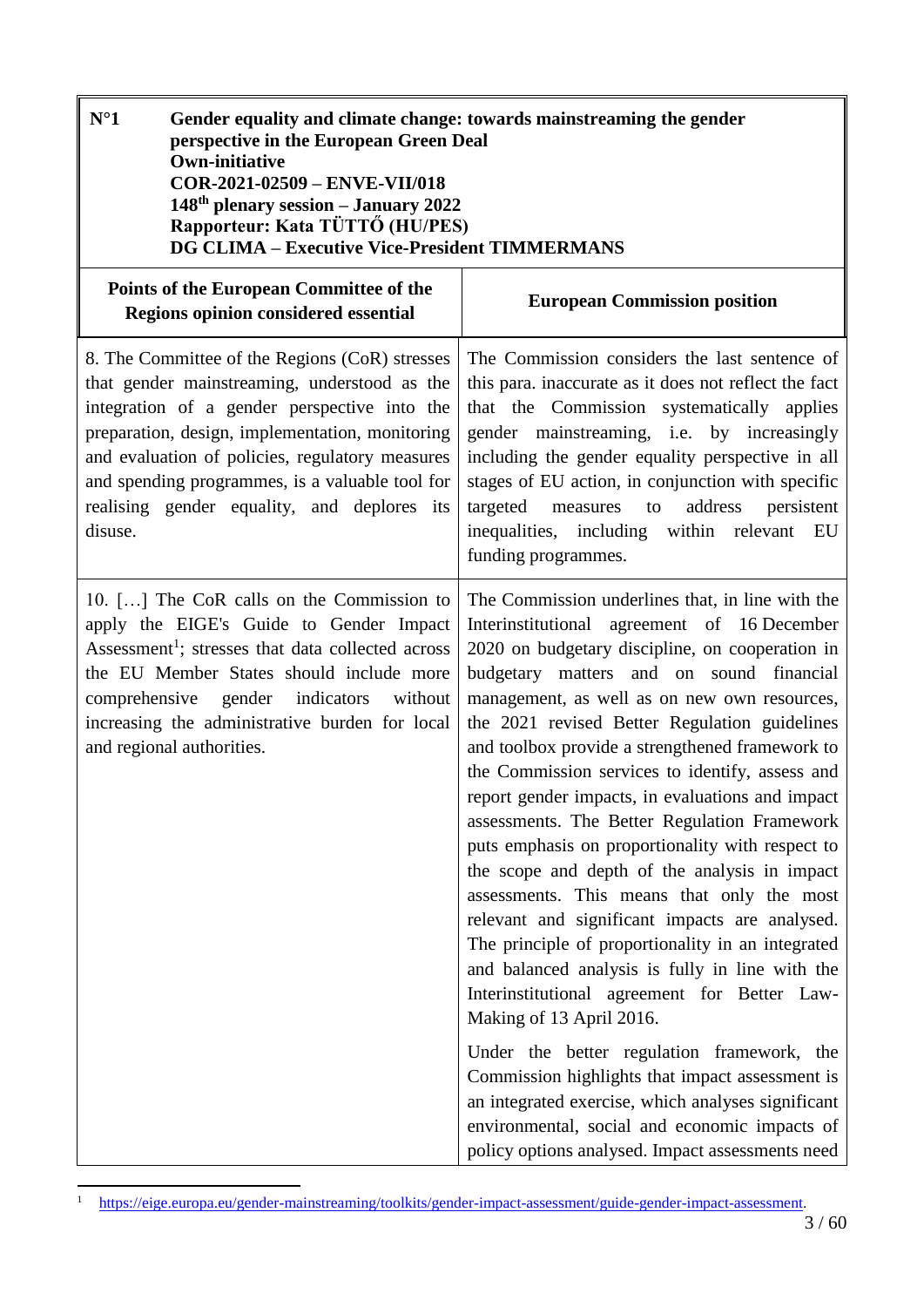|                                                                                                                                                                                                                                                                                                                                                                                           | to cover all significant impacts in relation to a<br>proposal under preparation, including gender<br>impacts.                                                                                                                                                                                                                                                                                                                                                                                                                                                                                                                                                                                                                                                                                                                                                                                                                                                                                                                                                                                                       |
|-------------------------------------------------------------------------------------------------------------------------------------------------------------------------------------------------------------------------------------------------------------------------------------------------------------------------------------------------------------------------------------------|---------------------------------------------------------------------------------------------------------------------------------------------------------------------------------------------------------------------------------------------------------------------------------------------------------------------------------------------------------------------------------------------------------------------------------------------------------------------------------------------------------------------------------------------------------------------------------------------------------------------------------------------------------------------------------------------------------------------------------------------------------------------------------------------------------------------------------------------------------------------------------------------------------------------------------------------------------------------------------------------------------------------------------------------------------------------------------------------------------------------|
|                                                                                                                                                                                                                                                                                                                                                                                           | The Commission agrees with the Committee'<br>position that data collection needs to be done<br>with attention to the administrative burden for<br>local and regional authorities. The Commission<br>also recalls the important role of Member States<br>in providing timely, reliable and cost-effective<br>information on gender indicators. Under the<br>Interinstitutional Agreement on Better Law-<br>Making of 13 April 2016, the three institutions<br>agreed to, as appropriate, establish reporting,<br>monitoring and evaluation requirements in<br>legislation, while avoiding overregulation and<br>administrative burdens, in particular on Member<br>States. Where appropriate, such requirements can<br>include measurable indicators as a basis on which<br>to collect evidence of the effects of legislation on<br>the ground.                                                                                                                                                                                                                                                                      |
| 11. The CoR welcomes the creation of a Task<br>Force for Equality2 to ensure the mainstreaming<br>of equality, including gender equality and<br>gender diversity, in all EU policies, from their<br>design to their implementation and calls on the<br>EU to facilitate the exchange of best practices<br>among national, regional and local authorities<br>avoiding a top-down approach. | The Gender Equality Strategy highlights the<br>European Green Deal as an important policy<br>vehicle for gender mainstreaming particularly in<br>follow-up instruments such as the Renovation<br>Wave and the Strategy on Climate Adaptation.<br>This work is supported by the Commission's<br>internal Task Force on Equality, which plays a<br>key role to integrate an equality perspective in all<br>EU policies and major initiatives, from their<br>design to their implementation. The mandate of<br>the Task Force includes the six grounds of<br>discrimination of Article 10 of the Treaty on the<br>Functioning of the European Union and it<br>pursues an intersectional approach to ensure that<br>the different aspects of people's personal<br>characteristics/identities are duly considered. The<br>work of the Task Force and of its Secretariat<br>includes providing guidance and building<br>knowledge, organising trainings and facilitating<br>the work on equality undertaken by different<br>within<br>the<br>Commission.<br>services<br>The<br>Commission will continue to facilitate the |

<sup>&</sup>lt;sup>2</sup> [Union of equality: the first year of actions and achievements | European Commission \(europa.eu\).](https://ec.europa.eu/commission/commissioners/2019-2024/dalli/announcements/union-equality-first-year-actions-and-achievements_en#:~:text=The%20Task%20Force%20on%20Equality%20is%20composed%20of,an%20unprecedented%20situation%20both%20in%20Europe%20and%20globally.)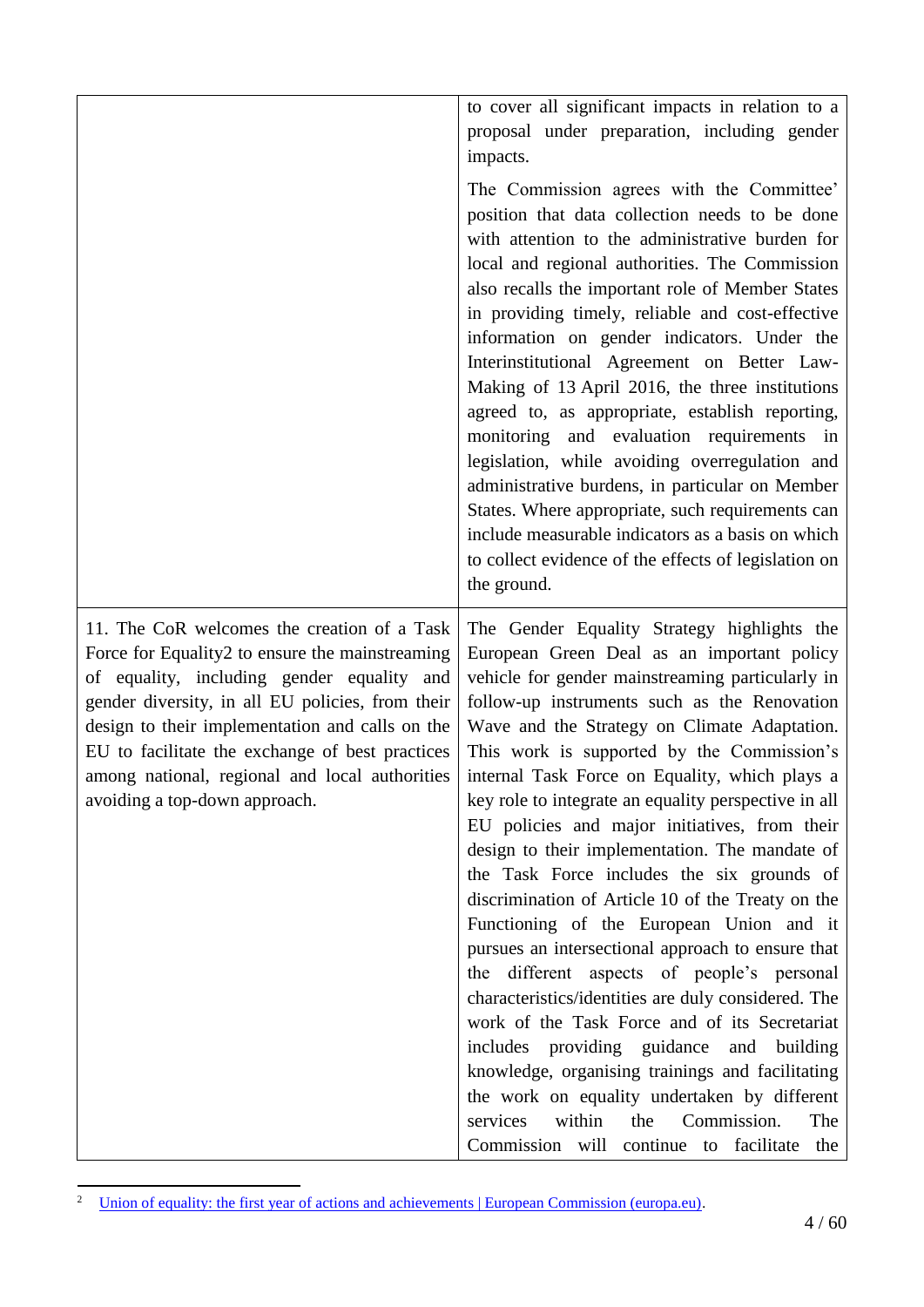|                                                                                                                                                                                                                                                                               | sharing of good practices at all levels.                                                                                                                                                                                                                                                                                                                                                                                                                                                                                                                                                                                                                                                             |
|-------------------------------------------------------------------------------------------------------------------------------------------------------------------------------------------------------------------------------------------------------------------------------|------------------------------------------------------------------------------------------------------------------------------------------------------------------------------------------------------------------------------------------------------------------------------------------------------------------------------------------------------------------------------------------------------------------------------------------------------------------------------------------------------------------------------------------------------------------------------------------------------------------------------------------------------------------------------------------------------|
| $\lceil  \rceil$ The<br>CoR calls for<br>12.<br>women's<br>participation to be boosted in actions across the<br>EU institutions, government bodies and public<br>authorities at all governance levels; calls on the<br>Council to unblock the "Women on Boards"<br>Directive. | The Commission agrees on the importance of<br>participation<br>women's<br>climate<br>in<br>change<br>decision-making for more gender responsive and<br>efficient climate change policies and programmes<br>Gender Equality Strategy 2020-2025<br>The<br>included a number of actions to support women's<br>participation in public life, to increase their<br>participation in the labour market and to lead<br>equally throughout society. Among these actions,<br>there was a commitment to push for the adoption<br>of the 2012 proposal for a Directive on<br>improving the gender balance on corporate<br>boards. Member states adopted a general<br>approach on the proposal on 14 March 2022. |
| 13. The CoR encourages the use of gender<br>mainstreaming tools to implement the Recovery<br>and Resilience Plans, given that they should be<br>the basis not only for recovery, but for a<br>sustainable, fair and equal society.                                            | The Regulation establishing the Recovery and<br>Resilience Facility <sup>3</sup> (RRF) requires Member<br>States to explain how their respective recovery<br>and resilience plans (RRPs) contribute to gender<br>equality and equal opportunities for all, in line<br>with the principles of the Pillar of Social Rights,<br>and the SDG (Sustainable Development Goal) 5<br>on gender equality.                                                                                                                                                                                                                                                                                                     |
|                                                                                                                                                                                                                                                                               | Furthermore, a majority of Member States had<br>received<br>country-specific recommendations<br>directly or indirectly linked to the objective of<br>improving gender equality<br>and<br>equal<br>opportunities for all. The RRPs were required to<br>address all or a significant subset of the<br>challenges identified in the relevant country-<br>specific recommendations.                                                                                                                                                                                                                                                                                                                      |
|                                                                                                                                                                                                                                                                               | During the preparation of the plans, the<br>Commission consistently called on Member<br>States to reflect equality considerations in their<br>national plans. In line with the dual approach of<br>the Union of Equality strategies, the Commission<br>encouraged Member States both 1) to include<br>targeted measures to promote equality and 2) to<br>mainstream equality considerations throughout<br>the plans.                                                                                                                                                                                                                                                                                 |

 $\overline{\mathbf{3}}$ <sup>3</sup> Regulation (EU) 2021/241 of the European Parliament and of the Council of 12 February 2021 establishing the **[Recovery and Resilience Facility](https://eur-lex.europa.eu/legal-content/EN/TXT/?uri=uriserv:OJ.L_.2021.057.01.0017.01.ENG&toc=OJ:L:2021:057:TOC)**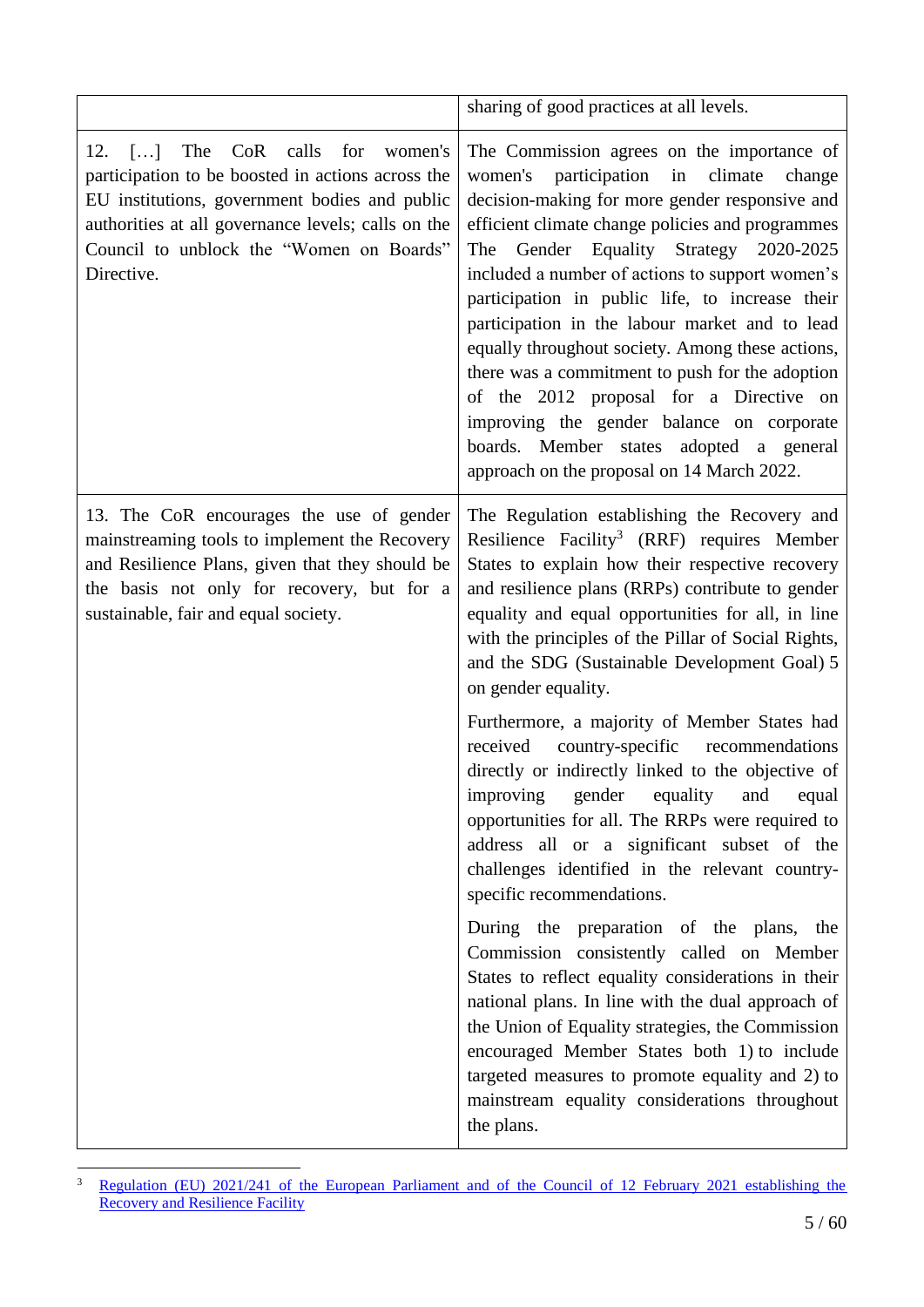|                                                                                                                                                                                                                                                                                                                                                           | As a result of this joint preparatory work, many<br>plans include measures to support women's<br>labour market participation, by promoting better<br>access to childcare and long-term care facilities<br>or reducing the female employment, pay or<br>pension gaps.<br>Equality is also mainstreamed in different parts<br>of the plans. A contribution to gender equality,<br>for example, can be found in measures<br>contributing to all six pillars of the RRF,<br>including the green and digital transitions.                                                                                                                                                                                                                                                                                                                                                                                                                                                                                                                      |
|-----------------------------------------------------------------------------------------------------------------------------------------------------------------------------------------------------------------------------------------------------------------------------------------------------------------------------------------------------------|-------------------------------------------------------------------------------------------------------------------------------------------------------------------------------------------------------------------------------------------------------------------------------------------------------------------------------------------------------------------------------------------------------------------------------------------------------------------------------------------------------------------------------------------------------------------------------------------------------------------------------------------------------------------------------------------------------------------------------------------------------------------------------------------------------------------------------------------------------------------------------------------------------------------------------------------------------------------------------------------------------------------------------------------|
|                                                                                                                                                                                                                                                                                                                                                           | Ultimately, the RRF contribution to gender<br>equality and equal opportunities for all will<br>greatly depend on how the plans will be<br>implemented. The Commission will continue to<br>support an inclusive monitoring process in all<br>Member States, to ensure that measures are<br>implemented in a way that promotes equality. In<br>particular, we expect Member States to involve<br>civil society, Non-governmental organizations<br>(NGOs) and equality bodies active in the fields of<br>non-discrimination and fundamental rights.                                                                                                                                                                                                                                                                                                                                                                                                                                                                                          |
| 14. The CoR calls for enhanced research in<br>order to identify barriers to participation in<br>decision-making, as well as to explore how<br>gender stereotypes affect people's consumption<br>and lifestyles; encourages the use of models like<br>GAMMA (Gender Assessment Method for<br>Mitigation and Adaptation) in order to obtain<br>better data. | The integration of the gender dimension in<br>research and innovation content is a requirement<br>by default in the Horizon Europe Framework<br>Programme, including under Cluster 5<br>on<br>Climate, Energy and Mobility. Moreover,<br>Cluster 2 on Culture, Creativity and Inclusive<br>Society has as a broad line of intervention to<br>develop advanced strategies and innovative<br>methods for gender equality in all social,<br>economic and cultural domains, including at<br>decision-making level, and to deal with gender<br>stereotypes and biases. The draft 2023-24<br>Cluster 2 work programme, currently under<br>development, foresees tackling inequalities in the<br>green and digital transitions, including gender<br>inequalities. Furthermore, the Expert Report<br>entitled 'Gendered Innovations 2: How inclusive<br>analysis contributes to research and innovation'<br>published by the Commission's Directorate-<br>General for Research and Innovation (RTD) in<br>November 2020 – on which Horizon Europe |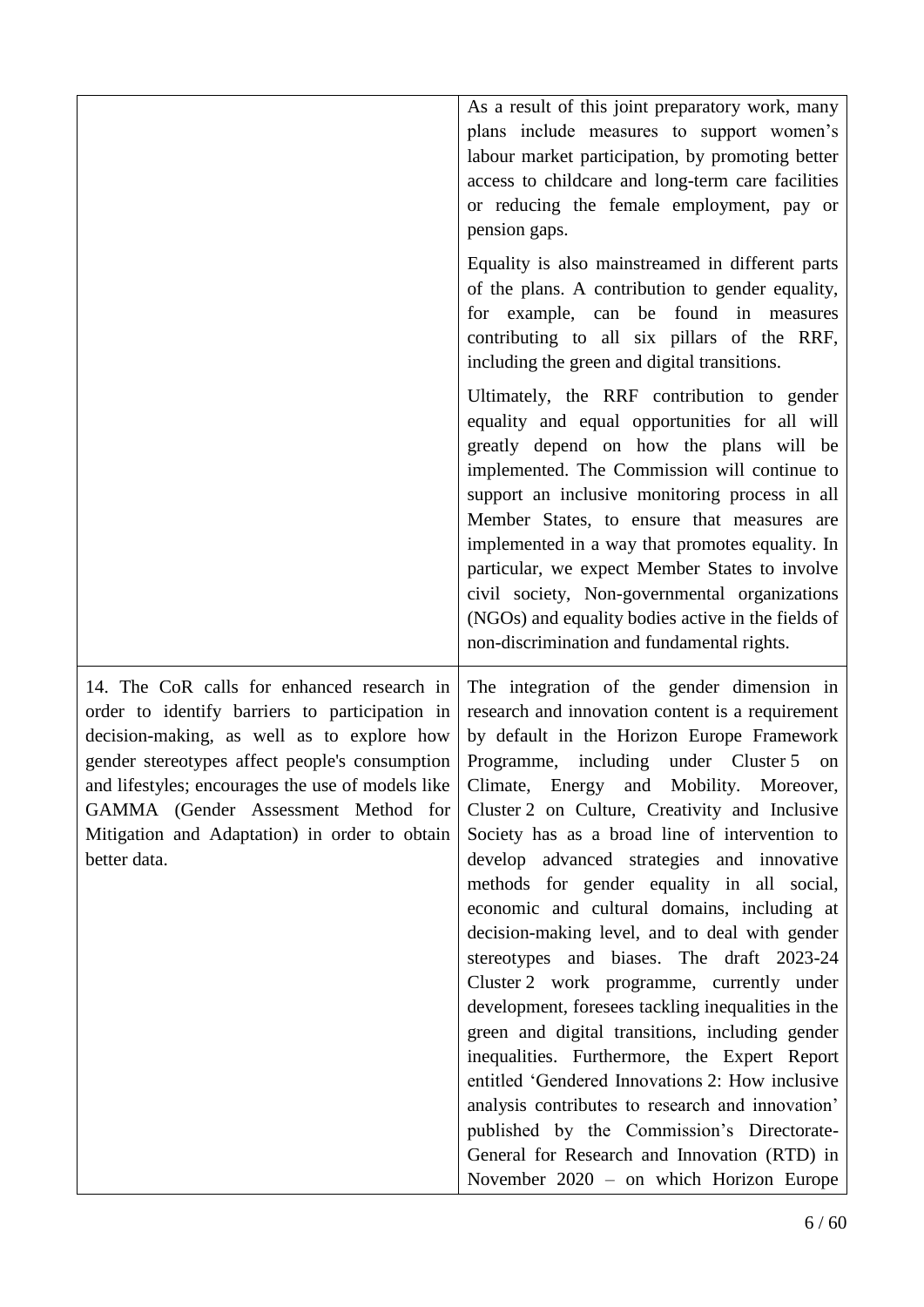|                                                                                                                                                                                                                                                                                             | builds – underlined the importance of integrating<br>a gender dimension in climate-related research<br>and innovation, and included case studies on<br>gender and intersectional differences in smart<br>energy consumption behaviours, as well as in<br>waste management, and smart mobility. In<br>addition, DG RTD has launched a study on<br>assessing and improving women's participation<br>in the Research and Innovation field regarding<br>clean energy transition and producing a foresight<br>analysis on how to reduce the gender gap in the<br>science,<br>technology,<br>engineering<br>and<br>mathematics (STEM) fields and meet the demand<br>for new skills in the energy sector.<br>Regarding EU international action, the EU<br>Gender Action Plan III, in its part 4 'The EU<br>leads by example' aims at improving gender<br>knowledge and expertise within all sectors and<br>will devote resources specifically for research,<br>analysis and expertise in order to improve gender<br>mainstreaming. |
|---------------------------------------------------------------------------------------------------------------------------------------------------------------------------------------------------------------------------------------------------------------------------------------------|-----------------------------------------------------------------------------------------------------------------------------------------------------------------------------------------------------------------------------------------------------------------------------------------------------------------------------------------------------------------------------------------------------------------------------------------------------------------------------------------------------------------------------------------------------------------------------------------------------------------------------------------------------------------------------------------------------------------------------------------------------------------------------------------------------------------------------------------------------------------------------------------------------------------------------------------------------------------------------------------------------------------------------|
| 16. The CoR calls for the European Climate Pact<br>to reflect this gendered approach to influence<br>climate actions and policies, through the<br>inclusion of specific outreach activities focused<br>on awareness raising, education and knowledge-<br>sharing about gender perspectives. | As established in the European Climate Law <sup>4</sup><br>(Article 9), the Commission will foster the<br>diffusion of science-based information about the<br>social and gender equality aspects of climate<br>change, including through the Climate Pact. This<br>information will help the Commission reflect a<br>gendered approach in its policies on climate<br>action. In addition, the Climate Pact will also<br>contribute to the integration of a gender approach<br>as part of its commitment to mainstreaming<br>equality at large by:<br>- committing to diversity and inclusiveness, as<br>one of the six values of the Pact. This<br>commitment includes bringing down barriers<br>resulting from personal characteristics, such as<br>gender, age and disabilities;<br>- encouraging actions that<br>consider<br>social<br>sustainability, social<br>well-being, inclusion,<br>equality,<br>diversity,<br>accessibility<br>and                                                                               |

 $\overline{4}$ <sup>4</sup> Regulation (EU) 2021/1119 of the European Parliament and of the Council of 30 June 2021 establishing the framework for achieving climate neutrality and amending Regulations (EC) No 401/2009 and (EU) 2018/1999 ('European Climate Law') (OJ L 243 9.7.2021 p. 1).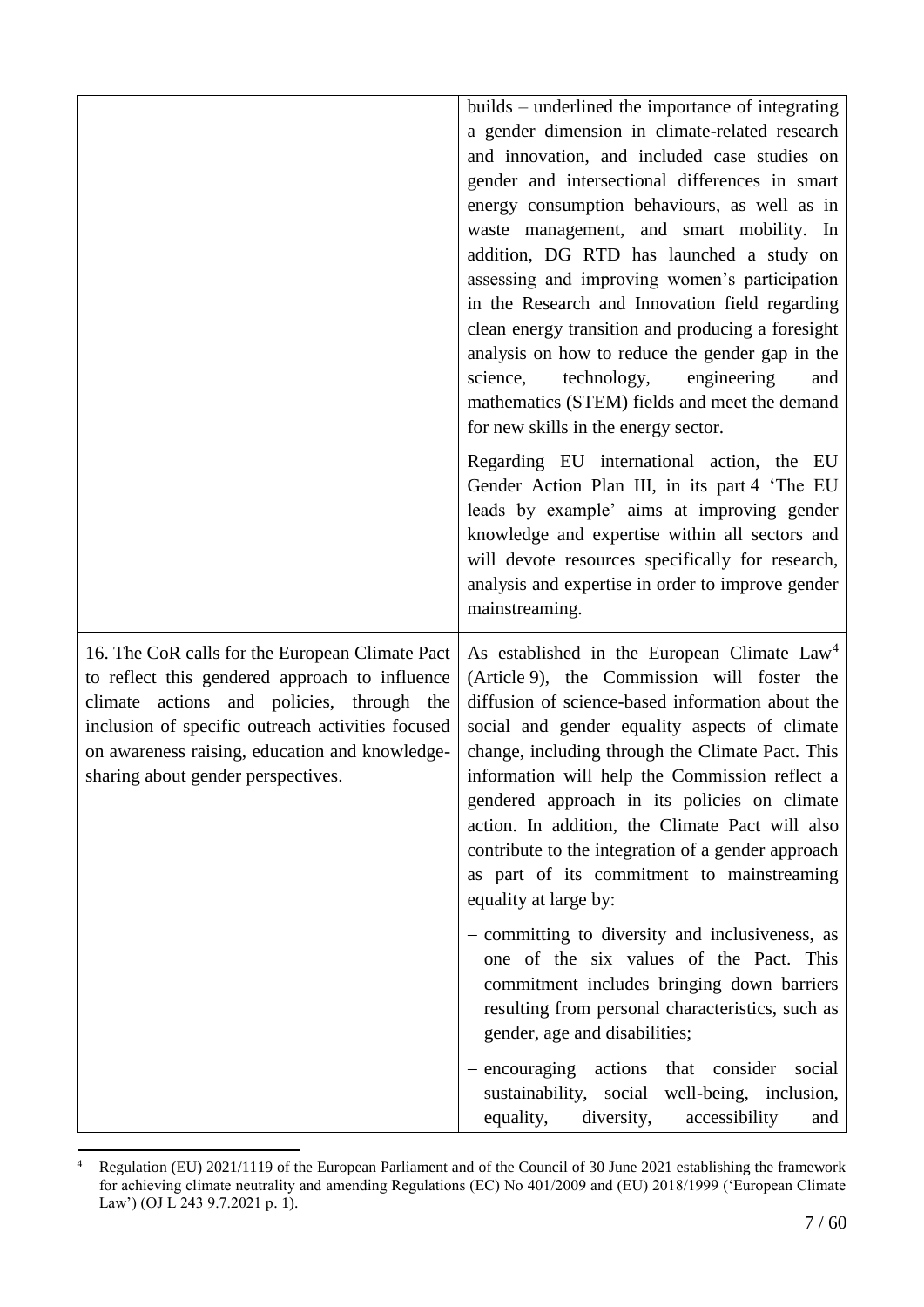|                                                                                                                                                                                                                                                                                                                                                                                                                                                                                                                                                                                                                                              | affordability for all and that aim to reach the<br>most vulnerable individuals and areas;<br>- striving for gender balance amongst the<br>Climate Pact's volunteer Ambassadors;<br>- making green skills development programmes<br>and initiatives equally available to everyone<br>accessible<br>made<br>with<br>and<br>to<br>persons<br>disabilities;<br>- promoting green mobility that leaves no one<br>behind, by addressing specific transport needs<br>of women, the accessibility requirements for<br>persons with disabilities and older persons.                                                                                                                                                                                                                                                                                                                                                                                                                                                                                                                                                                                                                                                                                                                                                                                                                                                                                                                                                                                                                                                                                                  |
|----------------------------------------------------------------------------------------------------------------------------------------------------------------------------------------------------------------------------------------------------------------------------------------------------------------------------------------------------------------------------------------------------------------------------------------------------------------------------------------------------------------------------------------------------------------------------------------------------------------------------------------------|-------------------------------------------------------------------------------------------------------------------------------------------------------------------------------------------------------------------------------------------------------------------------------------------------------------------------------------------------------------------------------------------------------------------------------------------------------------------------------------------------------------------------------------------------------------------------------------------------------------------------------------------------------------------------------------------------------------------------------------------------------------------------------------------------------------------------------------------------------------------------------------------------------------------------------------------------------------------------------------------------------------------------------------------------------------------------------------------------------------------------------------------------------------------------------------------------------------------------------------------------------------------------------------------------------------------------------------------------------------------------------------------------------------------------------------------------------------------------------------------------------------------------------------------------------------------------------------------------------------------------------------------------------------|
| 21. The CoR calls on the Commission and the<br>Member States to incorporate gender equality as<br>an important element of the digital transition,<br>including the gender perspective<br>in<br>the<br>development of digital education policies,<br>promoting mentoring schemes with female role<br>models in ICT, eliminating conscious and<br>unconscious gender discriminatory bias from<br>algorithms, preventing cyber-violence, using the<br>and programmes of ERASMUS+,<br>efforts<br>boosting the concept of a life-long learning<br>approach in adult education, particularly in<br>remote areas, and preventing digital exclusion. | In its Communication on '2030 Digital Compass:<br>the European way for the Digital Decade' and the<br>related Digital Decade Policy Programme, the<br>Commission<br>identified a<br>digitally<br>skilled<br>population<br>and<br>highly<br>skilled<br>digital<br>professionals as one of the four 'cardinal points'<br>of a 'Digital Compass' to translate the EU's<br>digital ambitions for 2030 into concrete targets<br>and to ensure that these objectives are met. The<br>Communication recalls the objective of the<br>European Pillar of Social Rights Action Plan to<br>increase the share of adults with basic digital<br>skills to 80% by 2030, and includes the target to<br>increase the number of employed ICT specialists<br>to 20 million by the same year, with convergence<br>between women and men: The Commission also<br>proposed a European Declaration on Digital<br>Rights and Principles, with the objective of<br>promoting and upholding EU values in the digital<br>space and ensure that digitalisation delivers<br>benefits to all Europeans. The Communication<br>includes, among others, a section on interaction<br>with algorithms and artificial intelligence (AI)<br>systems and states that 'everyone should be<br>empowered to benefit from the advantages of<br>artificial intelligence by making their own,<br>informed choices in the digital environment,<br>while being protected against risks and harm to<br>one's health, safety and fundamental rights.<br>- in this context, it should be highlighted that the<br>proposal for a Regulation on $AI^5$ aims<br>specifically to address the problems of gender |

 $\overline{a}$ <sup>5</sup> COM(2021) 206 final.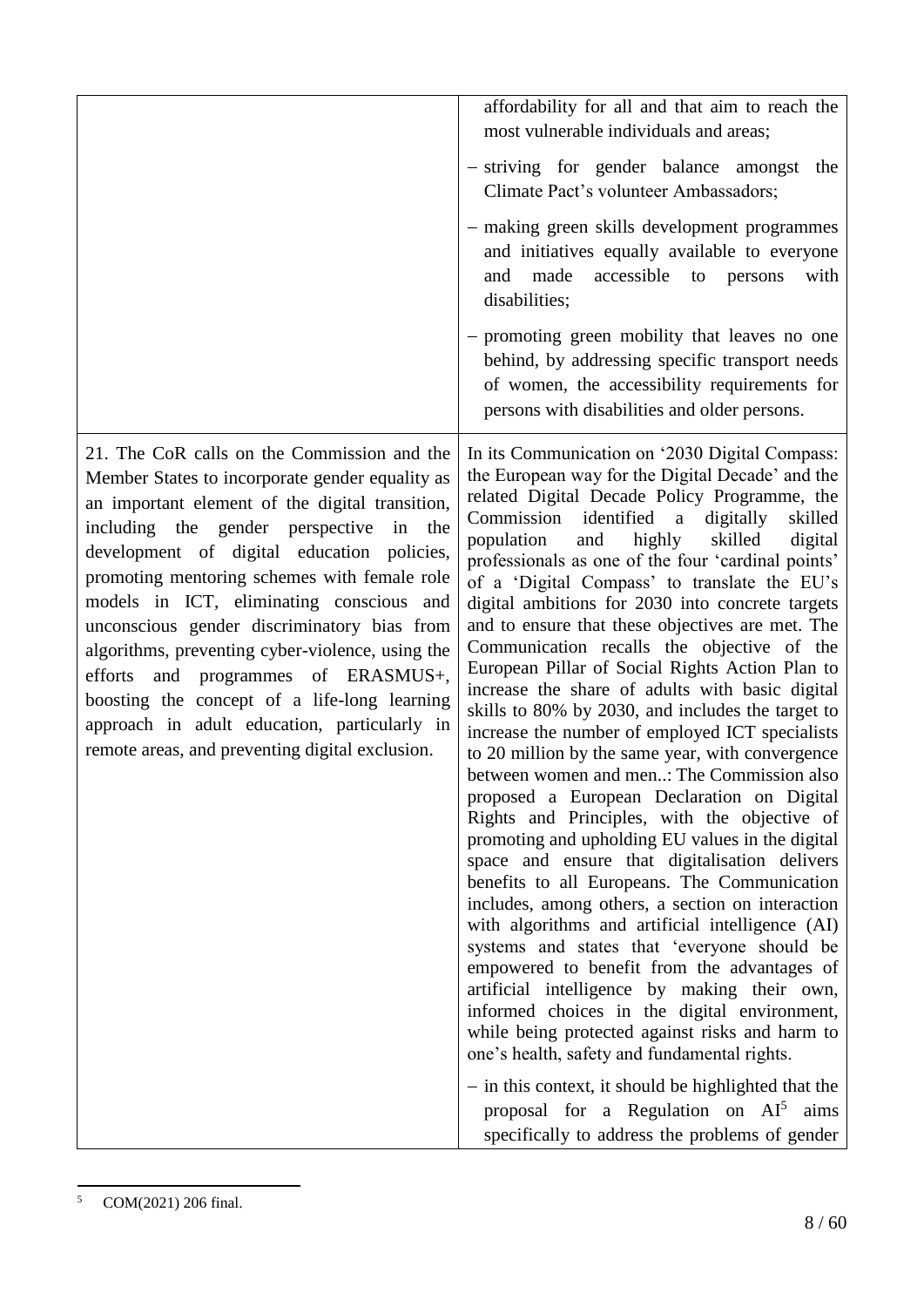|                                                                                                                                                                                                                                                                                                                                                                                    | and discrimination with mandatory<br>bias<br>requirements for certain high-risk artificial<br>intelligence systems used in the area of<br>employment, education, law enforcement,<br>essential public and private services. AI<br>systems must be technically robust to<br>guarantee that the technology is fit for purpose<br>and results are not affecting protected groups<br>in a discriminatory way. Data-driven AI<br>systems should also be trained and tested with<br>sufficiently representative and relevant datasets<br>to minimise the risk of discrimination and be<br>subject to appropriate bias detection, correction<br>and other mitigating measures before the<br>system is placed on the market and during its<br>use;                                                                                                                 |
|------------------------------------------------------------------------------------------------------------------------------------------------------------------------------------------------------------------------------------------------------------------------------------------------------------------------------------------------------------------------------------|------------------------------------------------------------------------------------------------------------------------------------------------------------------------------------------------------------------------------------------------------------------------------------------------------------------------------------------------------------------------------------------------------------------------------------------------------------------------------------------------------------------------------------------------------------------------------------------------------------------------------------------------------------------------------------------------------------------------------------------------------------------------------------------------------------------------------------------------------------|
|                                                                                                                                                                                                                                                                                                                                                                                    | - furthermore, as per the EU Gender Equality<br>Strategy,<br>the<br>Commission<br>strives<br>to<br>incorporate equal opportunities for men and<br>women in all its policies within the remit of the<br>digital economy and transition portfolio. The<br>focus is on education and qualification,<br>opportunities,<br>guaranteeing<br>equal<br>non-<br>discrimination in the labour market and<br>collecting sex-disaggregated data. Integrating<br>this focus into national strategies will help<br>reach this goal by, inter alia, motivating girls to<br>explore tech studies; stimulate the re-skilling<br>or upskilling of women from the existing work<br>force; mentoring schemes; support for digital<br>skills for unemployed women and women from<br>vulnerable groups; and as a general approach,<br>improving digital skills across the board. |
| 26. The CoR urges the Commission to plan how<br>to link cities with remote areas, as well as how<br>to ensure accessibility and connectivity, and<br>greater use of clean vehicles, trains and electric-<br>hybrid buses for longer distances; believes in<br>digital solutions for ticketing routes on different<br>apps; acknowledges the efforts of the new EU<br>Urban Agenda. | The new EU Urban Mobility Framework <sup>6</sup> aims,<br>others,<br>support<br>improved<br>to<br>among<br>an<br>connectivity between urban and rural areas, in<br>particular through the following elements:<br>- recommendation to Member States on the<br>national programme to support regions and<br>cities in the roll-out of effective sustainable<br>urban mobility plans (planned for 2022) will                                                                                                                                                                                                                                                                                                                                                                                                                                                  |

 $6$  COM(2021) 811.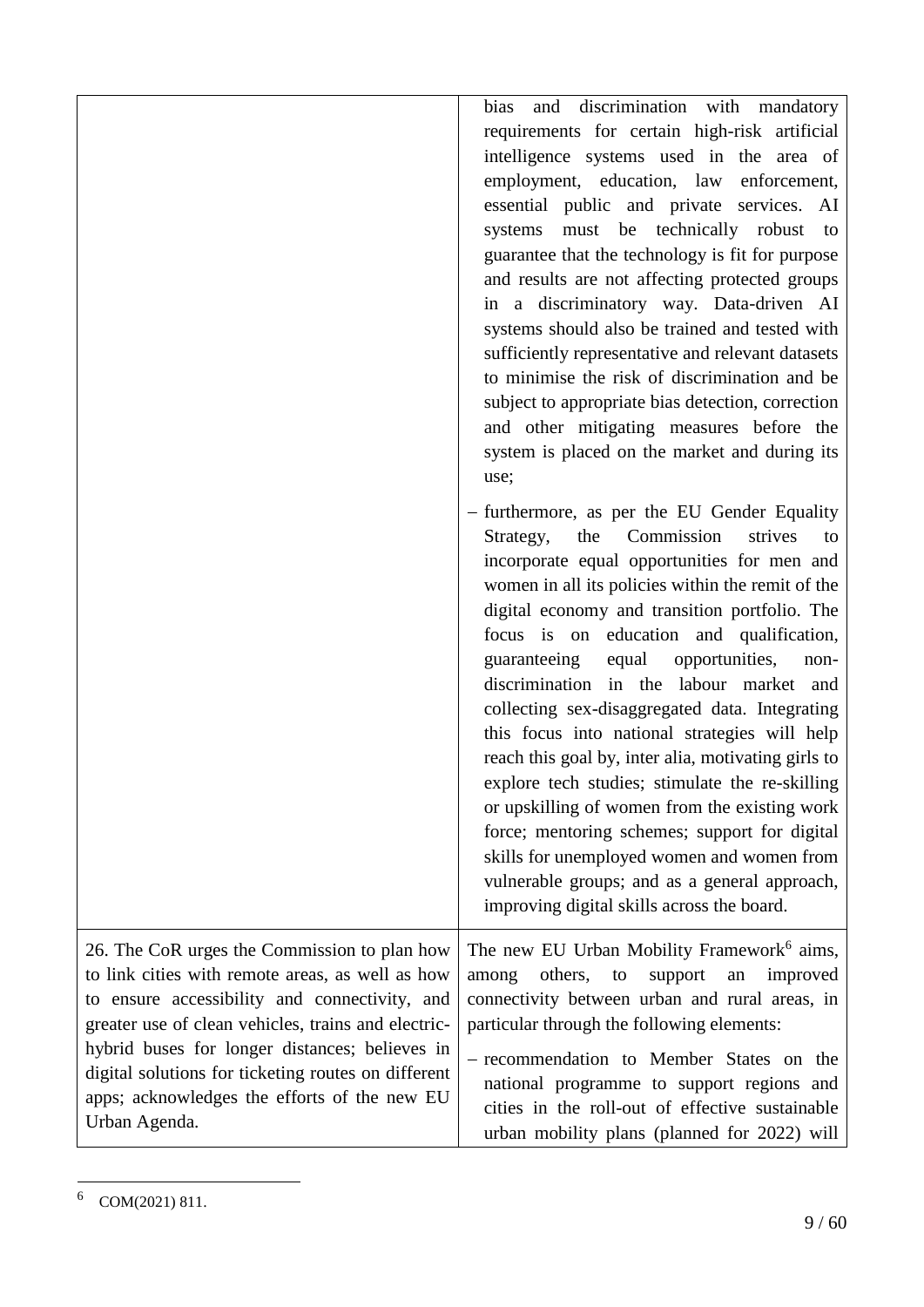|                                                                                                                                                                                                     | include linkages with surrounding rural areas<br>and proper integration of public transport<br>planning to also address connections with the<br>suburbs and rural areas beyond the city;                                                                                                                                                                          |
|-----------------------------------------------------------------------------------------------------------------------------------------------------------------------------------------------------|-------------------------------------------------------------------------------------------------------------------------------------------------------------------------------------------------------------------------------------------------------------------------------------------------------------------------------------------------------------------|
|                                                                                                                                                                                                     | - support to public transport that promotes<br>territorial accessibility and social inclusion and<br>is key for connectivity with remote, rural and<br>peri-urban areas. In some cases, shared and on-<br>demand mobility could become part of public<br>transport, in particular in rural and remote<br>areas, integrated under Mobility as a Service<br>models; |
|                                                                                                                                                                                                     | - the reformed Expert Group on urban Mobility<br>will work in particular on public transport,<br>shared and active mobility, zero-emission<br>fleets, urban logistics and first and last-mile<br>delivery, including in urban cross-border areas,<br>and urban-rural linkages.                                                                                    |
|                                                                                                                                                                                                     | The minimum shares for the public procurement<br>of clean vehicles set in the Clean Vehicles<br>Directive <sup>7</sup> for the period 2021-2025 will help<br>ensure a greater use of clean and zero-emission<br>buses in public transport.                                                                                                                        |
|                                                                                                                                                                                                     | Additionally, in 2022 the Commission will<br>propose a revision of the Regulation on CO <sub>2</sub><br>emission performance standards for heavy-duty<br>road transport vehicles. <sup>8</sup>                                                                                                                                                                    |
|                                                                                                                                                                                                     | The Commission is currently preparing an<br>Multimodal Digital<br>initiative<br>on<br>Mobility<br>services, integrating all mobility offers and<br>facilitating booking a payment. The objective is<br>to untap the potential of digital solutions to<br>enhance multimodality.                                                                                   |
| 27. The CoR is deeply worried about the soaring<br>of prices for electricity and gas to their highest<br>levels in decades in all Member States, which<br>pushes many women and men into energy and | Over the past months, the Commission has been<br>monitoring closely the energy price increases<br>across the EU, mainly driven by our dependence<br>on imported fossil fuels from international                                                                                                                                                                   |

 $\overline{a}$ <sup>7</sup> Directive (EU) 2019/1161 of the European Parliament and of the Council of 20 June 2019 amending Directive 2009/33/EC on the promotion of clean and energy-efficient road transport vehicles; OJ L 188, 12.7.2019, p. 116–130.

<sup>&</sup>lt;sup>8</sup> Regulation (EU) 2019/1242 of the European Parliament and of the Council of 20 June 2019 setting  $CO_2$  emission performance standards for new heavy-duty vehicles and amending Regulations (EC) No 595/2009 and (EU) 2018/956 of the European Parliament and of the Council and Council Directive 96/53/EC; OJ L 198, 25.7.2019, p. 202–240.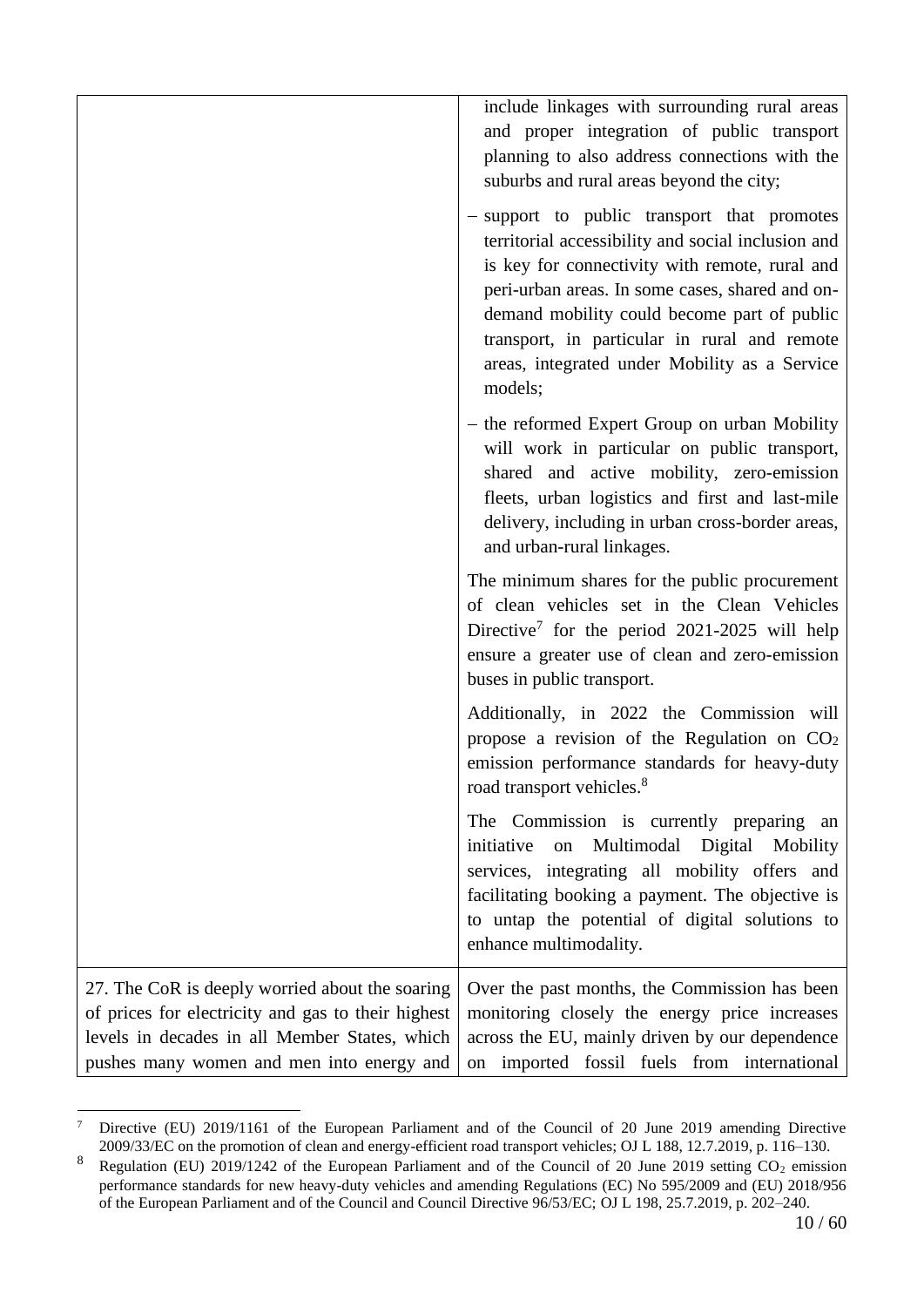| mobility poverty; calls on the EU to take long-                                                                                                                                                                                                                                                                                                              | suppliers. The Commission's 'Energy Prices                                                                                                                                                                                                                                                                                                                                                                                                                                                                                                                       |
|--------------------------------------------------------------------------------------------------------------------------------------------------------------------------------------------------------------------------------------------------------------------------------------------------------------------------------------------------------------|------------------------------------------------------------------------------------------------------------------------------------------------------------------------------------------------------------------------------------------------------------------------------------------------------------------------------------------------------------------------------------------------------------------------------------------------------------------------------------------------------------------------------------------------------------------|
| term countermeasures including investigating                                                                                                                                                                                                                                                                                                                 | Toolbox' from October 2021 has helped Member                                                                                                                                                                                                                                                                                                                                                                                                                                                                                                                     |
| the reasons for the increase in energy prices.                                                                                                                                                                                                                                                                                                               | States to take immediate measures to mitigate the<br>impact of high prices on vulnerable consumers<br>and businesses, taking into account national<br>circumstances and priorities.                                                                                                                                                                                                                                                                                                                                                                              |
|                                                                                                                                                                                                                                                                                                                                                              | stated in<br>the<br>EU<br><b>REPower</b><br>As<br>recent<br>Communication <sup>9</sup> , the new geopolitical<br>and<br>energy market reality requires the EU to<br>drastically accelerate the clean energy transition,<br>to fully implement the structural and long lasting<br>solutions foreseen in the Fit for 55 proposals as<br>well as increase Europe's energy independence<br>from unreliable suppliers and volatile fossil fuels.                                                                                                                      |
|                                                                                                                                                                                                                                                                                                                                                              | The Commission will continue to look into all<br>possible options for emergency measures to limit<br>the contagion effect of gas prices in electricity<br>prices. It will also assess options to optimise the<br>electricity market design taking into account the<br>final report of the EU Agency for the<br>Cooperation of Energy Regulators (ACER) and<br>other contributions on benefits and drawbacks of<br>alternative pricing mechanisms to keep electricity<br>affordable, without disrupting supply and further<br>investment in the green transition. |
| 37. The CoR calls on the Commission and the<br>ensure it is applied to the whole EU budget and<br>that the recommendations from the European<br>Court of Auditors are fully implemented,<br>including into the mid-term review of the<br>current Multiannual Financial Framework<br>(MFF) and the implementation of the Recovery<br>and Resilience Facility. | The Commission applies a dual approach to<br>Council to commit to gender budgeting, to gender equality. It promotes gender equality<br>(i) through gender mainstreaming,<br>i.e. by<br>increasingly including the gender<br>equality<br>perspective in all stages of EU action i.e.<br>policies, legislative measures<br>funding<br>and<br>programmes; and (ii) through specific targeted<br>measures to address persistent inequalities,<br>relevant<br>EU<br>including<br>within<br>funding<br>programmes.<br>The Commission has also undertaken significant   |
|                                                                                                                                                                                                                                                                                                                                                              | initiatives that are crucial for the integration of<br>the gender dimension in the EU budget:                                                                                                                                                                                                                                                                                                                                                                                                                                                                    |
|                                                                                                                                                                                                                                                                                                                                                              | - the EU budget gender expenditure tracking<br>methodology that will be applied in a pilot<br>phase in the context of Draft Budget is an                                                                                                                                                                                                                                                                                                                                                                                                                         |

 $\overline{a}$ <sup>9</sup> COM(2022) 230 final.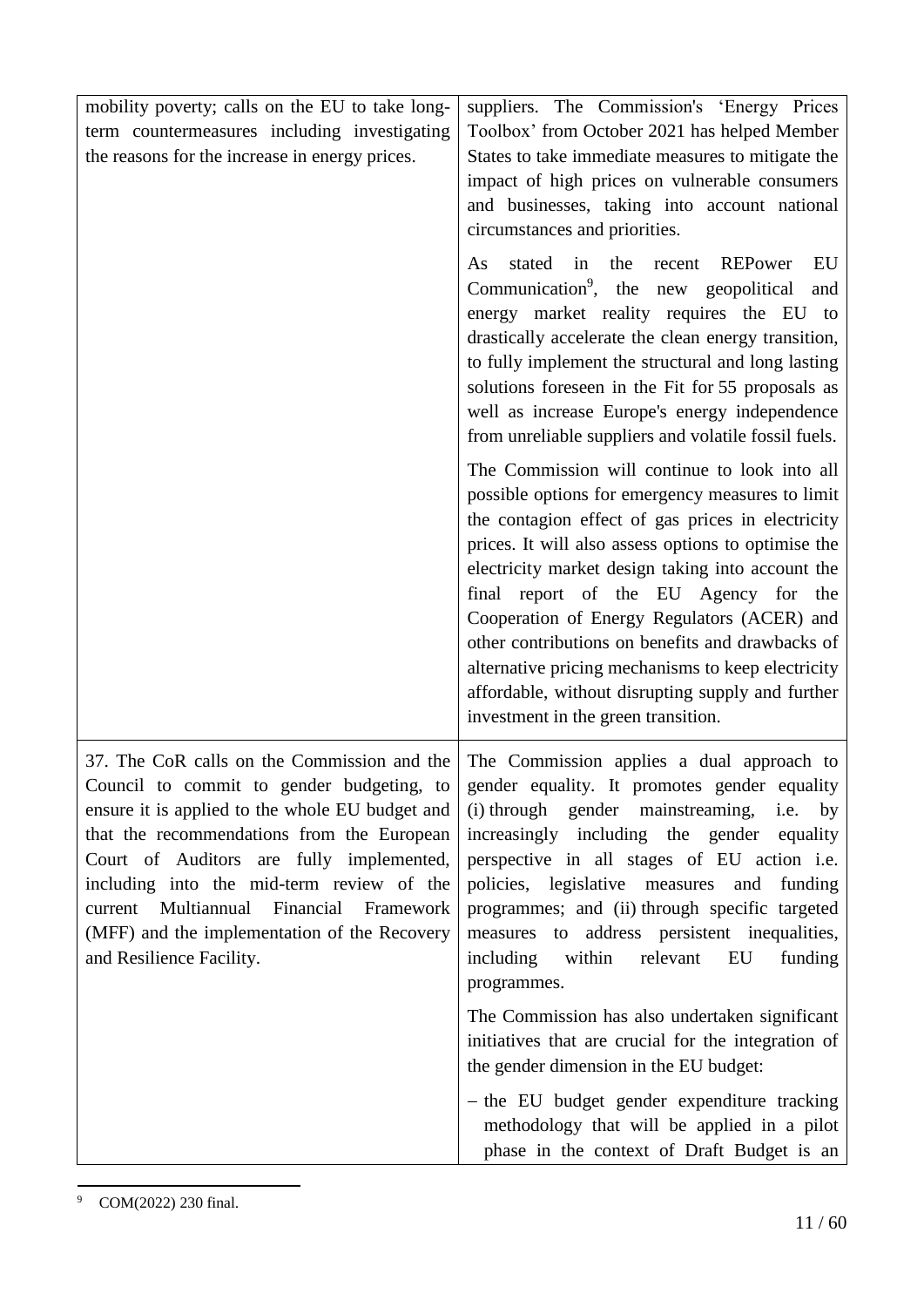indispensable component of gender budgeting;  $-$  the recently established network of gender equality coordinators in all Commission services has been assigned the task to screen all policy initiatives for relevance with gender equality;  $-$  the better regulation guidelines have been updated to clarify that any significant impacts on gender equality must be transparently assessed and presented. As far as the recommendations of the European Court of Auditors' (ECA) *Special report on gender mainstreaming in the EU budget* are concerned, the Commission notes that it shares the same vision with ECA concerning the promotion of gender equality and is fully committed to advancing it, including through the EU budget. The reasons for the Commission's inability to accept some of the Court's recommendations have to do with differences on how best to implement some of the necessary steps within the constraints of the existing legal framework or to the fact that the Commission cannot commit today to the content of legislative proposals in a far future.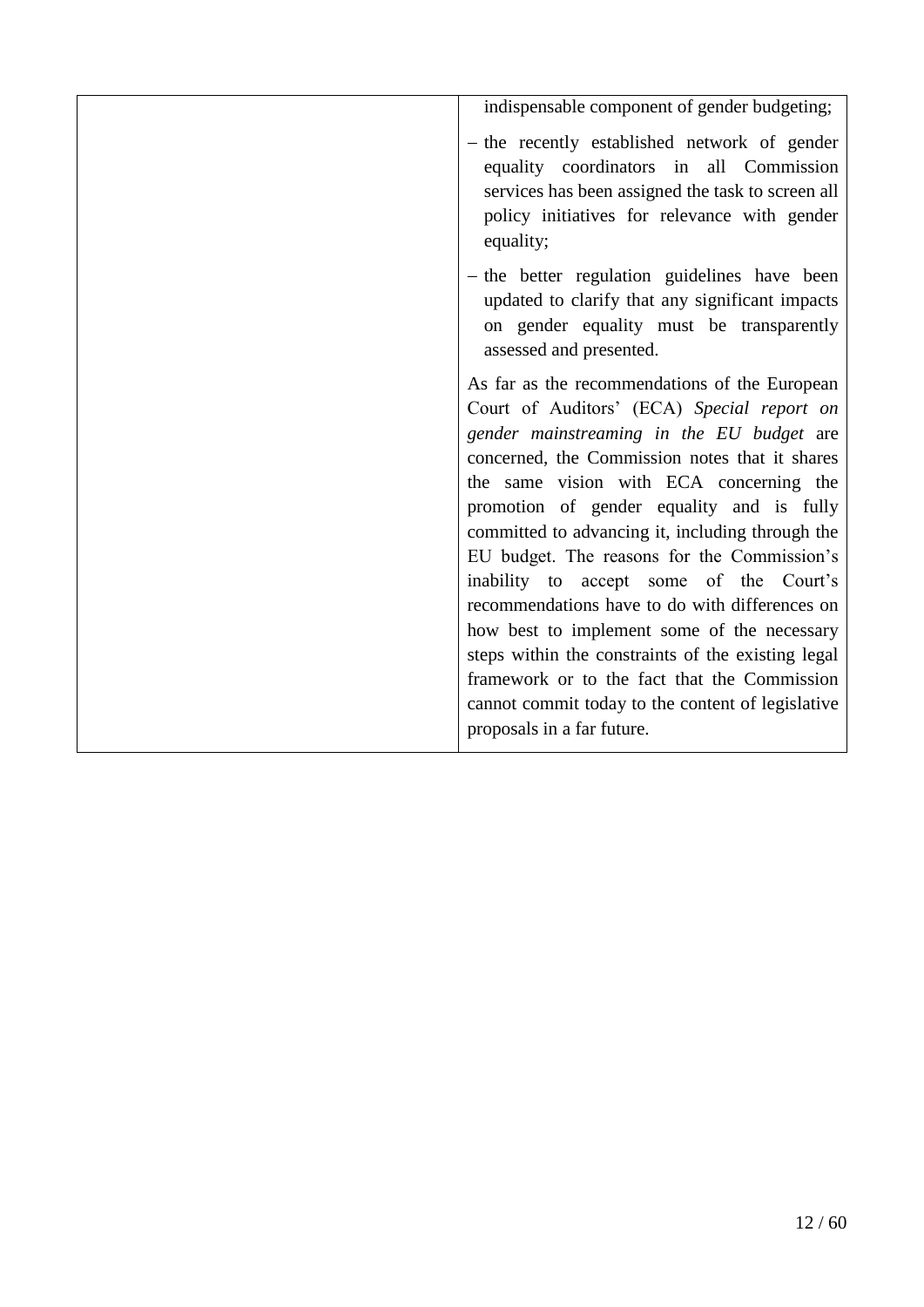<span id="page-12-0"></span>

| $N^{\circ}2$<br>EU Action Plan: Towards Zero Pollution for Air, Water and Soil<br>COM(2021) 400 final<br>COR 2021-03178 - ENVE-VII/019<br>148th plenary session - January 2022<br>Rapporteur: Marieke SCHOUTEN (NL/GREENS)<br>DG ENV - Commissioner SINKEVIČIUS                                                                                                 |                                                                                                                                                                                                                                                                                                                                                                                                                                                                                                                                                                                                                                                                                                                                                                                                                                                                                                                                                                                                                                                                               |
|-----------------------------------------------------------------------------------------------------------------------------------------------------------------------------------------------------------------------------------------------------------------------------------------------------------------------------------------------------------------|-------------------------------------------------------------------------------------------------------------------------------------------------------------------------------------------------------------------------------------------------------------------------------------------------------------------------------------------------------------------------------------------------------------------------------------------------------------------------------------------------------------------------------------------------------------------------------------------------------------------------------------------------------------------------------------------------------------------------------------------------------------------------------------------------------------------------------------------------------------------------------------------------------------------------------------------------------------------------------------------------------------------------------------------------------------------------------|
| Points of the European Committee of the<br>Regions opinion considered essential                                                                                                                                                                                                                                                                                 | <b>European Commission position</b>                                                                                                                                                                                                                                                                                                                                                                                                                                                                                                                                                                                                                                                                                                                                                                                                                                                                                                                                                                                                                                           |
| 5. The CoR welcomes the six main 2030 targets<br>as a start but regrets that most of the targets are<br>not new. The CoR feels that more ambition and<br>additional action is needed and encourages the<br>Commission to start a continuous process of<br>reviewing and adjusting targets towards the<br>2050 vision and to include the CoR in this<br>process. | The 2030 targets in the Zero Pollution Action Plan<br>aim to define ambitious but realistic milestones<br>towards the 2050 vision for zero pollution. The<br>Commission will monitor the progress towards<br>each target, starting with the first Zero Pollution<br>Monitoring and Outlook report planned for<br>December 2022. Policy initiatives related to the<br>targets will take into account the latest available<br>information when defining ambition levels.                                                                                                                                                                                                                                                                                                                                                                                                                                                                                                                                                                                                        |
| 9. The CoR points out that the post-pandemic<br>recovery should focus on "One Health",<br>acknowledging the interconnectedness between<br>human, environmental and animal health. One<br>Health needs to play a leading role in goals and<br>legislation if we are to achieve sustainability<br>and healthy regions.                                            | The Zero Pollution Action Plan recognises from<br>the outset that climate change, environmental<br>pollution, biodiversity loss and an unsustainable<br>use of natural resources pose multiple risks to<br>human, animal and ecosystem health. The Action<br>Plan addresses pollution with a specific focus on<br>and environmental impacts,<br>health<br>as is<br>exemplified in the 2030 targets, the 2050 vision<br>and the policy initiatives outlined.<br>In addition, the Commission recognizes indeed the<br>importance of the 'One Health' approach. Given<br>its multifaceted aspects, the Commission is<br>working towards applying it to the different<br>relevant policies and initiatives, e.g. reducing the<br>spread of antimicrobial resistance (AMR) by<br>strengthening actions on human, animal, plant and<br>environmental health to boost the 'One Health'<br>including<br>surveillance<br>approach,<br>joint<br>a<br>programme and introducing several references to<br>the need for applying the 'One Health' approach<br>in the Health Union package. |
| 10. The CoR welcomes the new zero pollution<br>hierarchy based on a "reverse pyramid" but<br>"remedying<br>and<br>offsetting<br>that<br>regrets                                                                                                                                                                                                                 | The Commission does not consider remediating<br>pollution as a minimal part of the Zero Pollution<br>Action Plan. It features repeatedly, notably in the                                                                                                                                                                                                                                                                                                                                                                                                                                                                                                                                                                                                                                                                                                                                                                                                                                                                                                                      |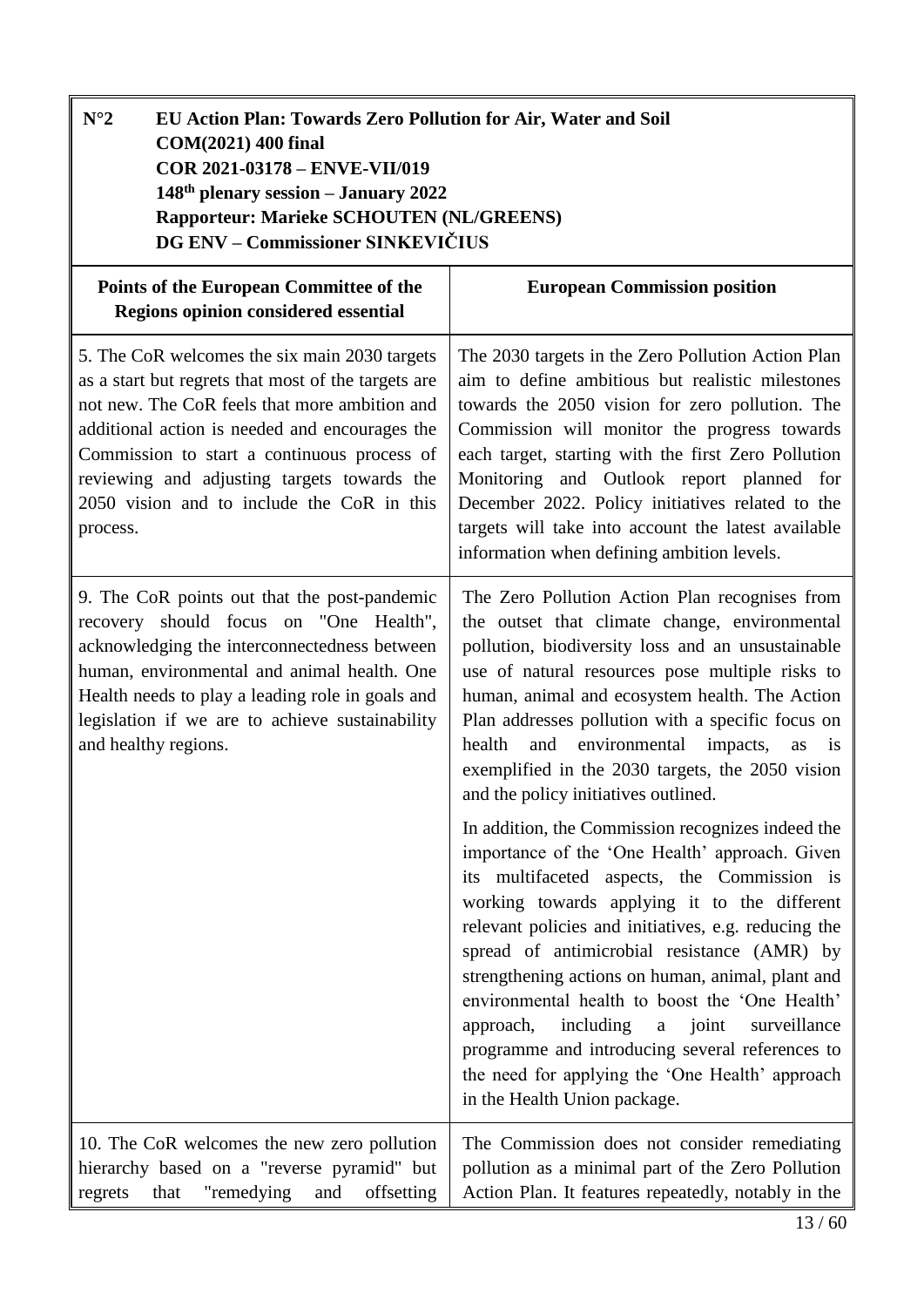| pollution-related damage" is given minimal<br>consideration.                                                                                                                                                                                                                                                                                                                                                                                                                                    | context of soil pollution and industrial emissions.                                                                                                                                                                                                                                                                                                                                                                                                      |
|-------------------------------------------------------------------------------------------------------------------------------------------------------------------------------------------------------------------------------------------------------------------------------------------------------------------------------------------------------------------------------------------------------------------------------------------------------------------------------------------------|----------------------------------------------------------------------------------------------------------------------------------------------------------------------------------------------------------------------------------------------------------------------------------------------------------------------------------------------------------------------------------------------------------------------------------------------------------|
| 11. The CoR stresses that LRAs have a key role<br>to play in translating this action plan into action<br>on the ground but they can only fulfil their role<br>if a preventive approach with effective source-<br>based policies is put in place at EU level;<br>13. reiterates that emission rules are<br><sub>a</sub><br>particularly effective<br>approach;<br>therefore<br>recommends that more attention be paid to<br>tightening them, as a better way of reducing<br>emissions at source. | The Commission agrees on the importance of<br>local and regional authorities (LRAs) (cf. response<br>to point 27), and that, as outlined in the zero<br>pollution hierarchy, preventive action should be<br>taken, and environmental damage should, as a<br>priority, be rectified at source. Consequently, the<br>Zero Pollution Action Plan addresses multiple<br>sources of pollution, including with reference to<br>legislative action.             |
| 12. $[\dots]$<br>The<br>IED should contribute to<br>objectives of the circular<br>achieving<br>the<br>economy;                                                                                                                                                                                                                                                                                                                                                                                  | The ongoing revision of the Directive<br>on<br>industrial emissions $(IED)^1$ is considering in detail<br>how to improve the directive's contribution to the<br>circular economy, be it to decrease resource or<br>water use (or stipulate efficiency levels), or to<br>promote the use of less hazardous chemicals.                                                                                                                                     |
| 14. The CoR supports international work on<br>best available techniques (BAT), including<br>emerging technologies, to reduce industrial<br>emissions whereby the range of emission levels<br>is narrowed, so that a level playing field is<br>created at international level.                                                                                                                                                                                                                   | The Commission is actively engaged in, and helps<br>to fund the Organisation for Economic Co-<br>operation and Development (OECD)'s expert<br>group on the use of Best Available Techniques<br>and Control Industrial<br>(BAT) to Prevent<br>Pollution <sup>2</sup> , and has promoted a wider audience for<br><b>IED</b><br><b>BAT</b><br>conclusions<br>by<br>translating<br>Implementing Decisions into Arabic, Chinese and<br>Russian <sup>3</sup> . |
| The CoR calls for the review and<br>15.<br>enforcement of BAT reference document<br>(BREF) requirements to be sped up for various<br>industrial polluters and for more stringent<br>emission requirements to be applied as part of<br>the review of the Integrated Pollution and<br>Prevention Control (IPPC) process.                                                                                                                                                                          | The ongoing revision of the IED is considering<br>options to enhance the effectiveness of applying<br>BAT conclusions to their full extent for existing<br>BAT reference documents (BREFs) on a plant-by-<br>plant basis, and in subsequent reviews. Ways to<br>potentially speed up the compilation of BREFs, as<br>well as inputs into BREF reviews with regard to<br>emerging techniques, are also being considered.                                  |

 $\,1$ Directive 2010/75/EU of the European Parliament and of the Council of 24 November 2010 on industrial emissions (integrated pollution prevention and control); OJ L 334, 17.12.2010, p. 17–119.

<sup>&</sup>lt;sup>2</sup> [https://www.oecd.org/chemicalsafety/risk-management/best-available](https://www.oecd.org/chemicalsafety/risk-management/best-available-techniques.htm?utm_source=Adestra&utm_medium=email&utm_content=More%20on%20the%20BAT%20project&utm_campaign=November%202017%20Chemical%20Safety%20News&utm_term=demo)[techniques.htm?utm\\_source=Adestra&utm\\_medium=email&utm\\_content=More%20on%20the%20BAT%20project&ut](https://www.oecd.org/chemicalsafety/risk-management/best-available-techniques.htm?utm_source=Adestra&utm_medium=email&utm_content=More%20on%20the%20BAT%20project&utm_campaign=November%202017%20Chemical%20Safety%20News&utm_term=demo) [m\\_campaign=November%202017%20Chemical%20Safety%20News&utm\\_term=demo](https://www.oecd.org/chemicalsafety/risk-management/best-available-techniques.htm?utm_source=Adestra&utm_medium=email&utm_content=More%20on%20the%20BAT%20project&utm_campaign=November%202017%20Chemical%20Safety%20News&utm_term=demo)

<sup>&</sup>lt;sup>3</sup> <https://eippcb.jrc.ec.europa.eu/translation/index.html>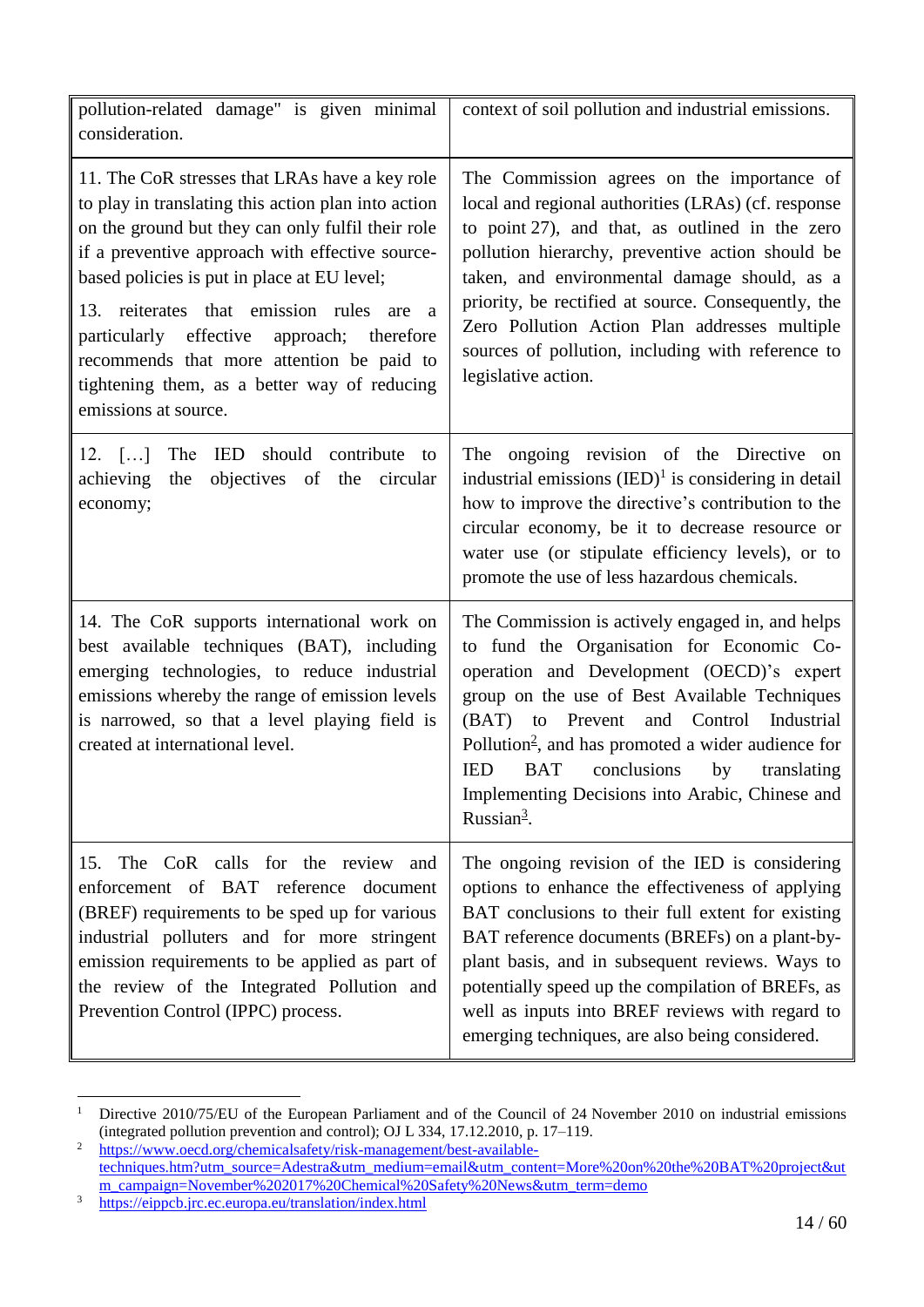| 16. The CoR [] believes that the potential<br>contribution of the SPI to the Action Plan could<br>be specified in more concrete terms.                                                                                                                           | The Sustainable Products Initiative (SPI) will<br>mainly consist in a proposal revising the<br>Ecodesign Directive <sup>4</sup> , to widen its scope, better<br>circularity<br>and<br>aspects<br>reduce<br>cover<br>environmental impacts throughout the whole<br>product life cycle. The SPI proposal(s) were<br>published on 30 March 2022. <sup>5.</sup> |
|------------------------------------------------------------------------------------------------------------------------------------------------------------------------------------------------------------------------------------------------------------------|-------------------------------------------------------------------------------------------------------------------------------------------------------------------------------------------------------------------------------------------------------------------------------------------------------------------------------------------------------------|
| 17. The CoR stresses that governments should<br>not be left to act alone: all sectors have an<br>important role to play in controlling pollution<br>and rectifying environmental damage at the<br>source.                                                        | The<br>Commission recognises the role<br>of<br>stakeholders in the Zero Pollution Action Plan,<br>and welcomes that the Committee is co-chairing<br>the Zero Pollution Stakeholder Platform.                                                                                                                                                                |
| 18. The CoR calls for products and goods<br>entering the EU to comply with the same<br>environmental standards in place in the EU.<br>Failing this, the European principle of "the<br>polluter pays" should be applied.                                          | The Commission is stepping up efforts ensuring<br>that products entering the EU market comply with<br>the environmental requirements set by the acquis <sup>6</sup> .<br>The Union Customs Code is being reviewed. A<br>number of initiatives are being lined up on<br>customs risk management and compliance with<br>EU legislation.                       |
|                                                                                                                                                                                                                                                                  | The Commission also proposed a Carbon Boarder<br>Adjustment Mechanism (CBAM) in line with the<br>polluter pays principle on certain categories of<br>products imported into the European Union, to<br>ensure that the same level of carbon pricing<br>applies to those products as to<br>domestic<br>production.                                            |
|                                                                                                                                                                                                                                                                  | All products placed on the EU market will need to<br>comply with the future Sustainable Products<br>Initiative (SPI) rules, regardless of their origin,<br>and the principle of non-discrimination will fully<br>apply.                                                                                                                                     |
| 21. The CoR calls for the PPP to be better<br>integrated into environmental legislation, in<br>particular by lowering emissions limits to<br>further reduce residual pollution and dealing<br>with diffuse pollution from all sources,<br>including agriculture. | The Zero Pollution Action Plan recognises the<br>importance of the Pollution Action Plan (PPP).<br>Ongoing revisions of pollution-related legislation<br>consider the PPP in its different forms. The Fit<br>for 55 package targets emissions from different<br>sources and by different instruments, and The                                               |

 $\overline{4}$ Directive 2009/125/EC of the European Parliament and of the Council of 21 October 2009 establishing a framework for the setting of ecodesign requirements for energy-related products; OJ L 285, 31.10.2009, p. 10–35.

<sup>5</sup> [https://ec.europa.eu/commission/presscorner/detail/en/ip\\_22\\_2013](https://ec.europa.eu/commission/presscorner/detail/en/ip_22_2013)

<sup>&</sup>lt;sup>6</sup> Cf. Communication on Taking the Customs Union to the Next Level (COM(2020)581).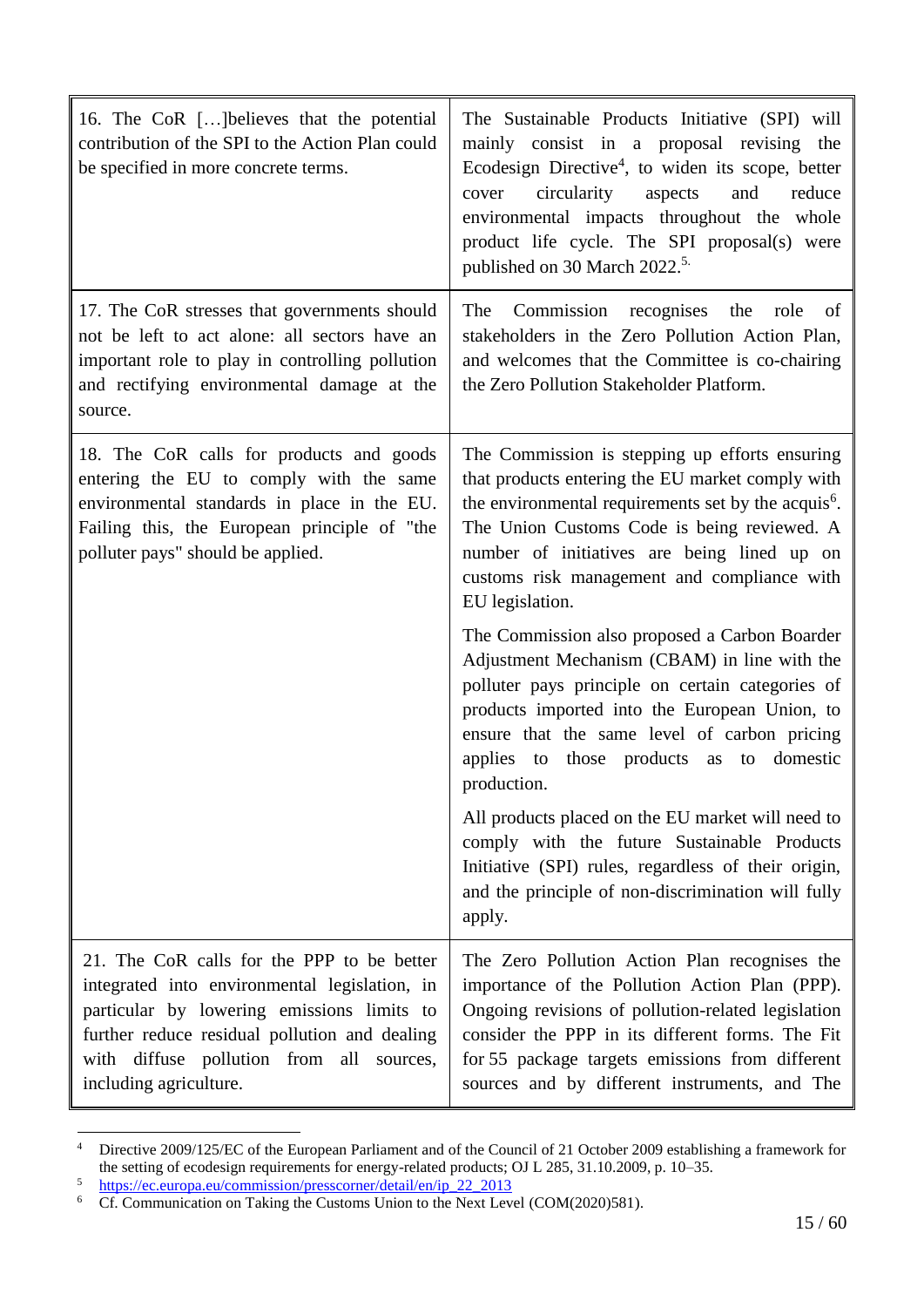|                                                                                                                                                                                                                                                                                                                                                 | revised Better Regulation Guidelines and Toolbox<br>encourage to consider the application of the PPP<br>assessing environmental<br>when<br>impacts<br>of<br>legislative<br>proposals,<br>including<br>beyond<br>environmental legislation.                                                                                                                                                                                                                                                                                                                                                                                                                                                                                                                                                                                                                |
|-------------------------------------------------------------------------------------------------------------------------------------------------------------------------------------------------------------------------------------------------------------------------------------------------------------------------------------------------|-----------------------------------------------------------------------------------------------------------------------------------------------------------------------------------------------------------------------------------------------------------------------------------------------------------------------------------------------------------------------------------------------------------------------------------------------------------------------------------------------------------------------------------------------------------------------------------------------------------------------------------------------------------------------------------------------------------------------------------------------------------------------------------------------------------------------------------------------------------|
|                                                                                                                                                                                                                                                                                                                                                 | Under the current directive on the sustainable use<br>of pesticides <sup>7</sup> , Member States had to establish<br>frameworks to achieve a sustainable use of<br>pesticides by reducing the risks and impacts of<br>pesticide use on human health and the environment,<br>and by promoting the use of integrated pest<br>management and/or alternative approaches or<br>techniques such as non-chemical alternatives to<br>pesticides. The new Commission proposal on the<br>sustainable use of pesticides will help to ensure that<br>farmers only use chemical plant protection products<br>as a last resort by strengthening the system on<br>controls on integrated pest management (IPM).<br>These measures should ensure that the use of<br>chemical plant protection products, and therefore<br>the risk of diffuse pollution, further declines. |
| 22. The CoR stresses that producers must be<br>made legally and financially responsible for<br>the mitigation measures needed to tackle<br>pollution throughout the entire value chain<br>through extended producer responsibility<br>(EPR) for the environmental and disposal costs<br>consumer goods and packaging<br>οf<br>all<br>materials. | Directive on waste <sup>8</sup> sets clear requirements for<br>Member States to ensure that the producer of<br>waste or its holder is responsible for waste<br>management costs (see Articles 13 and 14). This<br>principle is made operational through a variety of<br>regulatory and economic instruments, including<br>extended producer responsibility (EPR), which<br>has been applied to several products at EU and<br>national level. The Commission is considering the<br>introduction of EPR for other products in the<br>future, in particular for textiles.                                                                                                                                                                                                                                                                                    |
| 24. The CoR highlights that not all pollutants<br>are equally damaging to human health and the<br>therefore<br>risk-based<br>environment<br>and<br>a<br>analysis may enable ecological and economic<br>aspects to be better coordinated.                                                                                                        | The EU chemicals legislation is a combination of<br>a generic and a specific approach to risks. The<br>Chemicals Strategy for Sustainability <sup>9</sup> calls for<br>extending the generic approach to risk, already<br>applied to ban CMR substances <sup>10</sup> in consumer                                                                                                                                                                                                                                                                                                                                                                                                                                                                                                                                                                         |

 $\tau$ <sup>7</sup> Directive 2009/128/EC of the European Parliament and of the Council of 21 October 2009 establishing a framework for Community action to achieve the sustainable use of pesticides; OJ L 309, 24.11.2009, p. 71–86.

<sup>&</sup>lt;sup>8</sup> Directive 2008/98/EC of the European Parliament and of the Council of 19 November 2008 on waste and repealing certain Directives; OJ L 312, 22.11.2008, p. 3–30.

<sup>9</sup> [https://ec.europa.eu/environment/strategy/chemicals-strategy\\_en](https://ec.europa.eu/environment/strategy/chemicals-strategy_en)

<sup>&</sup>lt;sup>10</sup> Substances classified as carcinogenic, mutagenic, or toxic for reproduction.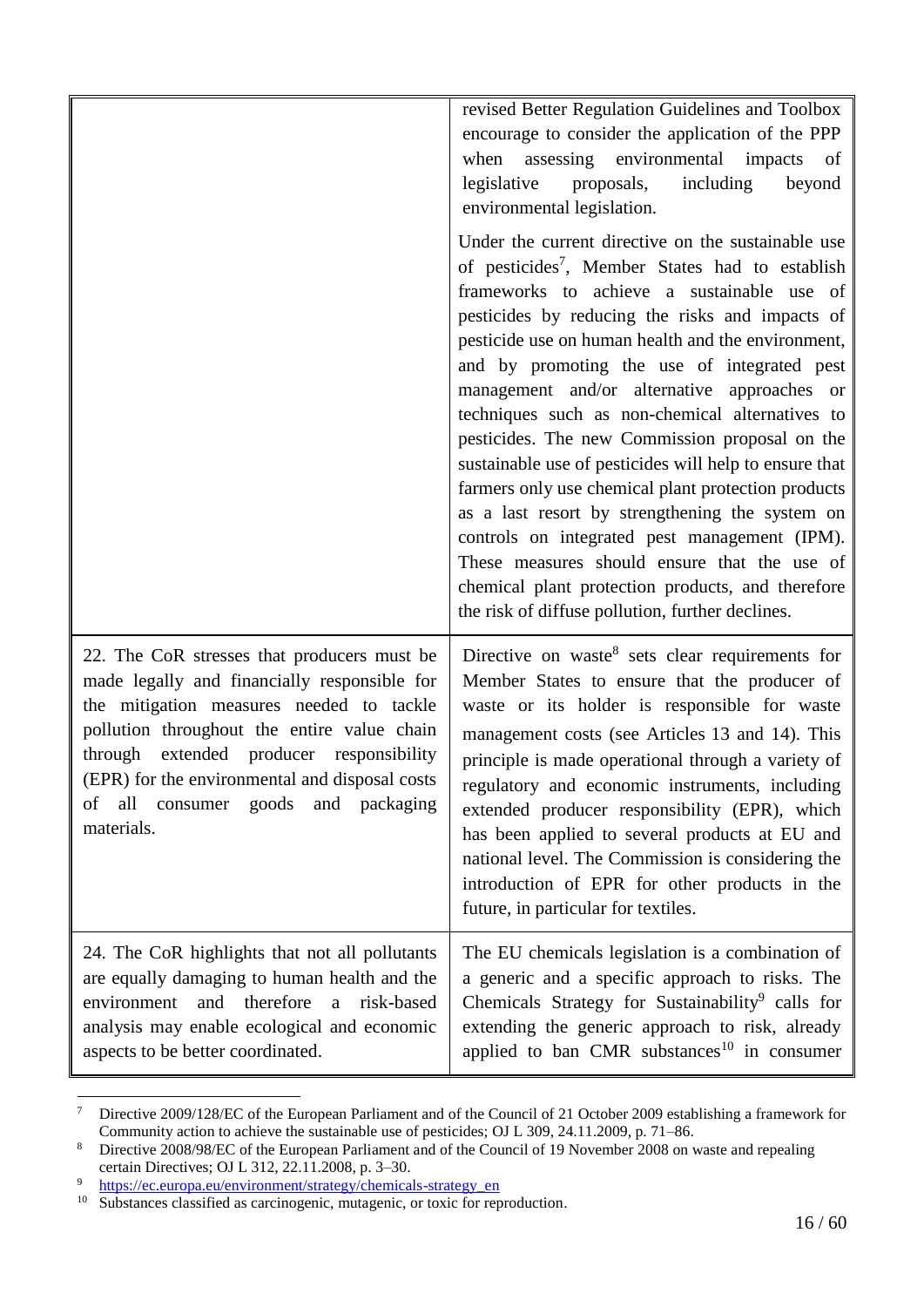|                                                                                                                                                                                                                                                                                                                                                                         | products, to also other categories of very harmful<br>substances, in order to become more preventive.<br>The impacts of extending the generic approach to<br>currently being comprehensively<br>risks<br>are<br>assessed to inform the ongoing revisions of<br>relevant legislation.                                                                                                                                                                                                                                                                                                                                                                                                                                                                                                                                                                                                                                                                                                                                                                                                     |
|-------------------------------------------------------------------------------------------------------------------------------------------------------------------------------------------------------------------------------------------------------------------------------------------------------------------------------------------------------------------------|------------------------------------------------------------------------------------------------------------------------------------------------------------------------------------------------------------------------------------------------------------------------------------------------------------------------------------------------------------------------------------------------------------------------------------------------------------------------------------------------------------------------------------------------------------------------------------------------------------------------------------------------------------------------------------------------------------------------------------------------------------------------------------------------------------------------------------------------------------------------------------------------------------------------------------------------------------------------------------------------------------------------------------------------------------------------------------------|
| 27. The CoR regrets that section 3.1 of this<br>action plan does not mention the local and<br>regional dimension, calls for the role of LRAs<br>to be included more prominently and reiterates<br>that LRAs need financial and technical support<br>to implement the objectives on the ground.                                                                          | The Commission agrees that local and regional<br>authorities (LRAs) have a key role to play in<br>implementing pollution-related policies. The Zero<br>Pollution Action Plan states clearly that cities and<br>regions are at the forefront of implementing<br>pollution-relevant laws, policies and programmes.<br>Following on from this, the Action Plan includes<br>dedicated Flagship initiatives on supporting urban<br>zero pollution action (Flagship 2) and promoting<br>zero pollution across regions (Flagship 3), as well<br>as links to relevant initiatives such as the Green<br>City Accord, the Horizon Europe Cities Mission<br>and engagement with LRAs on green digital<br>solutions and smart zero pollution as well as on<br>the use of Local Digital Twins. Regional<br>cooperation and fora also feature prominently in<br>the Action Plan. The cooperation with the<br>Committee of the Regions in setting up and co-<br>chairing the Zero Pollution Stakeholder Platform<br>bears further witness to the recognition of the role<br>of LRAs in the Action Plan. |
| 29. The CoR stresses that EU initiatives such<br>as the Urban Agenda Partnerships can be used<br>and that actively setting up new environmental<br>partnerships to support implementation should<br>be considered.                                                                                                                                                      | The recently endorsed Ljubljana agreement <sup>11</sup> sets<br>up the next steps of the Urban Agenda, identifying<br>new themes for ex-ante assessment (including the<br>greening cities theme).                                                                                                                                                                                                                                                                                                                                                                                                                                                                                                                                                                                                                                                                                                                                                                                                                                                                                        |
| 30. The CoR welcomes the development of an<br>integrated Zero Pollution Monitoring and<br>Outlook Framework (ZPMOF) and calls for all<br>relevant data to be collected, harmonised and<br>made available to all. The CoR underlines the<br>importance of making the ZPMOF coherent<br>with the new monitoring framework planned<br>by the Environment Action Programme. | The Zero Pollution Monitoring and Outlook<br>Framework is indeed contributing<br>to and<br>underpinning the new monitoring framework by<br>the 8 <sup>th</sup> Environment Action Programme (EAP).<br>They will be complementary and coherent. It is<br>the intention of the Commission (including the<br>Research Centre) and<br>Joint<br>the<br>European<br>Environment Agency to make all data used                                                                                                                                                                                                                                                                                                                                                                                                                                                                                                                                                                                                                                                                                   |

<sup>&</sup>lt;sup>11</sup> [https://ec.europa.eu/regional\\_policy/en/information/publications/brochures/2021/ljubljana-agreement](https://ec.europa.eu/regional_policy/en/information/publications/brochures/2021/ljubljana-agreement)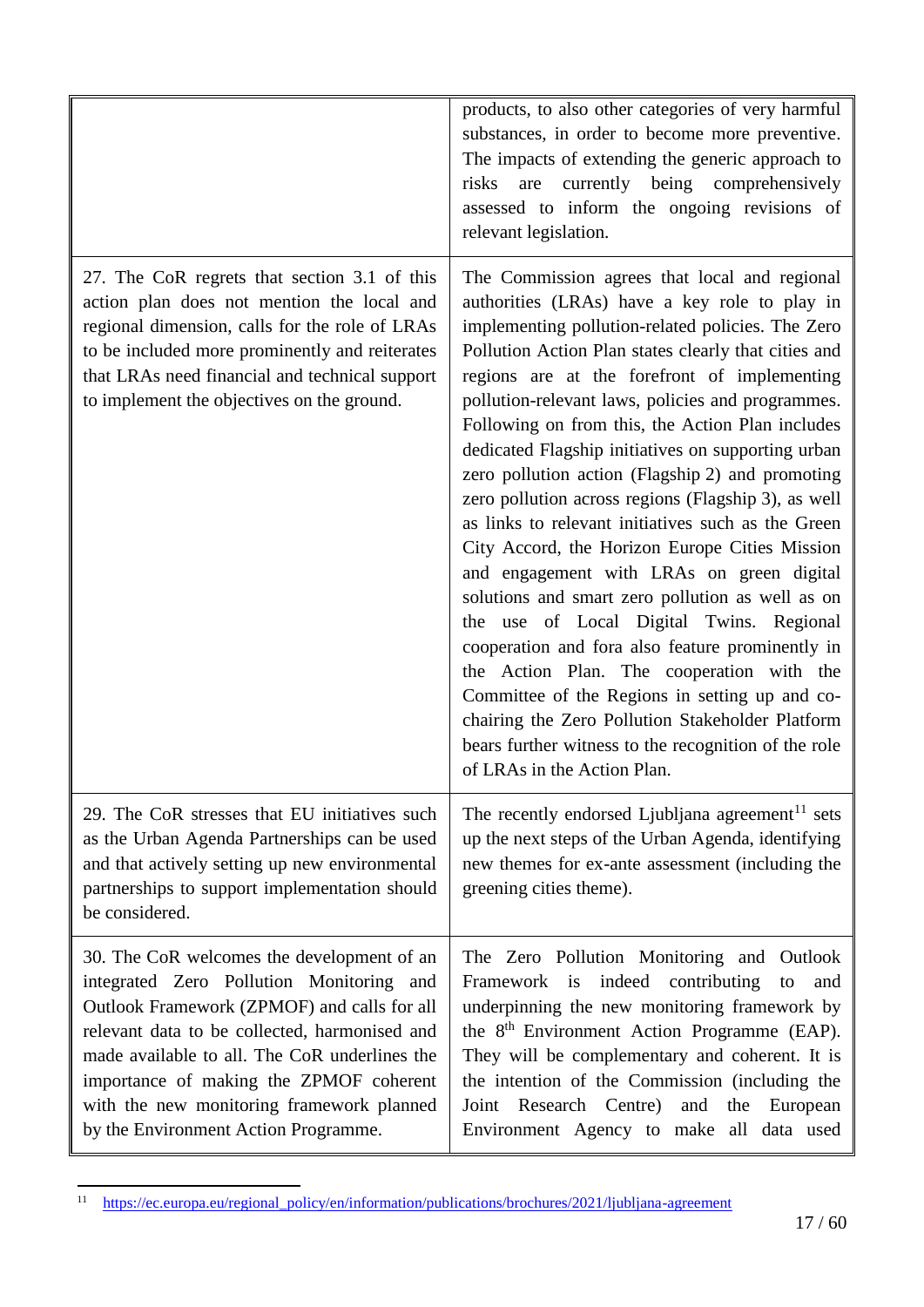|                                                                                                                                                                                                                                                                                                                                                                                                                                                                                                                                                                                                                                                                | available to all.                                                                                                                                                                                                                                                                                                                                                                                                                                                                                                                                                                                                                                                                                                                                                                                                                                                                                  |
|----------------------------------------------------------------------------------------------------------------------------------------------------------------------------------------------------------------------------------------------------------------------------------------------------------------------------------------------------------------------------------------------------------------------------------------------------------------------------------------------------------------------------------------------------------------------------------------------------------------------------------------------------------------|----------------------------------------------------------------------------------------------------------------------------------------------------------------------------------------------------------------------------------------------------------------------------------------------------------------------------------------------------------------------------------------------------------------------------------------------------------------------------------------------------------------------------------------------------------------------------------------------------------------------------------------------------------------------------------------------------------------------------------------------------------------------------------------------------------------------------------------------------------------------------------------------------|
| 34. The CoR stresses the relevance of Nature-<br>Based Solutions (NBS) since they can provide<br>sustainable, cost-effective solutions that create<br>economic opportunities, employment and<br>health and well-being benefits.<br>public<br>Technical support, knowledge exchange and<br>capacity building should be offered to LRAs to<br>enable them to consider the co-benefits in their<br>public procurements.                                                                                                                                                                                                                                           | To meet the needs of the EU 2030 Biodiversity<br>(incl. Natura 2000)<br>Strategy<br>and<br>green<br>infrastructure) at least $\epsilon$ 20 billion a year should<br>be unlocked for nature. A significant proportion<br>(30%) of the EU budget dedicated to climate<br>action will be invested in biodiversity and Nature-<br>Based Solutions (NBSs). The biodiversity<br>spending in<br>the<br>Multi-Annual Financial<br>Framework (MFF) shall increase to 7.5% by 2024<br>and to 10% by 2026, while considering overlaps<br>between climate and biodiversity goals.                                                                                                                                                                                                                                                                                                                              |
| 37. The CoR calls for the European data space<br>the<br>exchange of data<br>include<br>on<br>to<br>sustainability so that value chains<br>can<br>contribute to the greening of industries.<br>Moreover, setting up standards at EU level for<br>data storage and exchange will ensure the<br>availability of data that can be used for<br>transitions towards zero pollution.                                                                                                                                                                                                                                                                                  | Building on the existing rules, e.g. the INSPIRE<br>Directive <sup>12</sup> , the Commission intends to promote<br>data exchange, interoperability and setting of<br>appropriate standards for the benefit of creating<br>the European Dataspaces, as necessary.                                                                                                                                                                                                                                                                                                                                                                                                                                                                                                                                                                                                                                   |
| 42. The CoR suggests using the 2021 WHO<br>target values as a goal to achieve by 2050, but<br>not using the recommended values as limit<br>values since many Member States do not yet<br>meet the current ones<br>43. The CoR recommends taking into account<br>the conclusions of the CoR Regional Hubs<br>which<br>consultation,<br>investigated<br>the<br>implementation of the EU Ambient Air Quality<br>(AAQ) and the National Emission reduction<br>(NEC) Directives<br>Commitments<br>and<br>the<br>European Parliament's implementation report,<br>which describes the AAQ Directives as "a<br>partially effective tool that needs to be<br>improved". | The Commission is continuing its work on the<br>revision of ambient air quality legislation <sup>13</sup> ,<br>including to align air quality standards more<br>closely to World Health Organization (WHO)<br>recommendations as announced in the European<br>Green Deal. The proposed standards and timelines<br>will be based on the ongoing thorough impact<br>assessment. The Commission will also take into<br>account the findings of the previous Fitness<br>Check <sup>14</sup> , including the indication that the EU<br>Ambient Air Quality (AAQ) Directives have been<br>at least partially, but not fully effective in<br>achieving the EU air quality standards and thus<br>reducing the impacts of air pollution. Finally, the<br>Commission will take into account all relevant<br>input from other EU institutions, including the<br>Committee, as well as from citizens and other |

<sup>&</sup>lt;sup>12</sup> Directive 2007/2/EC of the European Parliament and of the Council of 14 March 2007 establishing an Infrastructure for Spatial Information in the European Community (INSPIRE); OJ L 108, 25.4.2007, p. 1–14. [\(https://inspire.ec.europa.eu/inspire-directive/2](https://inspire.ec.europa.eu/inspire-directive/2)).

<sup>13</sup> [https://europa.eu/!JJuV4N.](https://europa.eu/!JJuV4N)

<sup>14</sup> SWD(2019) 427 final.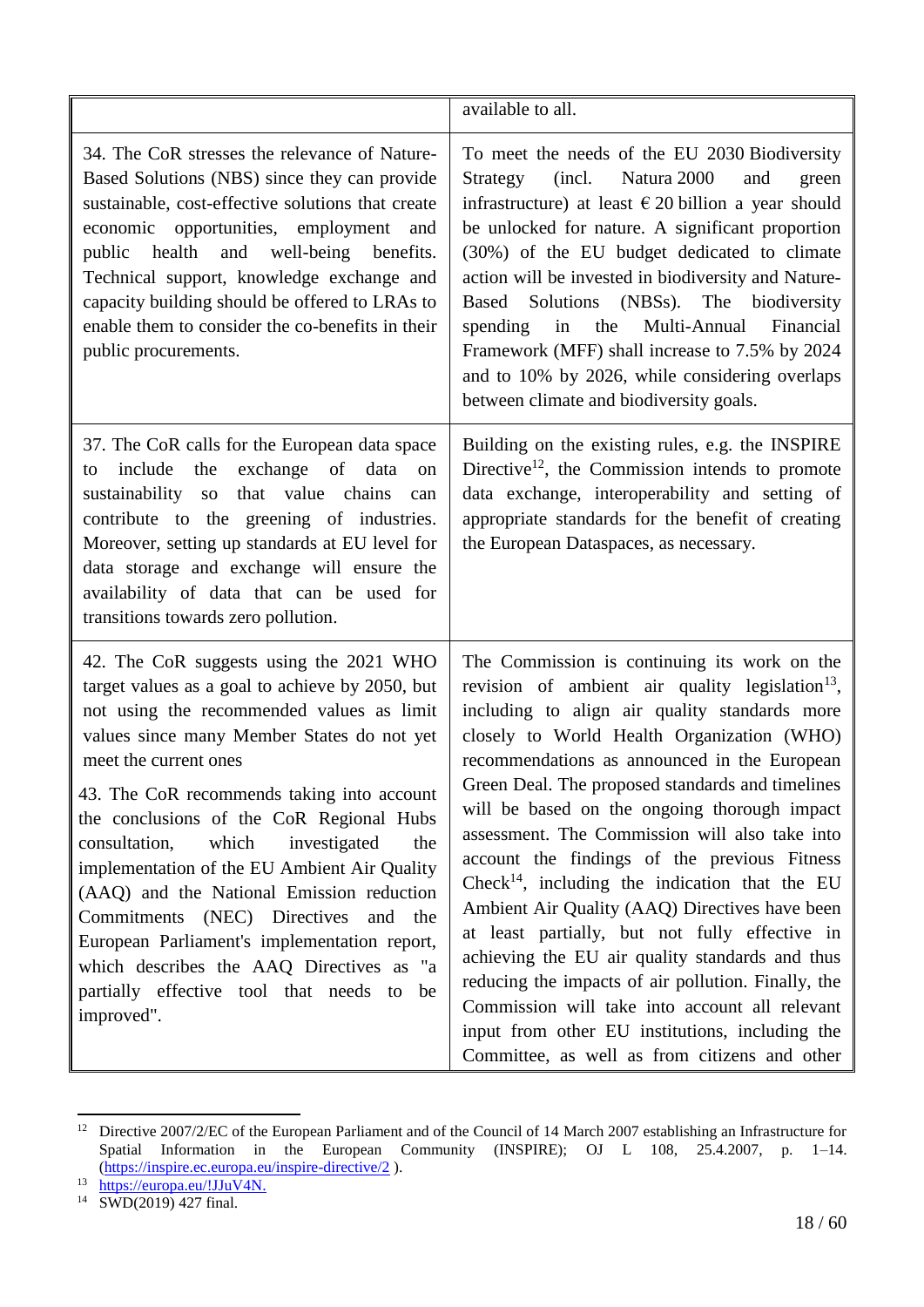|                                                                                                                                                                                                                                                                                                                                                                                                                                                                                                                                                                                                                                                                                                         | stakeholders.                                                                                                                                                                                                                                                                                                                                                                                                                                                                                                                                                                                                                                                                                                                                                                                                                                                                                                                                                            |
|---------------------------------------------------------------------------------------------------------------------------------------------------------------------------------------------------------------------------------------------------------------------------------------------------------------------------------------------------------------------------------------------------------------------------------------------------------------------------------------------------------------------------------------------------------------------------------------------------------------------------------------------------------------------------------------------------------|--------------------------------------------------------------------------------------------------------------------------------------------------------------------------------------------------------------------------------------------------------------------------------------------------------------------------------------------------------------------------------------------------------------------------------------------------------------------------------------------------------------------------------------------------------------------------------------------------------------------------------------------------------------------------------------------------------------------------------------------------------------------------------------------------------------------------------------------------------------------------------------------------------------------------------------------------------------------------|
| 45. The CoR points out that additional efforts<br>are needed to reduce the levels of odour<br>pollution and sees the Industrial Emissions<br>Directive (IED) as the main tool to combat<br>odour pollution since it covers all forms of<br>emissions. The CoR underlines the importance<br>of citizen science and public participation for<br>tackling odour pollution challenges. A multi-<br>level approach including different inputs of<br>various stakeholders can empower citizens to<br>participate in decisions made about their<br>environment and can support policy-makers<br>and odour emitting activities to make informed<br>decisions and better manage the issue of odour<br>pollution. | Odour is addressed in a systematic way in Best<br>Techniques<br>(BAT)<br>Available<br>conclusions,<br>including the elaboration of odour management<br>plans (including the resolution of complaints); the<br>use of techniques to reduce odour emission levels<br>for<br>such<br>sectors<br>waste<br>treatment,<br>as<br>slaughterhouses and treatment of animal by-<br>products (the latter still being drafted).<br>Public information and participation is mandatory<br>under the IED for the granting or updating of<br>permits. The Commission recognises that citizen<br>science initiatives contribute to the monitoring of<br>odour, and encourages the use of digital tools for<br>collecting and reporting data.<br>BAT Conclusions for intensive rearing of poultry<br>or pigs <sup>15</sup> contain provisions related to odours.<br>The ongoing IED revision considers options to<br>further reduce pollution from rearing of cattle,<br>pigs and poultry. |
| 46. The CoR welcomes the target of reducing<br>microplastics released into the environment by<br>30% and encourages the Commission to set<br>clear definitions of microplastics, but also to<br>work on preventing the release of microplastics<br>and non-wovens at source by proposing stricter<br>intentionally<br>released<br>measures<br>on<br>microplastics.                                                                                                                                                                                                                                                                                                                                      | The recent letter of intent of the Commission to the<br>European Parliament provides for a Legislative<br>proposal to reduce the release of microplastics in<br>the environment and to restrict the addition of<br>microplastics to product by the end of 2022.                                                                                                                                                                                                                                                                                                                                                                                                                                                                                                                                                                                                                                                                                                          |
| 47. The CoR welcomes the revision of the<br>Urban Waste Water Treatment Directive and<br>supports the initiative to use this Directive to<br>work towards recovering valuable nutrients<br>and the initiative to look at emerging<br>substances such as pharmaceutical residues<br>and microplastics.<br>The CoR recommends assessing<br>48.<br>the<br>of<br>these<br>effectiveness<br>measures<br>and<br>considering what investments are required<br>regarding pharmaceuticals and microplastics,                                                                                                                                                                                                     | The Commission has taken emerging substances<br>issue into account in the process of the revision of<br>the Urban Waste Water Treatment Directive. The<br>address<br>Impact<br>Assessment<br>should<br>pharmaceuticals and personal care products as<br>well as microplastics. The impact assessment will<br>address costs deriving from implementing the<br>polluter pays principle to handle this issue. Costs<br>and benefits of nutrient management/nutrient<br>removal will also be presented.                                                                                                                                                                                                                                                                                                                                                                                                                                                                      |

<sup>&</sup>lt;sup>15</sup> <https://europa.eu/!qyMbDx>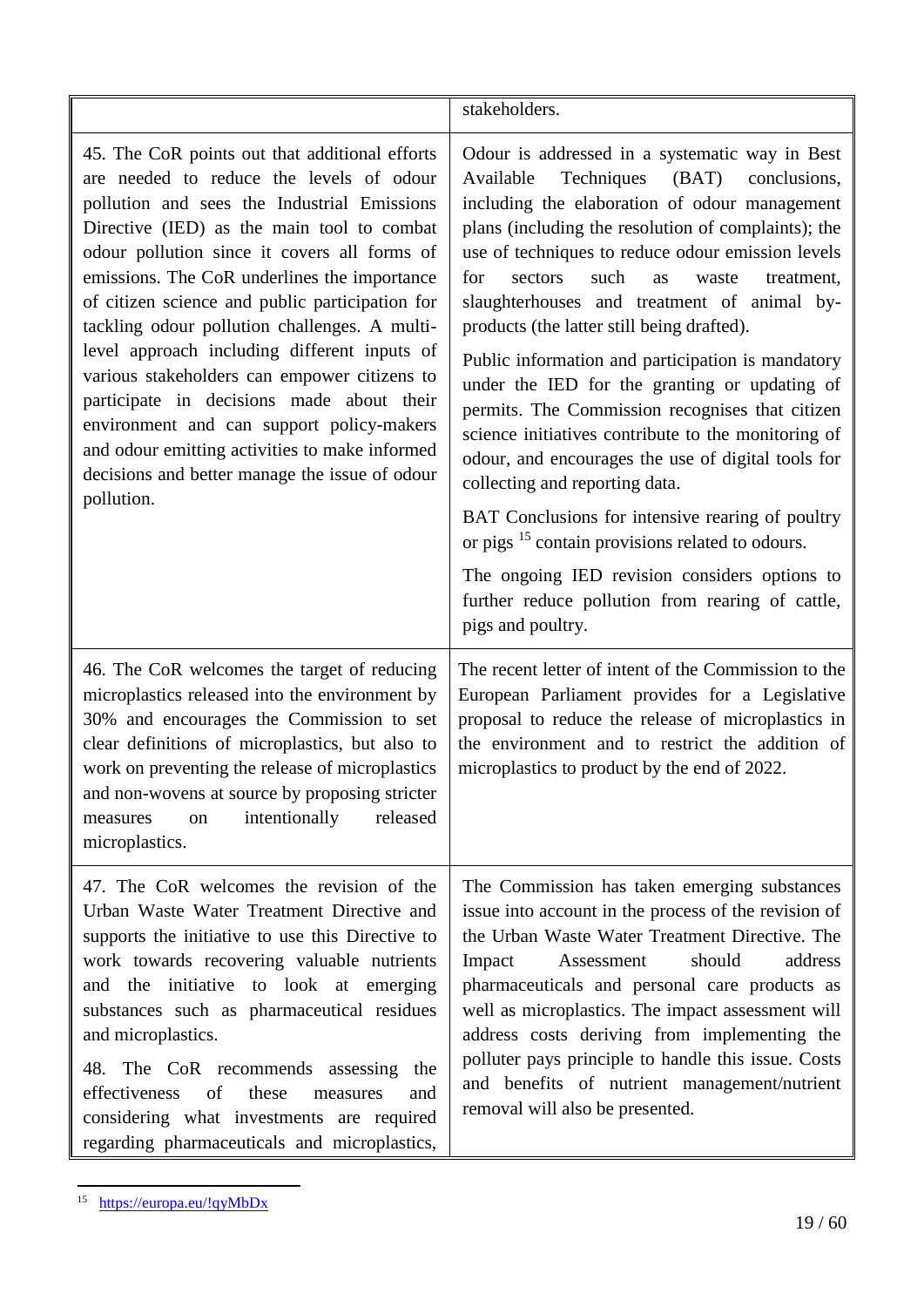| targeting hotspots, where there are risks to the<br>ecology or drinking-water sources.                                                                                                                                                                                                                                                                                                                                                     |                                                                                                                                                                                                                                                                                                                                                                                                                                                                                                                                                                                                                                                                                                                                                                   |
|--------------------------------------------------------------------------------------------------------------------------------------------------------------------------------------------------------------------------------------------------------------------------------------------------------------------------------------------------------------------------------------------------------------------------------------------|-------------------------------------------------------------------------------------------------------------------------------------------------------------------------------------------------------------------------------------------------------------------------------------------------------------------------------------------------------------------------------------------------------------------------------------------------------------------------------------------------------------------------------------------------------------------------------------------------------------------------------------------------------------------------------------------------------------------------------------------------------------------|
| 49. The CoR advocates monitoring substances<br>surface and groundwater<br>the<br>using<br>in<br>monitoring<br>and<br>innovative<br>evaluation<br>techniques and including this in the revision of<br>the Priority Substances Directive and the<br>Groundwater Directive. Points out the need for<br>exchanges of information on discharges in<br>emissions<br>catchment<br>because<br>areas<br>of<br>pollutants have an effect downstream. | The Commission supports the development and<br>use of innovating monitoring and evaluation<br>techniques and considers, as part of the revision of<br>the Environmental Quality Standards Directive<br>and the Groundwater Directive, encouraging their<br>use.                                                                                                                                                                                                                                                                                                                                                                                                                                                                                                   |
| 50. The CoR expresses concern that water<br>reuse in the EU is still limited and believes it<br>could be supported through widening the scope<br>EU<br>regulation<br>minimum<br>the<br>on<br>οf<br>requirements for water reuse to include the use<br>of water for the irrigation of green spaces in<br>urban areas, parks, gardens and grounds for<br>public use (e.g. recreation, sport).                                                | The Commission agrees on the usefulness of water<br>reuse for purposes other than agricultural irrigation.<br>The Regulation on minimum requirements for<br>water reuse focuses on the sector taking up the<br>largest share of reclaimed water and on the use with<br>implications for<br>the<br>internal<br>clear<br>market<br>(agricultural produce), where EU action is justified<br>needed.<br>Nevertheless,<br>the<br>Regulation<br>and<br>recognises explicitly the possibility for Member<br>States to use reclaimed water for further purposes,<br>such as industrial water reuse and amenity-related<br>and environmental purposes. The evaluation of the<br>Regulation, scheduled in June 2028, will assess the<br>feasibility of expanding its scope. |
| 52. The CoR argues that action is needed at<br>European level to support local and regional<br>efforts to reduce noise pollution from roads,<br>and<br>airports<br>by<br>ensuring<br>better<br>rail<br>implementation and enforcement of the<br>mapping and reporting requirements under the<br>Environmental Noise Directive (END).                                                                                                       | The Commission has taken infringement action on<br>the Environmental Noise Directive (END) against<br>14 Member States. In the majority of cases, this<br>lead to full compliance. As of 1 January 2022, the<br>END imposes a digital mandatory reporting<br>mechanism allowing precise, complete and real-<br>time collection, integration and reuse of the noise<br>mapping and information on action plans,<br>including health effects, to support effective noise<br>reduction.                                                                                                                                                                                                                                                                              |
| 53. The CoR encourages the Commission to<br>assess the opportunity to revise the END to set<br>ambitious<br>mandatory targets for noise<br>reduction in order to move closer to the WHO<br>recommended limits and calls for a roadmap<br>for action from all stakeholders.                                                                                                                                                                 | As outlined in the Zero Pollution Action Plan, the<br>Commission will assess the need for targets in<br>2022, as part of the END implementation report.                                                                                                                                                                                                                                                                                                                                                                                                                                                                                                                                                                                                           |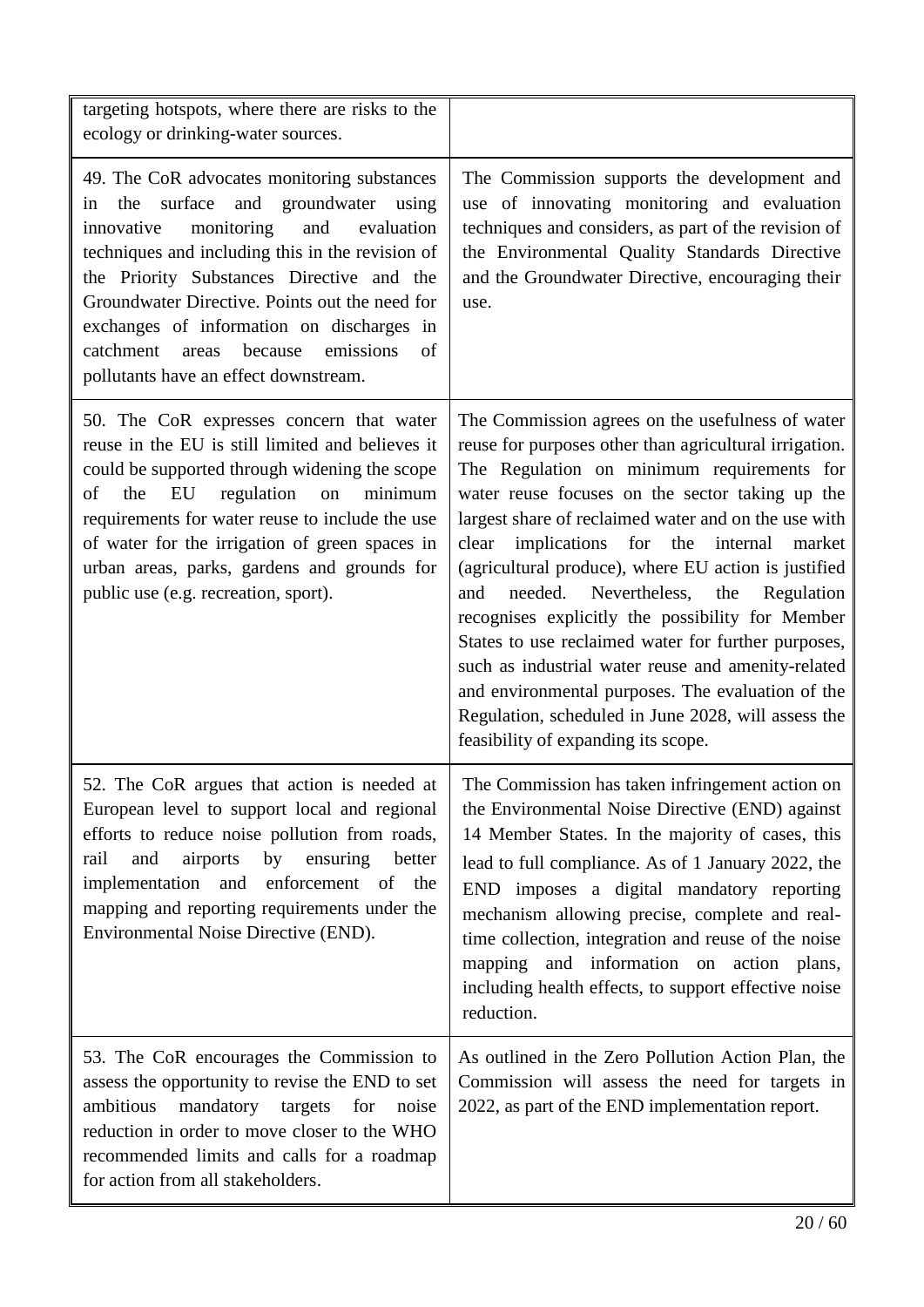| 54. The CoR argues for a shift in the focus<br>from measures that mitigate excessive noise to<br>those that prevent noise altogether, such as<br>supporting sustainable modes of transport like<br>walking and cycling, is crucial to realise a<br>significant and long-term noise reduction.                                                                                                                                                                                                                     | While cycling and walking cause less noise than<br>motorised traffic, an effective noise policy needs to<br>rely on a package of different measures. Improving<br>road surfaces, reducing speed, and improving rail<br>systems and flight procedures have been shown to<br>be most effective and immediately implementable<br>in the majority of local circumstances.                                                                                                                                                                                                                                                                                                                                                                                                                                                                                                                                          |
|-------------------------------------------------------------------------------------------------------------------------------------------------------------------------------------------------------------------------------------------------------------------------------------------------------------------------------------------------------------------------------------------------------------------------------------------------------------------------------------------------------------------|----------------------------------------------------------------------------------------------------------------------------------------------------------------------------------------------------------------------------------------------------------------------------------------------------------------------------------------------------------------------------------------------------------------------------------------------------------------------------------------------------------------------------------------------------------------------------------------------------------------------------------------------------------------------------------------------------------------------------------------------------------------------------------------------------------------------------------------------------------------------------------------------------------------|
| 55. The CoR stresses the importance of<br>effective enforceability on quality and origin of<br>soil. In this light, uniform proof of origin and<br>quality of soil across the EU member states is<br>crucial for local and regional authorities to stop<br>the transport and use of contaminated soil<br>across regions, which prevents the polluter<br>from being held accountable.                                                                                                                              | As part of the development of the Soil Health<br>Law, the Commission will assess the need and<br>potential for legally binding provisions for a<br>passport for excavated soil, and provide guidance,<br>based on Member States' experiences, to put this<br>in place. The passport should reflect the quantity<br>and quality of the excavated soil to ensure that it is<br>transported, treated or reused safely elsewhere.                                                                                                                                                                                                                                                                                                                                                                                                                                                                                  |
| 56. The CoR stresses the vital importance of<br>healthy soil for well-being and prosperity and<br>is in favour of a preventive and risk-based<br>approach to soil contamination. The focus<br>should not only be on chemical quality, but<br>also on physical and biological soil condition;                                                                                                                                                                                                                      | The new Soil Strategy states indeed that soils are<br>healthy when they are in good chemical, biological<br>and physical condition, and thus<br>able to<br>continuously provide as many ecosystem services<br>as possible. The Commission will engage in a<br>broad and inclusive stakeholder consultation to<br>apply a proportionate and risk-based approach in its<br>legislative proposal for the Soil Health Law.                                                                                                                                                                                                                                                                                                                                                                                                                                                                                         |
| 57. The CoR considers that when disposed of in<br>landfills, plastics leach toxic chemicals into the<br>soil and groundwater. When mismanaged,<br>plastics pollute land, waterways and the oceans.<br>Toxic additives and microplastics contained in<br>soil, waterways, oceans<br>and<br>rain,<br>on<br>eliminated<br>mountaintops<br>cannot<br>be<br>by<br>recycling, landfilling or incineration. Only<br>legally binding limits on global plastics<br>production for essential uses can make a<br>difference. | of waste <sup>16</sup><br>on landfill<br>established<br>Directive<br>for the environmentally<br>requirements<br>sound<br>landfilling of waste, including waste acceptance<br>criteria for landfills as well as requirements on the<br>permeability of landfill floor and leachate<br>collection to prevent soil pollution. EU waste<br>legislation tackles pollution resulting from illegal<br>waste disposal, requiring Member States to adopt<br>anti-littering and dumping strategies as well as to<br>enforcement<br>appropriate<br>take<br>measures<br>and<br>sanctions. In 2019, the EU also adopted the Single-<br>Use Plastics Directive <sup>17</sup> to tackle pollution of EU<br>marine and land environment from these products,<br>including through product design changes, waste<br>collection<br>targets<br>and<br>extended<br>producer<br>responsibility (EPR) requirements for clean-ups. In |

 $\ddot{\phantom{a}}$ <sup>16</sup> Council Directive 1999/31/EC of 26 April 1999 on the landfill of waste; OJ L 182, 16.7.1999, p. 1–19.

<sup>&</sup>lt;sup>17</sup> Directive (EU) 2019/904 of the European Parliament and of the Council of 5 June 2019 on the reduction of the impact of certain plastic products on the environment; OJ L 155, 12.6.2019, p. 1–19.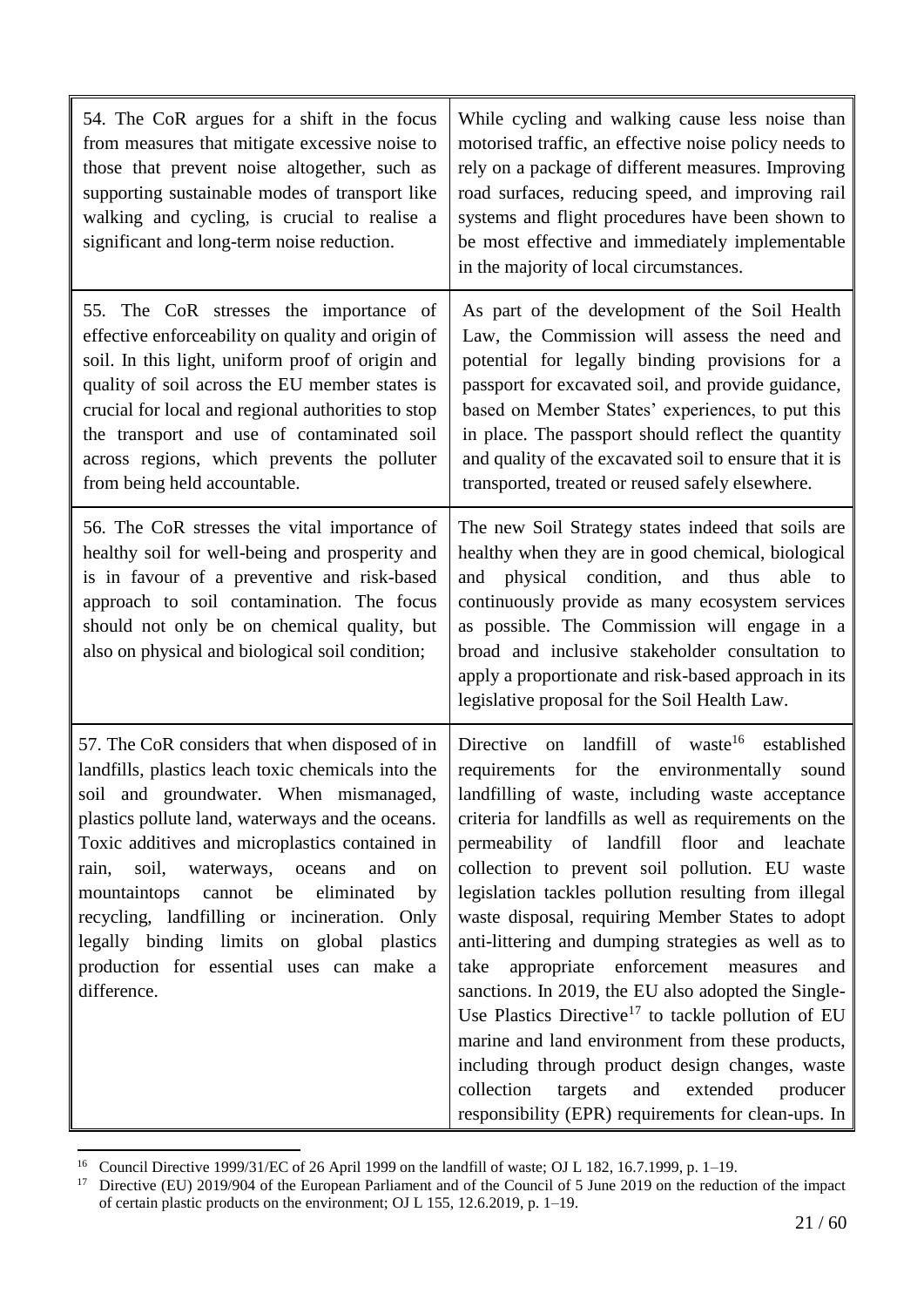|                                                                                                                                                                                                                                                                                                                                                                             | 2022, the Commission will propose to review the<br>Packaging and Packaging Waste Directive <sup>18</sup> with a<br>view to reducing (over)packaging and packaging<br>waste and driving design for reuse and recyclability<br>of packaging. In addition, the Commission will<br>policy framework on<br>adopt<br>biobased,<br>$\mathbf{a}$<br>biodegradable and compostable plastics to clarify<br>their role to deliver on the commitments on low<br>carbon and circular economy and promote those<br>plastics that result in genuine environmental<br>benefits. |
|-----------------------------------------------------------------------------------------------------------------------------------------------------------------------------------------------------------------------------------------------------------------------------------------------------------------------------------------------------------------------------|-----------------------------------------------------------------------------------------------------------------------------------------------------------------------------------------------------------------------------------------------------------------------------------------------------------------------------------------------------------------------------------------------------------------------------------------------------------------------------------------------------------------------------------------------------------------|
|                                                                                                                                                                                                                                                                                                                                                                             | The Commission expects the negotiations for a new<br>global instrument to combat plastic pollution to<br>formally start in November 2022, following United<br>Nations Environment Assembly Resolution 5/14.                                                                                                                                                                                                                                                                                                                                                     |
| 58. The CoR welcomes the EU Soil Strategy<br>and the announcement of the EU Soil Health<br>Law, []. Argues at the same time for<br>flexibility in the national implementation of<br>actions under the action plan and the new Soil<br>Strategy because there are major regional<br>differences in terms of spatial planning,<br>landscape, soil (composition) and soil use. | Member States are involved in the implementation<br>of the Soil Strategy through the EU expert group on<br>soil protection. The legislative proposal on soil will<br>fully respect the subsidiarity principle and Better<br>Regulation rules to ensure that national and<br>regional solutions can be applied where they make<br>most sense.                                                                                                                                                                                                                    |
| 59. The CoR welcomes the Commission's<br>efforts to advise farmers to adopt less polluting<br>practices, reducing ammonia and nitrate<br>Other<br>emissions<br>emissions.<br>from<br>the<br>agricultural sector, such as phosphates, metals,<br>and pharmaceuticals, are<br>pesticides<br>also                                                                              | In the new Common Agricultural Policy (CAP)<br>Regulation, farm advisory services shall cover<br>(among others)<br>sustainable<br>management<br>of:<br>nutrient (including nitrogen and phosphorous),<br>plant protection products and practices preventing<br>the development of antimicrobial resistance.                                                                                                                                                                                                                                                     |
| important.                                                                                                                                                                                                                                                                                                                                                                  | The existing regulation about fertilising products <sup>19</sup><br>sets limit values for contaminants like e.g. heavy<br>metals in fertilising products placed in the market.                                                                                                                                                                                                                                                                                                                                                                                  |
|                                                                                                                                                                                                                                                                                                                                                                             | Under the current directive on the sustainable use<br>of pesticides <sup>20</sup> farmers are obliged to apply<br>integrated pest management that keeps the use of<br>plant protection products to levels that are                                                                                                                                                                                                                                                                                                                                              |

<sup>18</sup> <sup>18</sup> European Parliament and Council Directive 94/62/EC of 20 December 1994 on packaging and packaging waste; OJ L 365, 31.12.1994, p. 10–23.

<sup>&</sup>lt;sup>19</sup> Regulation (EU) 2019/1009 of the European Parliament and of the Council of 5 June 2019 laying down rules on the making available on the market of EU fertilising products and amending Regulations (EC) No 1069/2009 and (EC) No 1107/2009 and repealing Regulation (EC) No 2003/2003; OJ L 170, 25.6.2019, p. 1–114.

<sup>&</sup>lt;sup>20</sup> Directive 2009/128/EC of the European Parliament and of the Council of 21 October 2009 establishing a framework for Community action to achieve the sustainable use of pesticides; OJ L 309, 24.11.2009, p. 71–86.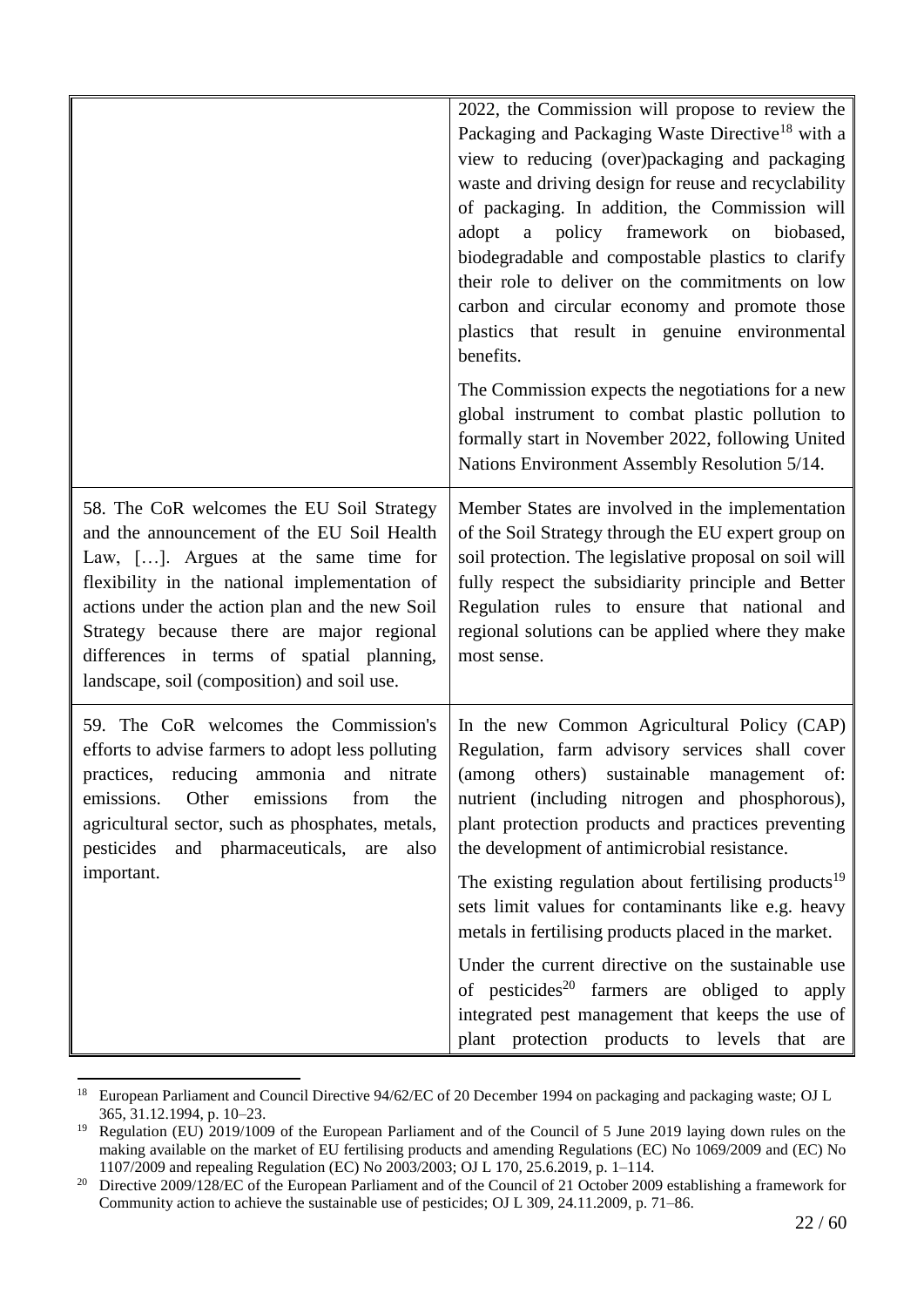|                                                                                                                                                                                                                                                                                                                                                                                                                                                                                                                  | economically and ecologically justified and reduce<br>or minimise risks to human health and the<br>environment. The new Commission proposal on the<br>sustainable use of pesticides will strengthen the<br>system on controls on integrated pest management<br>(IPM) to ensure that farmers only use chemical<br>plant protection products as a last resort.                                                                                                     |
|------------------------------------------------------------------------------------------------------------------------------------------------------------------------------------------------------------------------------------------------------------------------------------------------------------------------------------------------------------------------------------------------------------------------------------------------------------------------------------------------------------------|------------------------------------------------------------------------------------------------------------------------------------------------------------------------------------------------------------------------------------------------------------------------------------------------------------------------------------------------------------------------------------------------------------------------------------------------------------------|
| 60. The CoR calls for special attention to be<br>paid to historical diffuse emissions. New<br>standards are sometimes impossible to achieve,<br>which results in restrictions on the use of<br>polluted areas. Therefore, a source-based<br>approach needs to be combined with a strategy<br>for eliminating these existing sources of<br>pollution.                                                                                                                                                             | The zero pollution hierarchy recognises that<br>pollution should be prevented as much as possible<br>at the source. If this is not possible, pollution<br>should be minimised. In case of risks, pollution<br>should be remediated and reduced to levels no<br>longer considered harmful to human health and the<br>environment. All forms of pollution have to be<br>addressed, including historical and new pollution,<br>from both diffuse and point sources. |
| 61. The CoR advocates proactive measures to<br>limit chemicals before they enter the chain;<br>this also includes regulations for the safe use of<br>substances that are placed on the market. The<br>EU should regulate chemical substances based<br>on their intrinsic harmful properties to humans<br>and the environment even in case of scientific<br>uncertainty, also taking into account the<br>exposure risk and their benefit for society and<br>identify and exclude specific, unacceptable<br>risks. | EU chemicals legislation regulates substances on<br>the basis of their intrinsic hazard properties and<br>exposure. The legal framework on chemicals is<br>currently being revised in order to become more<br>preventive, and in particular ensure that the most<br>harmful substances are not present in consumer<br>products.                                                                                                                                  |
| 62. []. It is essential that the REACH<br>authorisation and restriction processes are used<br>more and that more substances of very high<br>concern are identified for the candidate list.                                                                                                                                                                                                                                                                                                                       | The ongoing revision of the REACH regulation is<br>also looking at ways to improve the authorisation<br>and restriction processes in order to make them<br>faster and ensure better protection of citizens and<br>the environment.                                                                                                                                                                                                                               |
| 63. The CoR calls for restrictions at EU level<br>on problematic uses of dangerous per- and<br>polyfluoroalkyl substances (PFAS) and their<br>emissions. Many of these are of great concern<br>as they are extremely persistent and have an<br>adverse effect on human health and the<br>environment.                                                                                                                                                                                                            | Chemicals<br>Strategy<br>Sustainability<br>The<br>for<br>announces an action plan on polyfluoroalkyl<br>substances (PFAS) in order to ensure that their use<br>is allowed only if essential to society. Those<br>substances are currently addressed under various<br>pieces of chemicals and environmental legislation,<br>where they are being regulated.                                                                                                       |
| 64. The CoR points out there is currently a lack<br>of knowledge of the (eco)-toxicological effects                                                                                                                                                                                                                                                                                                                                                                                                              | The Chemicals Strategy recognises the need to<br>further increase knowledge on chemicals, including                                                                                                                                                                                                                                                                                                                                                              |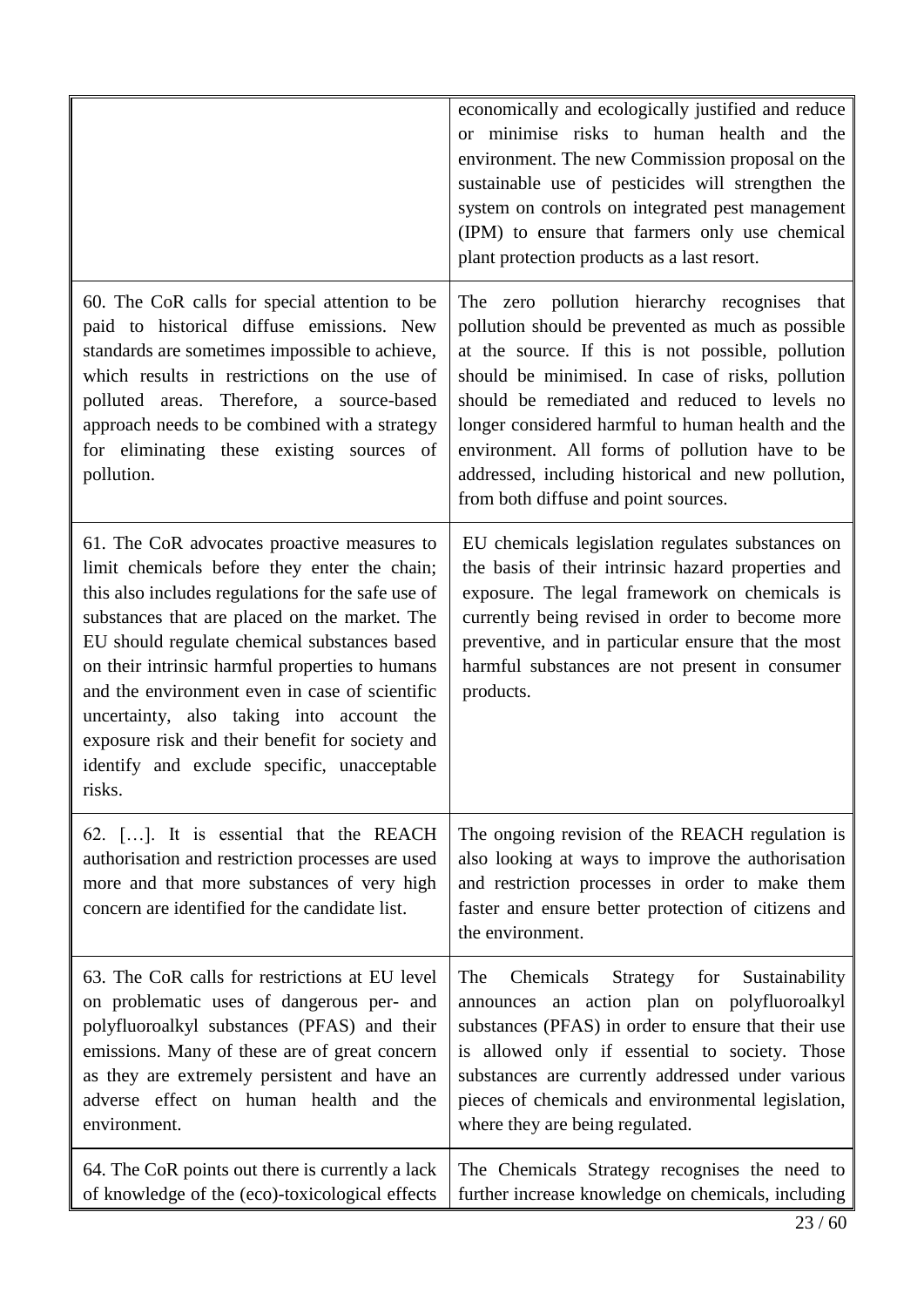|                                                | for many hazardous substances to or via the   their properties and their impact on health and the $\parallel$ |
|------------------------------------------------|---------------------------------------------------------------------------------------------------------------|
| environment. Scientific evidence on ecological | environment. The Strategy announces a number of $\parallel$                                                   |
| and health impacts of chemical substances      | actions in this sense, in particular to increase                                                              |
| should<br>be                                   | updated and considered information requirements on chemicals (properties,                                     |
|                                                | continuously, and be made accessible, environmental footprint, tracking in products) and                      |
|                                                | especially concerning risks to humans and the $\vert$ to strengthen the science-policy interface in           |
| environment.                                   | particular to take early action on chemical risks.                                                            |
|                                                |                                                                                                               |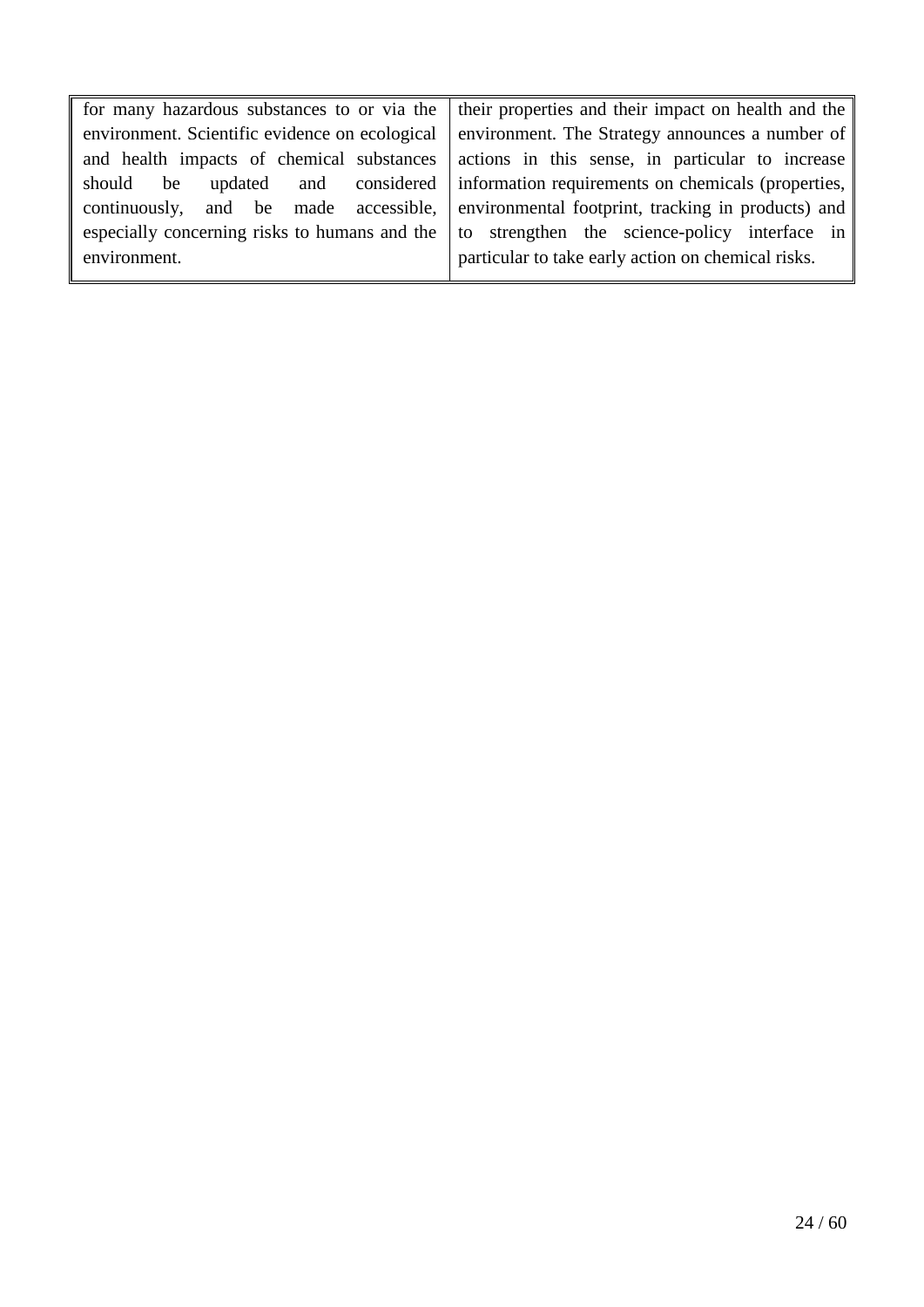<span id="page-24-0"></span>

| $N^{\circ}3$<br><b>Initiative</b><br>COM(2021) 261 final<br>COR-2021-03508 - ENVE-VII/020<br>148 <sup>th</sup> plenary session - January 2022<br>Rapporteur: Frida NILSSON (SE/RENEW E.)<br><b>DG ENV – Commissioner SINKEVIČIUS</b>                                                                                                                                                                                       | Local and regional authorities accelerating the implementation of the EU Pollinators                                                                                                                                                                                                                                                                                                                                                                                                                                                                                                                                                                                                                                                                                                                                                             |
|----------------------------------------------------------------------------------------------------------------------------------------------------------------------------------------------------------------------------------------------------------------------------------------------------------------------------------------------------------------------------------------------------------------------------|--------------------------------------------------------------------------------------------------------------------------------------------------------------------------------------------------------------------------------------------------------------------------------------------------------------------------------------------------------------------------------------------------------------------------------------------------------------------------------------------------------------------------------------------------------------------------------------------------------------------------------------------------------------------------------------------------------------------------------------------------------------------------------------------------------------------------------------------------|
| Points of the European Committee of the<br>Regions opinion considered essential                                                                                                                                                                                                                                                                                                                                            | <b>European Commission position</b>                                                                                                                                                                                                                                                                                                                                                                                                                                                                                                                                                                                                                                                                                                                                                                                                              |
| 8. The CoR calls for legally binding targets<br>whose scope covers pollinators, as part of the<br>upcoming European Commission initiative on<br>nature restoration targets under the EU<br>biodiversity strategy; In this light, offers to<br>support the implementation of a new EU<br>Pollinators Initiative, in particular regarding<br>the implementation and monitoring activities.                                   | As indicated in the inception impact assessment,<br>the Commission is considering a target on<br>pollinator species as one of the possible legally<br>binding targets in the proposal for a Nature<br>Restoration Law. The Commission is<br>also<br>considering restoration targets on habitats, which<br>are important for pollinating insects.                                                                                                                                                                                                                                                                                                                                                                                                                                                                                                 |
| 13. The CoR calls for special attention to be<br>paid to conventional farmers in their efforts to<br>reduce their impact on pollinators, as organic<br>agriculture and agroecological practices in<br>many ways already protects and nourishes<br>pollinators. Research, innovation and a flexible<br>system for implementation is key to solving<br>the challenges but also to allowing a diverse<br>agricultural sector. | the Common Agricultural Policy (CAP)<br>$\ln$<br>strategic plans, Member States will have to<br>demonstrate their contribution to the CAP specific<br>objective on the protection of biodiversity,<br>ecosystem services, habitats and landscapes. They<br>will outline the chosen interventions designed<br>specifically for their farmers, based on local<br>and needs including sustainable<br>conditions<br>practices such as agro-ecology, agro-forestry and<br>other biodiversity-friendly production systems,<br>such as organic farming, precision agriculture,<br>biological pest-control and climate adaptation,<br>which can be also beneficial for pollinators.<br>The Commission will continue supporting farmers<br>through research and innovation to reduce the<br>negative impact of some of their practices on<br>pollinators. |
|                                                                                                                                                                                                                                                                                                                                                                                                                            | Research and innovation funded by Horizon 2020<br>in relevant areas such as organic agriculture, crop<br>diversification, crop rotation, mixed farming,<br>agroforestry, integrated pest management, and<br>reduced use of chemical pesticides provide<br>solutions and promote the uptake of pollinator-                                                                                                                                                                                                                                                                                                                                                                                                                                                                                                                                        |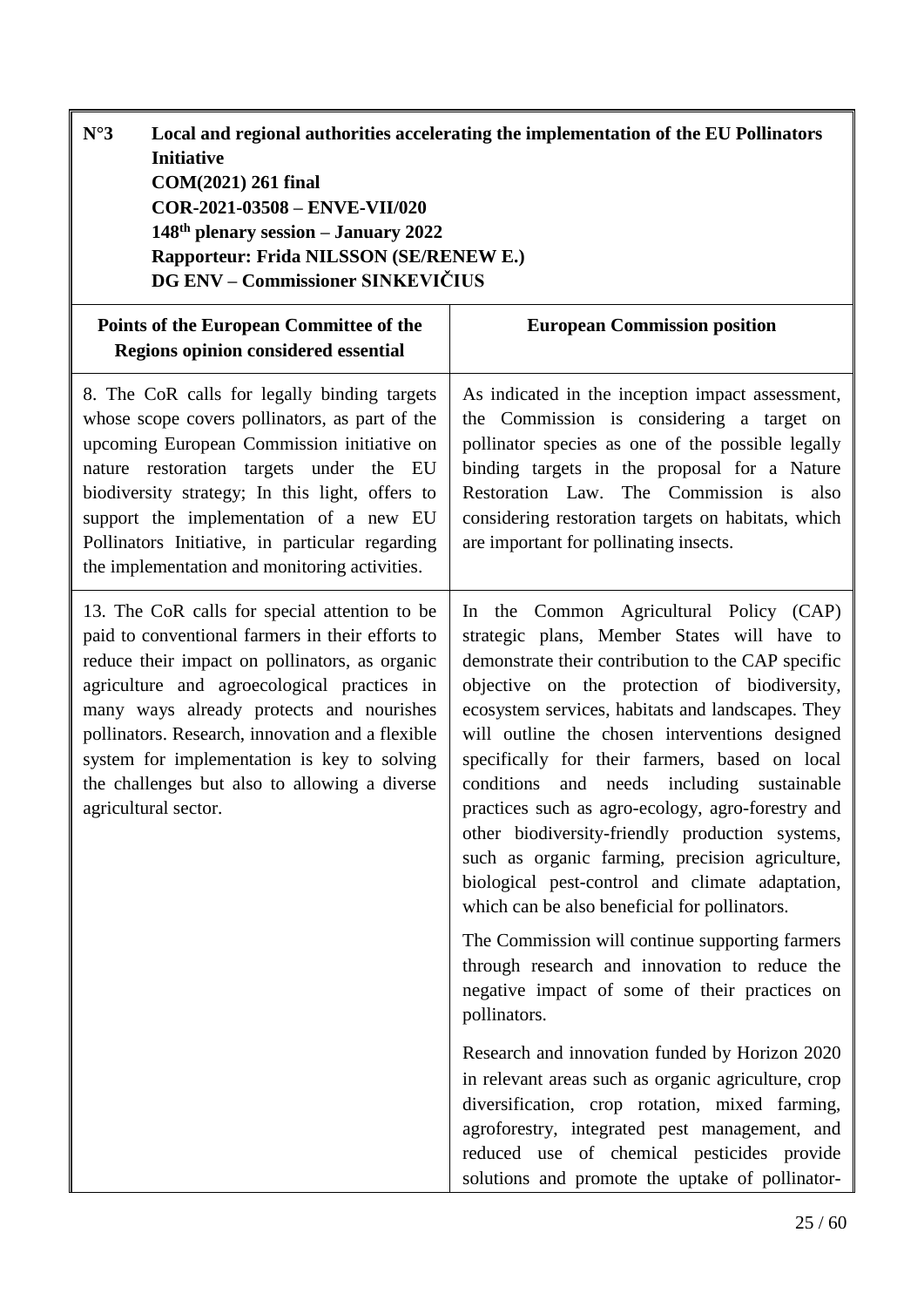|                                                                                                                                                                                                                                                                            | friendly practices. Several research projects<br>related to beekeeping have also contributed to the<br>progress made $-$ among others $-$ in the knowledge<br>about the role of bees on delivering pollination<br>services.                                                                                                                                                                                                                                                                                                                                                                                                                                                                                                                                                                 |
|----------------------------------------------------------------------------------------------------------------------------------------------------------------------------------------------------------------------------------------------------------------------------|---------------------------------------------------------------------------------------------------------------------------------------------------------------------------------------------------------------------------------------------------------------------------------------------------------------------------------------------------------------------------------------------------------------------------------------------------------------------------------------------------------------------------------------------------------------------------------------------------------------------------------------------------------------------------------------------------------------------------------------------------------------------------------------------|
|                                                                                                                                                                                                                                                                            | The<br>Commission<br>through the<br>European<br>Partnership<br>for<br>Agricultural<br>Innovation<br>Sustainability<br>productivity<br>and<br>(EIP-AGRI)<br>innovation<br>in<br>organic<br>agriculture,<br>fosters<br>agroecology and pollinator-friendly practices, via<br>different actions. Activities also cover the analysis<br>of the socioeconomic and environmental benefits<br>of these agriculture practices.                                                                                                                                                                                                                                                                                                                                                                      |
|                                                                                                                                                                                                                                                                            | The Commission will continue<br>promoting<br>research and innovation on organic agriculture,<br>and overall pollinator-friendly<br>agroecology<br>practices through the Horizon Europe Research<br>and Innovation programme.                                                                                                                                                                                                                                                                                                                                                                                                                                                                                                                                                                |
|                                                                                                                                                                                                                                                                            | A partnership with the Member States and<br>Associated Countries on agroecology is being<br>developed under Horizon Europe. If successful,<br>the partnership will constitute a powerful tool to<br>accelerate the transition towards agroecology<br>throughout Europe.                                                                                                                                                                                                                                                                                                                                                                                                                                                                                                                     |
| 14. The CoR emphasises the need to examine<br>the full extent of and to tackle environmental<br>polluters that go beyond pesticides, such as<br>light pollution, for example, which is proven to<br>affect pollinators to a large extent but still<br>remains unaddressed. | In the context of the ongoing revision of the EU<br>Pollinators Initiative <sup>1</sup> , the Commission is planning<br>expert consultation workshops, which<br>will<br>investigate impacts of various environmental<br>pollutants, including light pollution, with regard to<br>pollinator conservation and possible policy<br>actions. Moreover, the first Zero Pollution<br>Monitoring and Outlook Report planned for 2022<br>will help translate 'early warnings'<br>into<br>recommendations on pollutants of increasing<br>concern based on the latest research findings (e.g.<br>on light pollution), and Horizon Europe will<br>continue supporting research on pollutants and<br>types of pollution of emerging concern such as<br>light pollution and its impacts on biodiversity. |
| 18. The CoR calls on the Commission, the                                                                                                                                                                                                                                   | Within the framework of the European Green                                                                                                                                                                                                                                                                                                                                                                                                                                                                                                                                                                                                                                                                                                                                                  |

 $\overline{a}$  $1$  COM(2018) 395 final.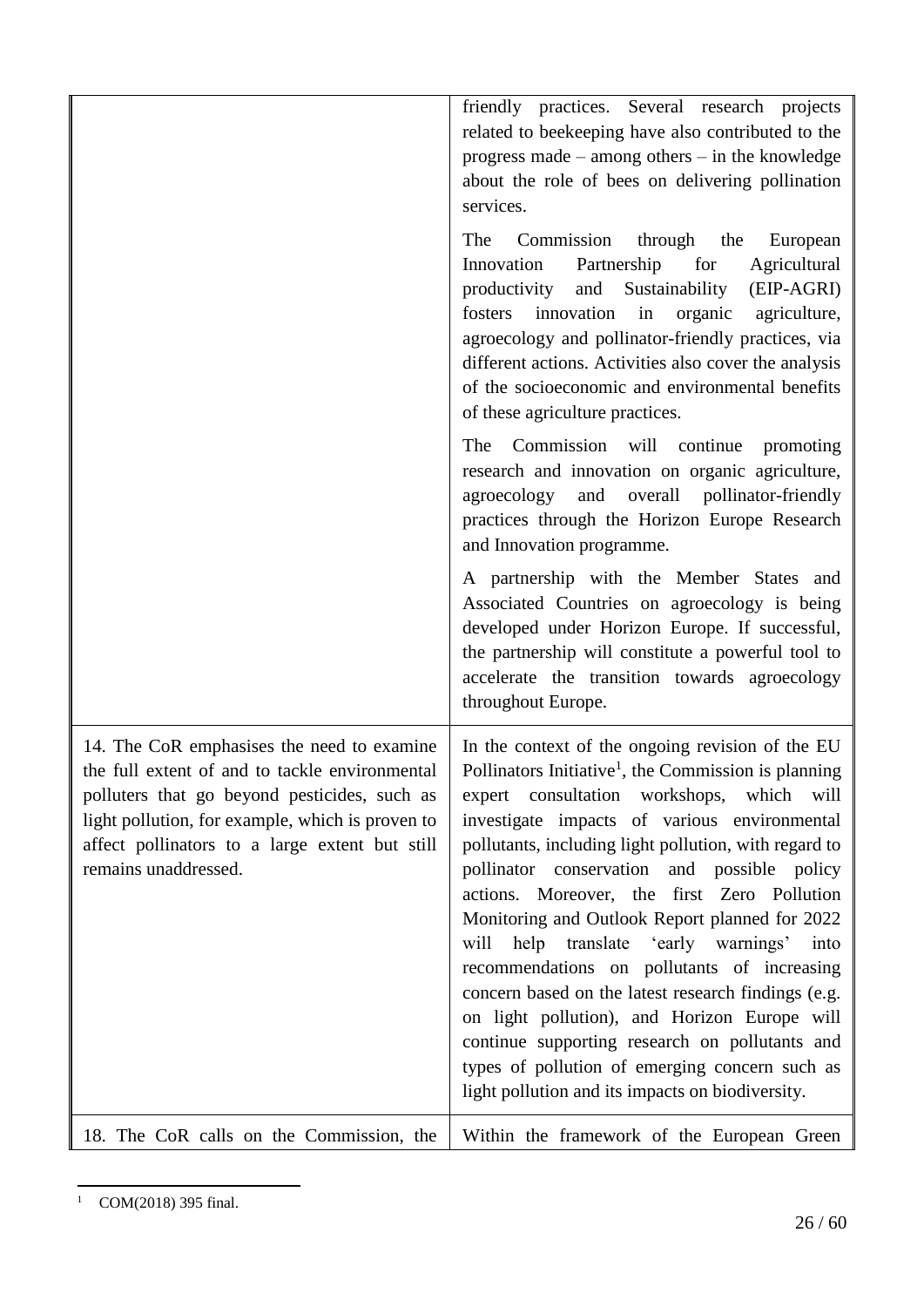| European Parliament and the EU Member<br>States to ensure that post-pandemic recovery<br>policies, programmes and plans contribute to<br>the sustainable management of biodiversity,<br>including stopping the worrying decline of<br>wild and domestic pollinators.                                                                                                                                                                                                                                                                                                                                                                                                                                                                                                        | Deal and one of its key flagship Initiatives - the<br>EU Biodiversity Strategy for $2030^2$ – the<br>continue<br>will<br>Commission<br>to mainstream<br>biodiversity and pollinator conservation objectives<br>into the relevant programmes, including the<br>Recovery and Resilience Facility, the EU common<br>agricultural policy and the EU cohesion policy.                                                                                                                                                                                                                                                                                                                                                                                                                                                                                                                                                                                                                                                                                                                                                                                                                                                                                                                                                                                                                                                                                                 |
|-----------------------------------------------------------------------------------------------------------------------------------------------------------------------------------------------------------------------------------------------------------------------------------------------------------------------------------------------------------------------------------------------------------------------------------------------------------------------------------------------------------------------------------------------------------------------------------------------------------------------------------------------------------------------------------------------------------------------------------------------------------------------------|------------------------------------------------------------------------------------------------------------------------------------------------------------------------------------------------------------------------------------------------------------------------------------------------------------------------------------------------------------------------------------------------------------------------------------------------------------------------------------------------------------------------------------------------------------------------------------------------------------------------------------------------------------------------------------------------------------------------------------------------------------------------------------------------------------------------------------------------------------------------------------------------------------------------------------------------------------------------------------------------------------------------------------------------------------------------------------------------------------------------------------------------------------------------------------------------------------------------------------------------------------------------------------------------------------------------------------------------------------------------------------------------------------------------------------------------------------------|
| 19. The CoR calls for support at local and<br>regional level for an eco-scheme for pollinators<br>that would include: the use of annual crops that<br>are attractive to pollinators in at least 10% of<br>agricultural land; in addition to the flowering<br>period of perennial crops, planting of at least<br>two plant species that are of interest to<br>between rows of plants<br>pollinators<br>in<br>production, with flowering at different times of<br>the year to guarantee to a maximum the<br>availability of resources for pollinators;<br>training for farmers on beneficial insects and<br>integrated pest management practices; and<br>measures to be taken in favour of farms that<br>ensure the presence of pollinators in areas<br>lacking biodiversity. | The competence for setting up eco-schemes under<br>the Common Agricultural Policy lies with the<br>Member States. The Commission will assess the<br>interventions and management practices proposed<br>by Member States in their CAP Strategic Plans<br>against the general and specific objectives. In the<br>context of the specific objective on biodiversity,<br>the Commission will assess the plans with regard<br>to pollinator conservation needs. Member States<br>have flexibility in setting the interventions, and<br>their choice and design is based on the analysis of<br>the environmental situation in a given territory.<br>The Commission will continue to support these<br>approaches under Horizon Europe, including<br>research on organic agriculture, agroecology, crop<br>diversification, crop rotation, mixed farming,<br>agroforestry, integrated pest management, and<br>reducing the use of chemical pesticides.<br>The planned partnership on agroecology would<br>provide a key contribution to these objectives by<br>promoting biodiversity and pollinator friendly<br>practices in agriculture and by involving farmers<br>alongside researchers, advisors and other key<br>stakeholders, in the co-creation of solutions to<br>context-specific problems.<br>Several Operational Groups funded under the<br>Common Agricultural Policy (CAP) work on<br>farming practices to guarantee a pollinator<br>friendly environment. |
| 22. The CoR calls on the Commission to<br>actively support awareness-raising campaigns<br>on national, regional and local levels, industry<br>sectors and public through already existing and                                                                                                                                                                                                                                                                                                                                                                                                                                                                                                                                                                               | The Commission will continue to raise awareness<br>and encourage the public to act for pollinator<br>conservation, through existing channels such as<br>the EU Pollinator Week and the UN World Bee                                                                                                                                                                                                                                                                                                                                                                                                                                                                                                                                                                                                                                                                                                                                                                                                                                                                                                                                                                                                                                                                                                                                                                                                                                                              |

 $\overline{a}$ <sup>2</sup> COM(2020) 380 final.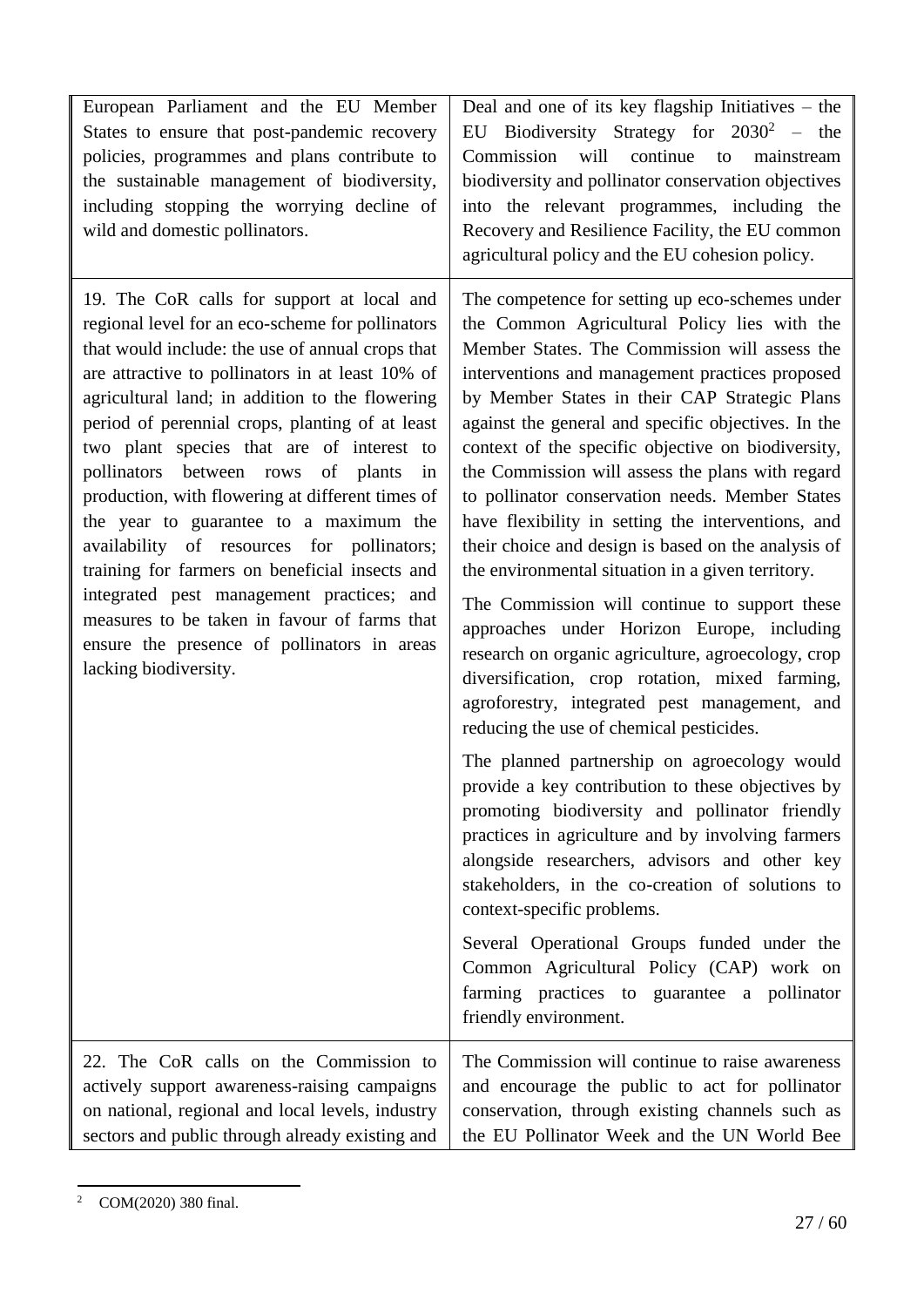| new channels.                                                                                                                                                                                                                                                                                                                                                                                                                                                                                                                                                                                                                                                            | Day events as well as through new citizen<br>engagement activities. The Commission also plans                                                                                                                                                                                                                                                                                                                                                                                                                                                                                             |
|--------------------------------------------------------------------------------------------------------------------------------------------------------------------------------------------------------------------------------------------------------------------------------------------------------------------------------------------------------------------------------------------------------------------------------------------------------------------------------------------------------------------------------------------------------------------------------------------------------------------------------------------------------------------------|-------------------------------------------------------------------------------------------------------------------------------------------------------------------------------------------------------------------------------------------------------------------------------------------------------------------------------------------------------------------------------------------------------------------------------------------------------------------------------------------------------------------------------------------------------------------------------------------|
| 23. The CoR regrets that platforms that were<br>built for knowledge building and the sharing of<br>best practices as part of the Pollinators<br>Pollinator-<br>Initiative,<br>such as<br>the<br>EU<br>information hive, have not been able to reach<br>all actors and are still insufficiently well<br>known. Calls therefore for funding, knowledge<br>and capacity building, as well as best practices,<br>as part of the upcoming Commission initiatives<br>to be designed and communicated in a<br>transparent way, so that citizens are not only<br>inspired but also know how to contribute to the<br>task of creating sustainable habitats<br>for<br>pollinators. | to explore further the utilisation of emerging<br>technologies such as virtual reality in stepping up<br>education on nature and pollinators (via its<br>Pollinator Park product) and further development<br>of educational material.<br>Commission's online<br>The<br>EU<br>Pollinator<br>Information Hive $3$ is a key platform for facilitating<br>access to information and engaging the public and<br>other stakeholders. The platform has been fully<br>operational since 2021, and the Commission is<br>currently developing a communication strategy to<br>increase its outreach. |
| 24. The CoR urges that the revised Pollinators<br>Initiative investigate how existing networks<br>and organisations can be used to share<br>knowledge and best practices with local and<br>regional authorities inside and outside the EU.                                                                                                                                                                                                                                                                                                                                                                                                                               | The Commission will investigate how existing<br>platforms and networks could be better utilised to<br>support local and regional authorities with<br>knowledge and best practices on pollinator<br>conservation, including in the framework of the<br>Interreg programme.                                                                                                                                                                                                                                                                                                                 |
| 26. The CoR reiterates that monitoring and<br>reporting on the development of pollinators<br>plays an important part in analysing the<br>of<br>efficiency<br>any<br>measures<br>that<br>areimplemented. Calls, therefore, on the<br>Commission to share a reporting<br>and<br>monitoring framework that could be used by<br>subnational authorities to this end. To ensure<br>straightforward implementation and support in<br>establishing standardised pollinator monitoring<br>programmes at the local and regional levels,<br>efforts should follow existing best practices.                                                                                         | The Commission will develop the monitoring and<br>reporting framework, share it with local and<br>regional authorities and facilitate its uptake.                                                                                                                                                                                                                                                                                                                                                                                                                                         |
| 27. The CoR notes the close link between<br>native species of flowers and native species or<br>variations of pollinators and calls, therefore,<br>for investment in knowledge, preservation and<br>production of these species as a way of<br>supporting pollinators.                                                                                                                                                                                                                                                                                                                                                                                                    | Commission<br>continue<br>The<br>will<br>promoting<br>research on native plant and pollinator species,<br>and their conservation, including through the<br>Horizon Europe and the LIFE programme.                                                                                                                                                                                                                                                                                                                                                                                         |

 $\overline{3}$ <sup>3</sup> <https://wikis.ec.europa.eu/display/EUPKH/EU+Pollinator+Information+Hive>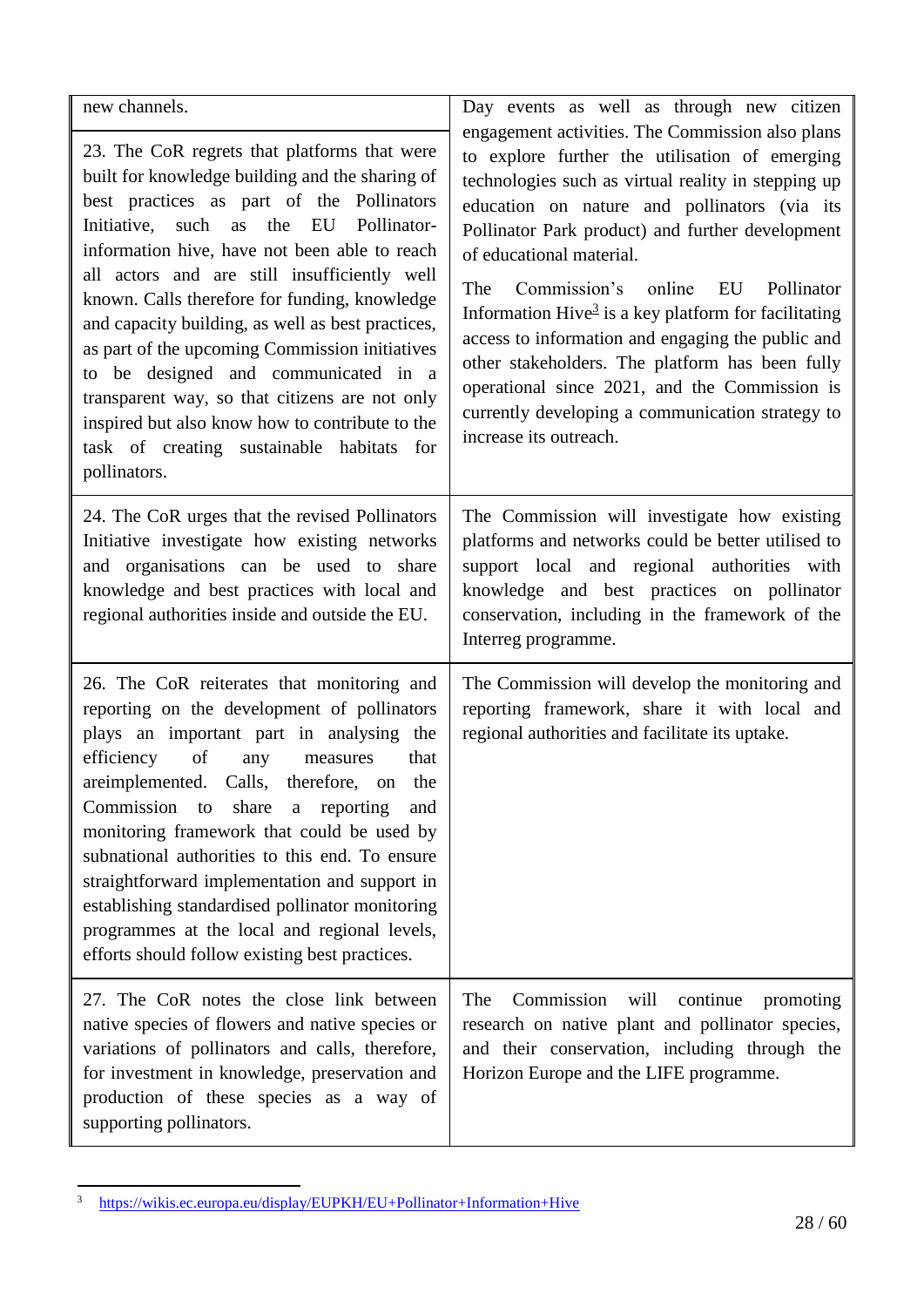| therefore<br>The<br>CoR<br>calls<br>28.<br>the<br><sub>on</sub><br>Commission to evaluate how the commitment<br>to plant at least three billion additional trees in<br>urban areas in the EU by 2030 could be<br>expanded and linked to include more planting<br>of native flower species.                                                                                                                                                | The 3 billion additional trees pledge will target<br>urban, as well as agricultural and forest lands. The<br>Commission will promote the planting of native<br>flowering trees in this initiative to help reverse the<br>decline of pollinators in the EU.         |
|-------------------------------------------------------------------------------------------------------------------------------------------------------------------------------------------------------------------------------------------------------------------------------------------------------------------------------------------------------------------------------------------------------------------------------------------|--------------------------------------------------------------------------------------------------------------------------------------------------------------------------------------------------------------------------------------------------------------------|
| 29. The CoR would like efforts to secure<br>healthy populations of wild pollinators and<br>effective biosecurity measures relevant for<br>pollinators, as well as encouragements to use<br>local plants to be included as an objective in<br>the national CAP strategic plans to be<br>approved in 2022, to push for further action.<br>For easy and correct implementation, this<br>responsibility should lie with the Member<br>States. | The competence to use local plants to be included<br>in the CAP strategic plans lies with the Member<br>States. In the context of the specific objective on<br>biodiversity, the Commission will assess the plans<br>with regard to pollinator conservation needs. |
| 43. The CoR calls on the Commission to<br>decline<br>address<br>the<br>of<br>pollinators<br>internationally<br>and to<br>advocate<br>strong<br>measures to protect pollinators and their<br>habitats during the second part of the CBD<br>COP15, that took place from 25 April to 8 May<br>2022 in Kunming, China.                                                                                                                        | The Commission will continue promoting a strong<br>international response to pollinator decline in the<br>post-2020 global biodiversity framework.                                                                                                                 |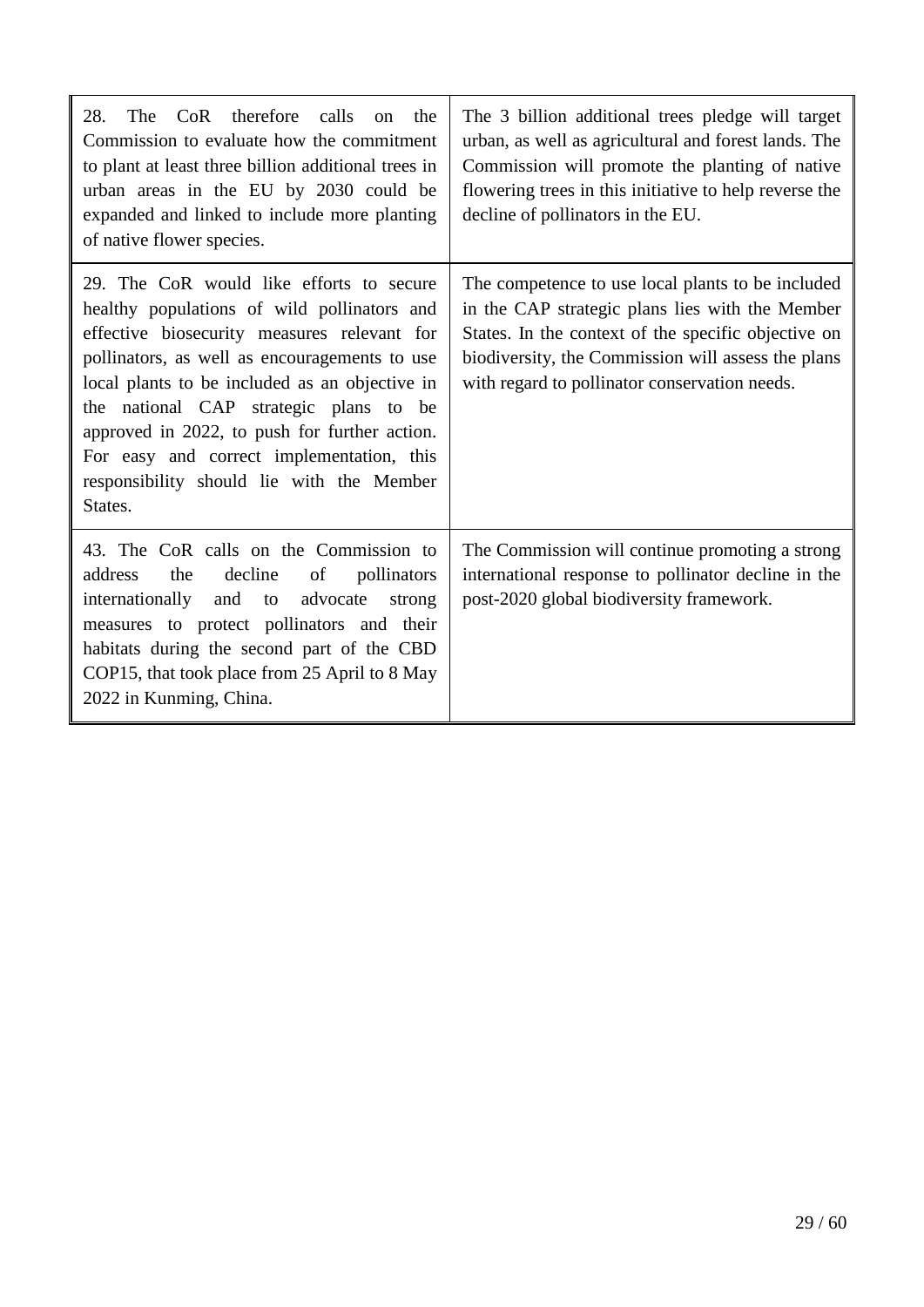<span id="page-29-0"></span>

| Towards zero emission road transport: Deploying alternative fuels infrastructure and |
|--------------------------------------------------------------------------------------|
| strengthening CO <sub>2</sub> emission performance standards                         |
| COM(2021) 556 final                                                                  |
| COM(2021) 559 final                                                                  |
| COM(2021) 560 final                                                                  |
| COR-2021-04913 - COTER-VII/015                                                       |
| $148th$ plenary session – January 2022                                               |
| Rapporteur: Adrian Ovidiu TEBAN (RO/EPP)                                             |
| <b>DG MOVE - Commissioner VÄLEAN</b>                                                 |
| <b>DG CLIMA – Executive Vice-President TIMMERMANS</b>                                |
|                                                                                      |

| Points of the European Committee of the<br><b>Regions opinion considered essential</b>                                                                                                                                                                                                                                                                                                                                                                                                                                                                                                                                                                                                                                                                                                                                                                                                                                                                                                                                                                                                                                                                                                                    | <b>European Commission position</b>                                                                                                                                                                                                                                                                                                                                                                                                                                                                                                                                                                                                                                                                                                                                                                                                                                                                                                                                                                                                                                                                                                                                                                                            |
|-----------------------------------------------------------------------------------------------------------------------------------------------------------------------------------------------------------------------------------------------------------------------------------------------------------------------------------------------------------------------------------------------------------------------------------------------------------------------------------------------------------------------------------------------------------------------------------------------------------------------------------------------------------------------------------------------------------------------------------------------------------------------------------------------------------------------------------------------------------------------------------------------------------------------------------------------------------------------------------------------------------------------------------------------------------------------------------------------------------------------------------------------------------------------------------------------------------|--------------------------------------------------------------------------------------------------------------------------------------------------------------------------------------------------------------------------------------------------------------------------------------------------------------------------------------------------------------------------------------------------------------------------------------------------------------------------------------------------------------------------------------------------------------------------------------------------------------------------------------------------------------------------------------------------------------------------------------------------------------------------------------------------------------------------------------------------------------------------------------------------------------------------------------------------------------------------------------------------------------------------------------------------------------------------------------------------------------------------------------------------------------------------------------------------------------------------------|
| 2. The CoR stresses that the transformation of<br>the European automotive industry towards<br>zero-emission<br>vehicles<br>is<br>the<br>most<br>comprehensive structural change in the sector<br>to date, with a multitude of impacts on<br>workers, suppliers and car manufacturing<br>groups in Europe. In view of this major<br>transformation of one of the key European<br>sectors, the CoR calls on the Commission to<br>initiate a holistic and long-term strategic<br>dialogue on the transformation of the<br>automotive sector in the EU with all relevant<br>stakeholders (OEMs, suppliers, trade unions,<br>academia, environmental associations, NGOs,<br>civil society, regions and cities, etc.) in order to<br>provide political support for the structural<br>change of the sector and to analyse and support<br>its needs. Supports the existing forms of<br>cooperation at the EU level, involving regional<br>and local authorities, such as the Automotive<br>Skills Alliance focused on the re-skilling and<br>up-skilling of workers in the automotive sector,<br>developing intelligence and fostering dialogue<br>among all relevant partners and stakeholders in<br>the sector. | Commission recognises the important<br>The<br>transformation of the automotive industry due to<br>the twin green and digital transition, with<br>increased automation in the supply chain.<br>The $CO2$ standards proposal <sup>1</sup> foresees that by<br>31 December 2025, and every two<br>years<br>thereafter, the Commission shall report on the<br>progress towards zero-emission road mobility,<br>including on employment aspects, and to take<br>stock of the progress made on the comprehensive<br>pathway for the mobility ecosystem.<br>The<br>Commission shall propose any other additional<br>action to facilitate that transition. This proposal is<br>now with Parliament and Council.<br>The transition towards zero-emission mobility will<br>require a transformation along the entire value<br>chain of the automotive sector, including of its<br>employment.<br>Several EU funding opportunities are already<br>available to support the transformation, as well as<br>the need to reskill and upskill part of workforce in<br>the automotive industry to secure a workforce fit<br>for the zero-emission mobility era. The 'Pact for<br>Skills' <sup>2</sup> will help mobilise the private sector and |
| 3. The CoR supports the elaboration of specific<br>plans for re- and upskilling, training and                                                                                                                                                                                                                                                                                                                                                                                                                                                                                                                                                                                                                                                                                                                                                                                                                                                                                                                                                                                                                                                                                                             | other stakeholders to upskill and reskill Europe's                                                                                                                                                                                                                                                                                                                                                                                                                                                                                                                                                                                                                                                                                                                                                                                                                                                                                                                                                                                                                                                                                                                                                                             |

 $1$  COM(2021) 556 final.

<sup>&</sup>lt;sup>2</sup> <https://ec.europa.eu/social/main.jsp?catId=1517&langId=en>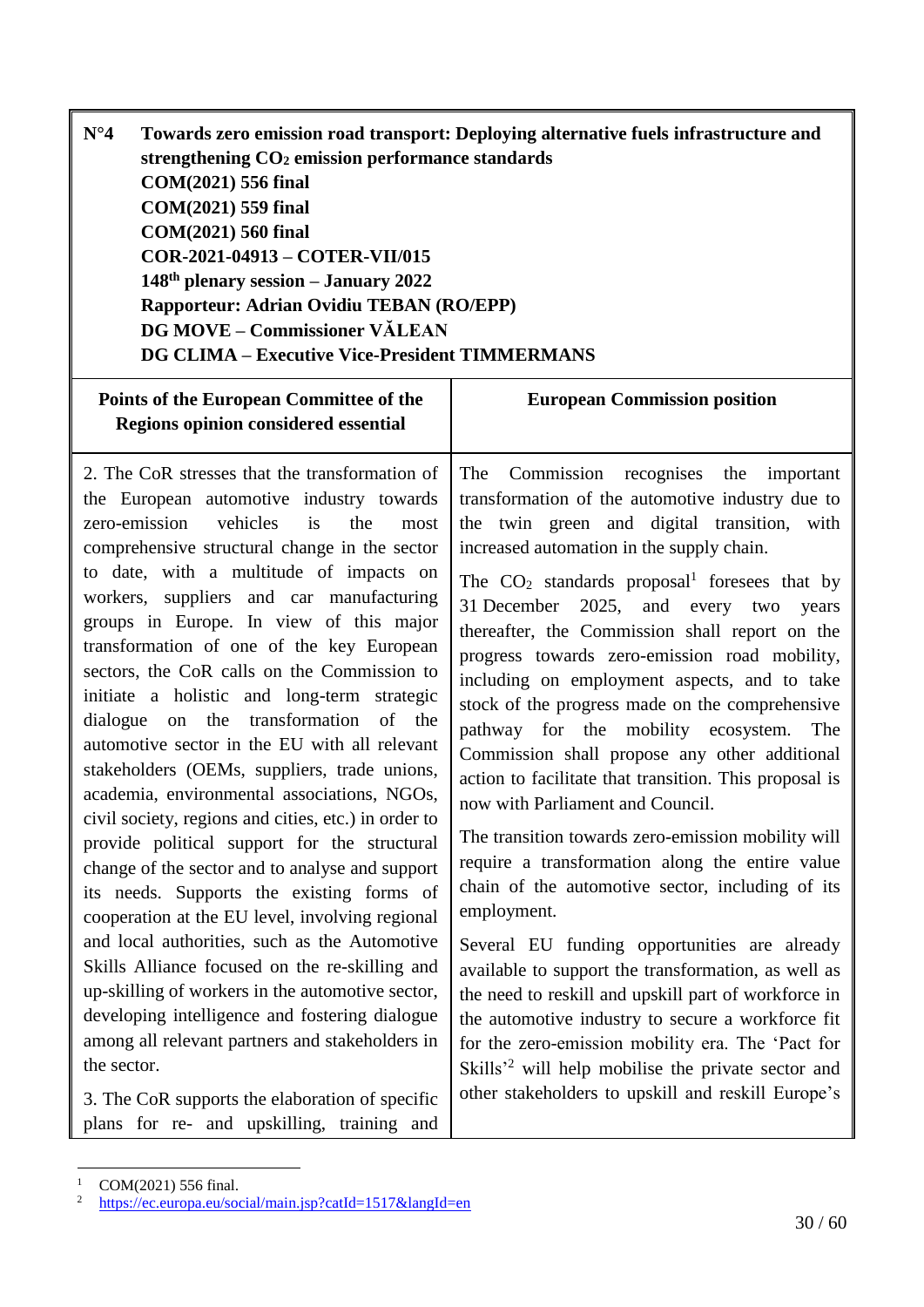| reallocation of workers in the EU automotive                                                                                                                                                                                                                                                                                                                                                                                                                                                               | workforce.                                                                                                                                                                                                                                                                                                                                                                                                                                                                                                                                                                                                                                                                                                                                                                                                                                                                                                                                                                                                                                                                                                                                                                                                                                                                   |
|------------------------------------------------------------------------------------------------------------------------------------------------------------------------------------------------------------------------------------------------------------------------------------------------------------------------------------------------------------------------------------------------------------------------------------------------------------------------------------------------------------|------------------------------------------------------------------------------------------------------------------------------------------------------------------------------------------------------------------------------------------------------------------------------------------------------------------------------------------------------------------------------------------------------------------------------------------------------------------------------------------------------------------------------------------------------------------------------------------------------------------------------------------------------------------------------------------------------------------------------------------------------------------------------------------------------------------------------------------------------------------------------------------------------------------------------------------------------------------------------------------------------------------------------------------------------------------------------------------------------------------------------------------------------------------------------------------------------------------------------------------------------------------------------|
| sector, in particular in the regions most<br>affected by the transition.<br>4. The CoR supports public resources being<br>available<br>for<br>a<br>Just<br>Transition<br>made<br>Programme for the automotive ecosystem. Its<br>model should be the current Just Transition<br>Platform. Funding for regional plans via the<br>Transition Mechanism serve today<br>Just<br>millions of workers in carbon intensive<br>industrial areas such as coal mining, including<br>a dedicated Just Transition Fund. | In addition, the updated New Industrial Strategy <sup>3</sup><br>foresees the co-creation of green and digital<br>transition pathways in partnership with industry,<br>public authorities, social partners and other<br>stakeholders.<br>In this context, a transition pathway should be<br>developed for the mobility ecosystem<br>to<br>accompany the transition of the automotive value<br>chain, taking particular heed of small and medium-<br>sized enterprises (SMEs) in the automotive supply<br>chain. As a first step, the Commission prepared a<br>Staff Working Document <sup>4</sup> launching a public<br>consultation on the transition pathway for the<br>ecosystem, which includes<br>mobility<br>the<br>automotive sector. The pathway is aimed to gain a<br>better bottom-up understanding of the scale, cost<br>and conditions of the required action to<br>accompany the twin - green and digital - transition<br>for the mobility ecosystem, leading to an<br>actionable<br>plan<br>that<br>supports<br>sustainable<br>competitiveness.<br>The transition pathway will build upon the<br>strengths of the sector and the key enablers to<br>support the transition and overcome the challenges<br>related to it (e.g. technology, skills, research and |
| 10. The CoR considers the rollout of charging                                                                                                                                                                                                                                                                                                                                                                                                                                                              | innovation, funding, etc.).<br>The Commission agrees with the Committee                                                                                                                                                                                                                                                                                                                                                                                                                                                                                                                                                                                                                                                                                                                                                                                                                                                                                                                                                                                                                                                                                                                                                                                                      |
| and refuelling infrastructure for alternative<br>drive systems, in conjunction with the new<br>CO2 emission standards, and in particular the<br>ramping up of electro-mobility, to be a key<br>condition for achieving the climate targets at<br>European, national and regional level. The<br>EU's existing obligations relating to recharging<br>and refuelling infrastructure requirements are<br>not sufficient for this purpose.                                                                      | assessment on the importance of the rollout of<br>recharging and refuelling infrastructure and that<br>the European legislation in place is not sufficient<br>to fully deliver on establishing a sufficiently<br>dense network of alternative fuels infrastructure.<br>In that respect, a thorough assessment has been<br>carried out by the Commission as documented in<br>Commission Staff Working Document:<br>the<br>Evaluation of Directive 2014/94/EU of the<br>European Parliament and of the Council on the<br>deployment of alternative fuels infrastructure<br>accompanying the Proposal for a Regulation of<br>the European Parliament and of the Council on                                                                                                                                                                                                                                                                                                                                                                                                                                                                                                                                                                                                      |

<sup>3</sup> COM(2021) 350 final.

<sup>4</sup> SWD(2022) 16 final.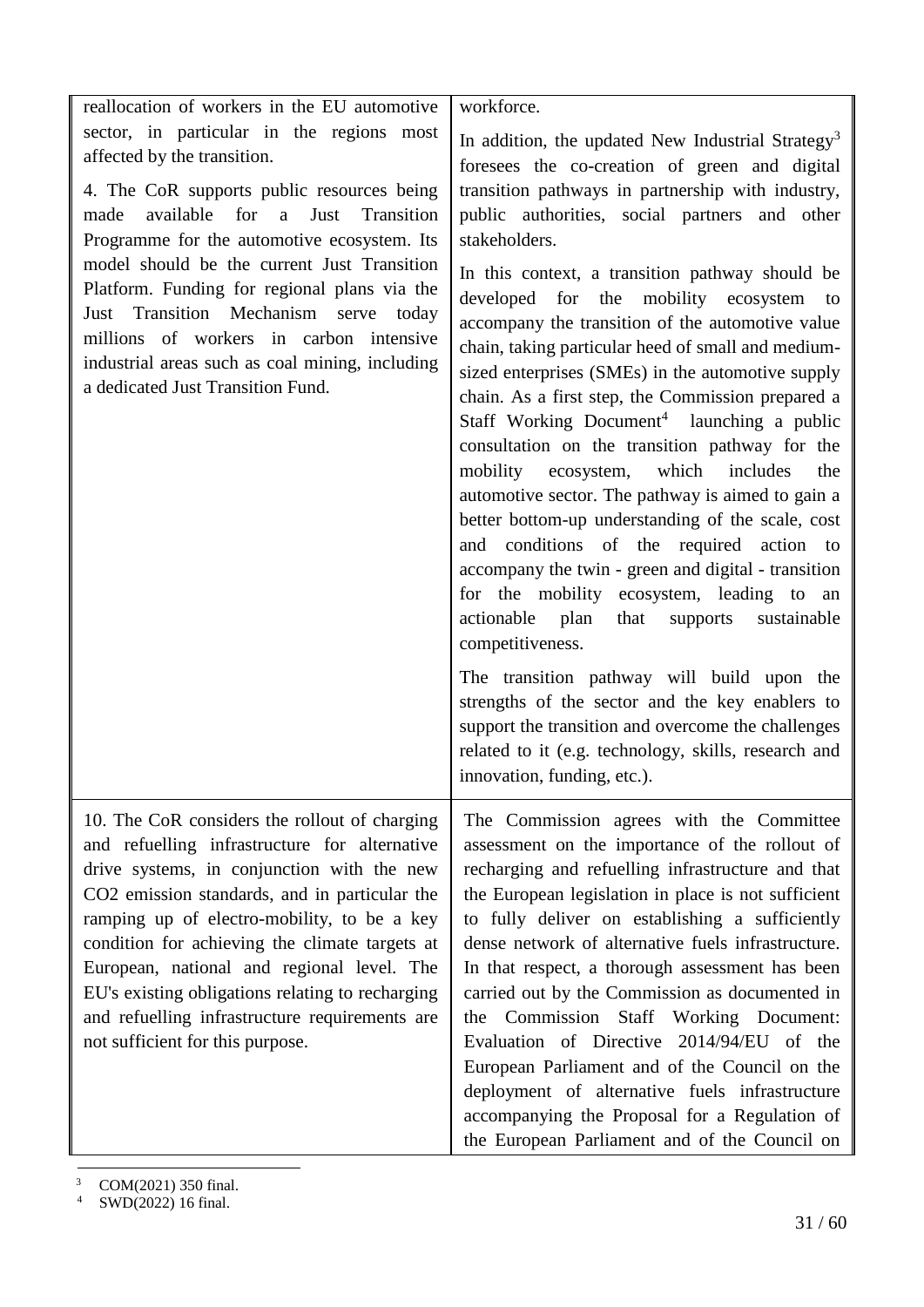|                                                                                                                                                                                                                                                                                                                                                              | the deployment of alternative fuels infrastructure,<br>and repealing Directive 2014/94/EU of the<br>European Parliament and of the Council <sup>5</sup>                                                                                                                                                                                                                                                                                                                                                                                                                                                                                                                                                                     |
|--------------------------------------------------------------------------------------------------------------------------------------------------------------------------------------------------------------------------------------------------------------------------------------------------------------------------------------------------------------|-----------------------------------------------------------------------------------------------------------------------------------------------------------------------------------------------------------------------------------------------------------------------------------------------------------------------------------------------------------------------------------------------------------------------------------------------------------------------------------------------------------------------------------------------------------------------------------------------------------------------------------------------------------------------------------------------------------------------------|
| 11. The CoR welcomes the fact that, by<br>the<br>Alternative<br>Fuels<br>transforming<br>Directive<br>Infrastructure<br>(AFID)<br>into<br>a<br>regulation (AFIR), the Commission<br>is<br>proposing, for the first time, mandatory EU-<br>wide, uniform and, above all, cross-modal<br>minimum requirements for this infrastructure<br>in the Member States. | The Commission welcomes the Committee<br>support for the proposal for a Regulation on the<br>deployment of alternative fuels infrastructure <sup>6</sup> and<br>for the setting of binding deployment targets.                                                                                                                                                                                                                                                                                                                                                                                                                                                                                                              |
| 12. The CoR supports full decarbonisation of<br>the road transport sector by 2050.                                                                                                                                                                                                                                                                           | Commission<br>welcomes<br>the Committee<br>The<br>support for a full decarbonisation of the road<br>sector by 2050.                                                                                                                                                                                                                                                                                                                                                                                                                                                                                                                                                                                                         |
| 13. The CoR stresses that, in principle,<br>required<br>for<br>manufacturers<br>is<br>openness<br>regarding different types of propulsion and<br>technical solutions in order to achieve the<br>objective of registering only zero-emission<br>vehicles in the EU from 2035.                                                                                 | The $CO2$ standards proposal setting higher<br>emission reduction targets for new cars and vans<br>from 2030 onwards and a 100% reduction target<br>from 2035 onwards applies a technology neutral<br>approach. The condition of zero tailpipe emissions<br>for the new vehicles can be met by applying<br>different technological solutions. It will be for<br>manufacturers to decide which technologies they<br>use to achieve this target.<br>Vehicle manufacturers<br>already<br>actively<br>are<br>preparing for the switch to zero-emission vehicles,<br>as illustrated by the surge in battery electric car<br>registrations in 2020 and 2021 and their recent<br>ambitious pledges on zero-emission vehicle sales. |
| 14. Following the principle of technological<br>neutrality, the Commission must ensure<br>technology competition, as well as alternatives<br>for rural and remote areas, such as advanced<br>biofuels (see sustainability criteria for biofuels<br>in Annex IX of the Renewable Energy<br>Directive).                                                        | The Commission would like to point out that<br>blended biofuels and e-fuels do not need a specific<br>infrastructure but can be used in the existing<br>refuelling infrastructure. Therefore, no specific<br>provisions on biofuels infrastructure were included<br>in the proposal, and the proposal for a revision of<br>the Renewable Energy Directive <sup>7</sup> foresees a<br>strongly increased ambition for the use of<br>renewable transport fuels in transport.                                                                                                                                                                                                                                                  |

<sup>&</sup>lt;sup>5</sup> SWD(2021) 637 final.

 $\ddot{\phantom{a}}$ 

 $6$  COM(2021) 559 final.

 $7 \text{ COM}(2021) 557 \text{ final.}$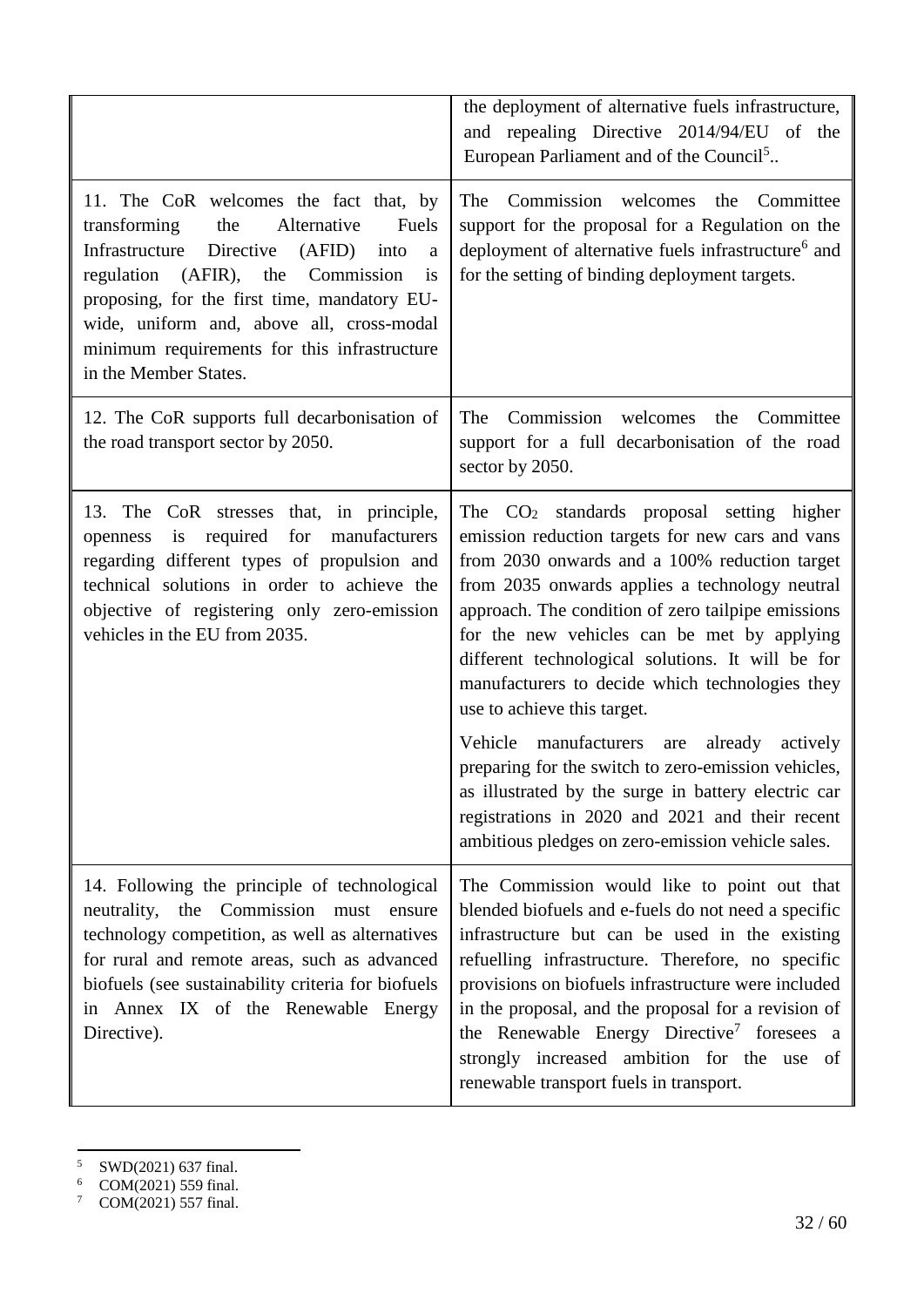| 15. The CoR calls for an assessment of<br>biofuels' emission intensity; this assessment<br>must consider the whole biofuel lifecycle and<br>its impacts on land-use change, indirect land-<br>use change factors, biodiversity, and food<br>security.                                                                                                                                                                                                                                                                              | Aspects related to determining emission intensity<br>of biofuels do not fall inside the scope of the<br>regulation on the deployment of alternative fuels<br>infrastructure. These aspects are addressed by the<br>revision of the Renewable Energy Directive<br>aiming to decarbonise all transport fuels, by<br>introducing an ambitious greenhouse gas intensity<br>reduction target of 13% by 2030, calculation based<br>on a life cycle approach and in compliance with<br>the sustainability criteria.                                                                                                                                                                                                                                                                                                                                                                                                                                                                                                                                   |
|------------------------------------------------------------------------------------------------------------------------------------------------------------------------------------------------------------------------------------------------------------------------------------------------------------------------------------------------------------------------------------------------------------------------------------------------------------------------------------------------------------------------------------|------------------------------------------------------------------------------------------------------------------------------------------------------------------------------------------------------------------------------------------------------------------------------------------------------------------------------------------------------------------------------------------------------------------------------------------------------------------------------------------------------------------------------------------------------------------------------------------------------------------------------------------------------------------------------------------------------------------------------------------------------------------------------------------------------------------------------------------------------------------------------------------------------------------------------------------------------------------------------------------------------------------------------------------------|
| 16. Special attention should be given to:<br>public charging points in urban areas where<br>٠<br>an increasing number of electric vehicles<br>will not have access to private parking<br>public charging points in remote and rural<br>$\bullet$<br>areas                                                                                                                                                                                                                                                                          | The Commission agrees with the Committee that<br>urban and rural areas need specific attention.<br>The Commission proposes national fleet-based<br>target, which leaves freedom to Member States,<br>regional authorities and local authorities to<br>develop implementation strategies addressing the<br>national, regional, urban and rural needs.<br>What concerns urban areas, the Commission<br>would like to point out that situations throughout<br>the EU are very different and common targets<br>applicable to all urban areas in the EU risk to lead<br>to sub-optimal solutions in many cities.<br>rural<br>areas, investments<br>in recharging<br>In<br>infrastructure are more difficult to realise and car<br>dependency is higher. This is why the Commission<br>proposes distance based targets for both electric<br>recharging and hydrogen refuelling stations across<br>the whole TEN-T core and comprehensive<br>network to ensure that such infrastructure is<br>available everywhere and no regions are left<br>behind. |
| 17. The CoR calls for measures to promote<br>of the<br>development<br>use<br>of<br>hydrogen<br>technology in transport, which is currently<br>going through a dynamic phase, and for<br>conditions to be put in place for a sufficiently<br>comprehensive network of hydrogen refuelling<br>points as soon as the necessary technological<br>solutions are available and the demand is<br>known. The years 2027 and 2035 are natural<br>staging posts in a roadmap with corresponding<br>measures. These measures also include the | The Commission agrees with the Committee on<br>the important role hydrogen can play in particular<br>in the heavy duty segments. To that end, the<br>includes<br>Commission<br>proposal<br>binding<br>deployment targets by 2030 along the TEN-T core<br>and comprehensive network as well as in all urban<br>nodes.<br>The provisions shall enable the needed minimum<br>infrastructure<br>along<br>the<br>TEN-T core<br>and<br>comprehensive network to ensure that hydrogen                                                                                                                                                                                                                                                                                                                                                                                                                                                                                                                                                                 |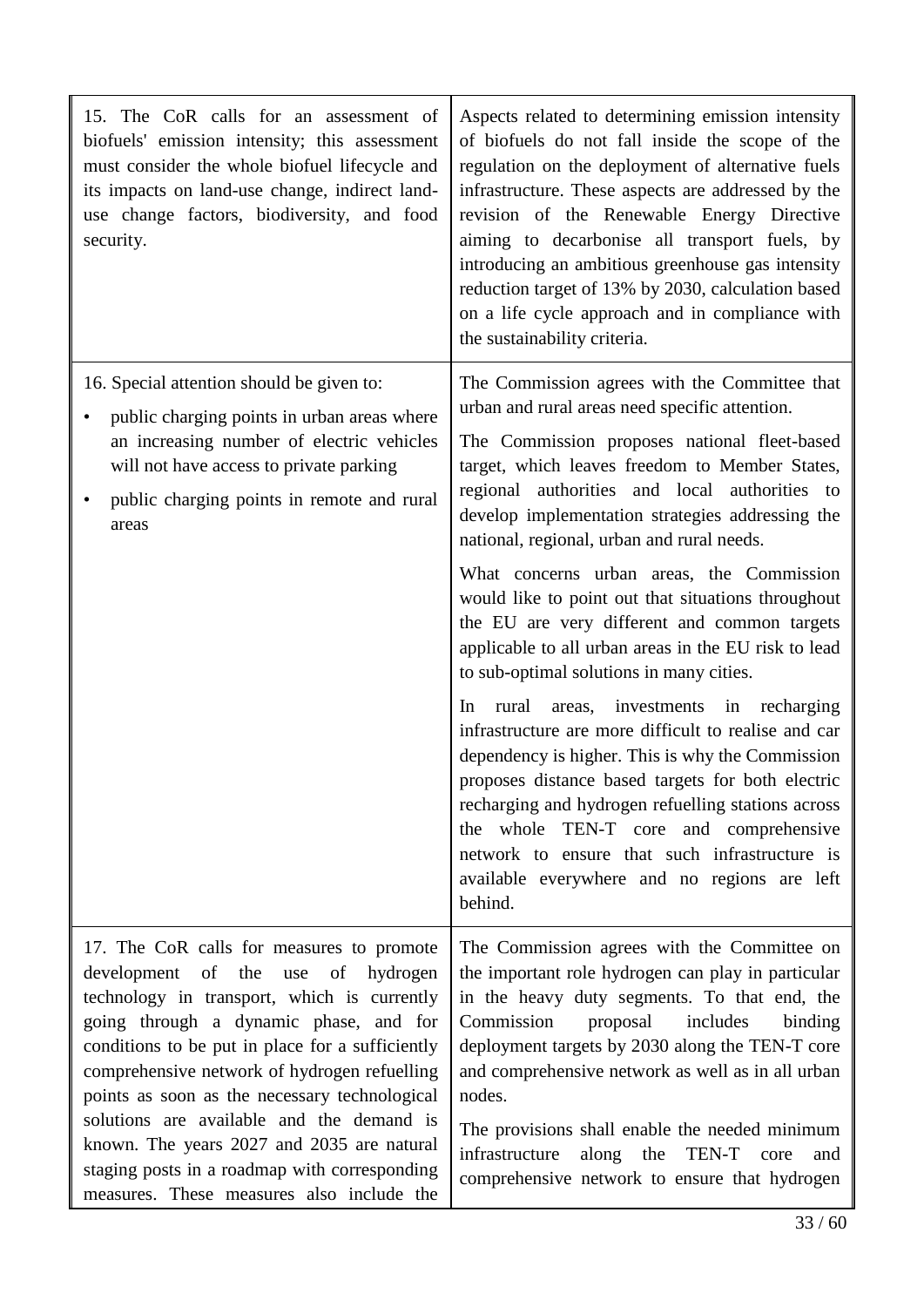| preparation of the necessary legal acts and<br>related decisions. However, it must be possible<br>to grant derogations in duly justified cases<br>where regions' specific characteristics (such as<br>geographical location or population density)<br>make it difficult to justify the established<br>requirements from a socioeconomic point of<br>view. | fuel-cell vehicle users can circulate without<br>problems. Derogations impact the full cross-border<br>connectivity, which might also impact<br>on<br>investment of manufacturers and infrastructure<br>operators.                                                                                                                                                                                                                                                                                                                                                                                                                                                                                                                                                                                                                                                                                                        |
|-----------------------------------------------------------------------------------------------------------------------------------------------------------------------------------------------------------------------------------------------------------------------------------------------------------------------------------------------------------|---------------------------------------------------------------------------------------------------------------------------------------------------------------------------------------------------------------------------------------------------------------------------------------------------------------------------------------------------------------------------------------------------------------------------------------------------------------------------------------------------------------------------------------------------------------------------------------------------------------------------------------------------------------------------------------------------------------------------------------------------------------------------------------------------------------------------------------------------------------------------------------------------------------------------|
| 18. The CoR underlines the need for dedicated<br>infrastructure for<br>heavy-duty vehicles,<br>particularly public transport.                                                                                                                                                                                                                             | The Commission's proposal includes mandatory<br>targets for publicly accessible infrastructure<br>dedicated<br>heavy-duty vehicles.<br>The<br>to<br>Commission also agrees on the need to provide<br>recharging infrastructure for public transport<br>fleets. Financing for such infrastructure is<br>available on European level for example through<br>the Connecting Europe Facility and the Recovery<br>Resilience<br>Facility.<br>However,<br>this<br>and<br>infrastructure is typically located in the private<br>depots or on dedicated parking areas for public<br>transport vehicle and is therefore not publicly<br>accessible. Not publicly accessible infrastructure is<br>scope of Alternative<br>outside<br>the<br>Fuels<br>Infrastructure Regulation $(AFIR)^8$ but is inside the<br>scope of the proposed revision of the Energy<br>Performance of Buildings Directive <sup>9</sup> of December<br>2021. |
| 19. Easy access to smart and fast charging, as<br>well as information on the availability of<br>charging stations, payment solutions, charging<br>tariffs (price transparency), etc. is essential.                                                                                                                                                        | The Commission agrees with the Committee that<br>access to smart and fast charging as well as to all<br>relevant information is crucial. To that end, the<br>Commission proposal includes provisions in Art 5<br>and Art 18 on the functionalities of recharging<br>stations, universal payment solutions,<br>price<br>transparency and information provision.                                                                                                                                                                                                                                                                                                                                                                                                                                                                                                                                                            |
| 20. The CoR calls for priority to be given to<br>measures to shift freight transport to rail when<br>considering investments in alternative road<br>propulsion systems;                                                                                                                                                                                   | The proposed regulation addresses the deployment<br>of recharging<br>and refuelling infrastructure.<br>Aspects related to modal shift are outside the<br>scope of AFIR. For example, they are inside the<br>scope of the proposed revised guidelines for the                                                                                                                                                                                                                                                                                                                                                                                                                                                                                                                                                                                                                                                              |

 $\,$  8  $\,$ COM(2021) 559 final.

<sup>9</sup> COM(2021) 802 final.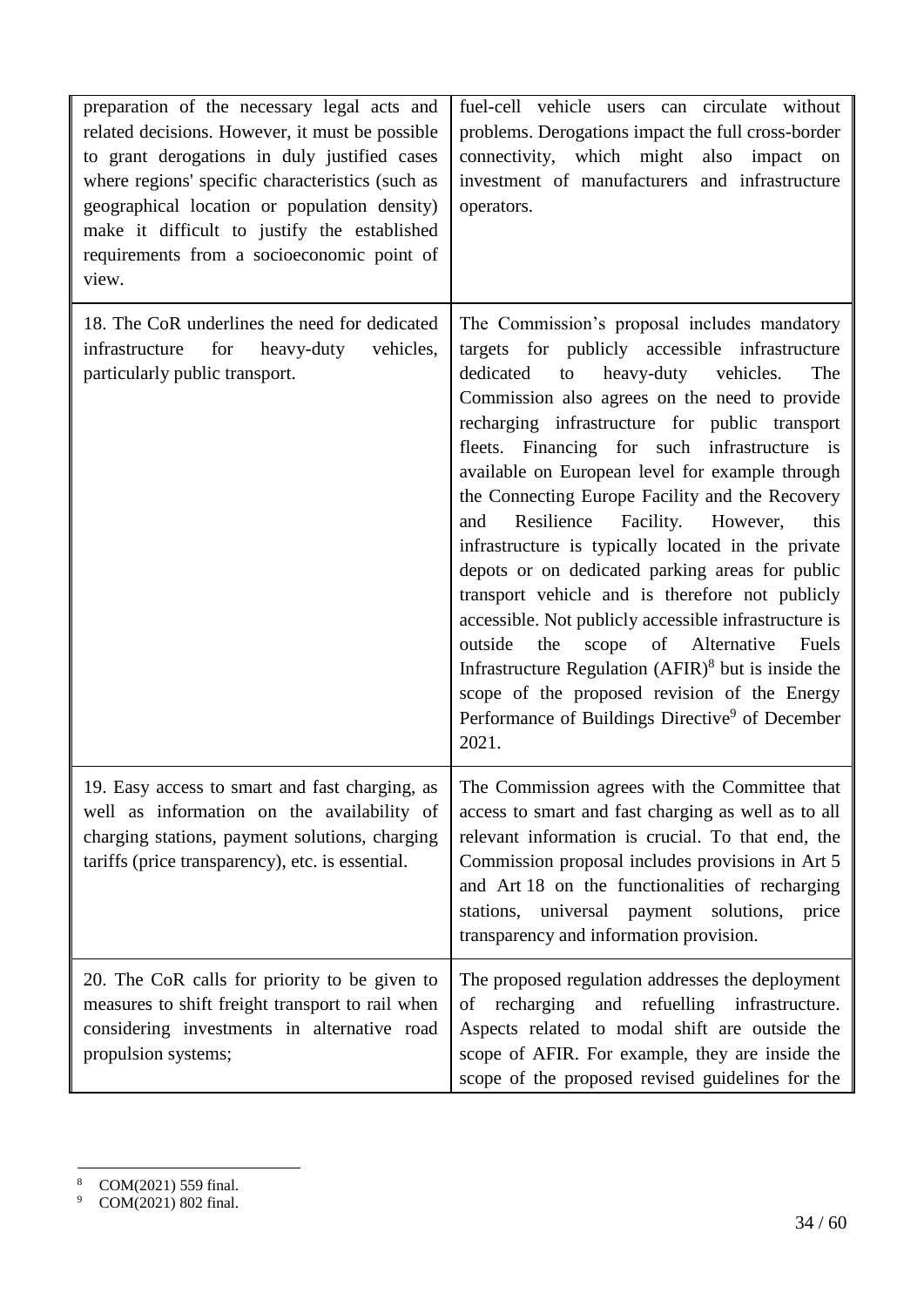|                                                                                                                                                                                                                                                                                                                                                                                                                                                                                                                                                                 | Transeuropean Transport Network<br>$(TEN-T)$<br>proposal of December $2021^{10}$ , which includes<br>provisions<br>improving<br>strong<br>$\,$ on $\,$<br>railway<br>infrastructure and performance requirements to<br>allow for quicker and better rail services.                                                                                                                                                                                                                                                                                                                                                                                                                                                 |
|-----------------------------------------------------------------------------------------------------------------------------------------------------------------------------------------------------------------------------------------------------------------------------------------------------------------------------------------------------------------------------------------------------------------------------------------------------------------------------------------------------------------------------------------------------------------|--------------------------------------------------------------------------------------------------------------------------------------------------------------------------------------------------------------------------------------------------------------------------------------------------------------------------------------------------------------------------------------------------------------------------------------------------------------------------------------------------------------------------------------------------------------------------------------------------------------------------------------------------------------------------------------------------------------------|
| 21. The CoR welcomes the intention to address<br>vehicle emissions standards in order to achieve<br>the objective of carbon neutrality. Cars and<br>vans represent the biggest share of CO2<br>emissions in transport in absolute terms, and<br>average emissions from internal combustion<br>engine cars are rising.                                                                                                                                                                                                                                           | All sectors of the economy need to contribute to<br>reaching EU's climate targets for 2030 and 2050.<br>To reach climate neutrality by 2050, transport<br>emissions need to be reduced by 90% until then.<br>For this to happen, nearly all cars and vans on<br>EU's roads need to be zero emissions by 2050.<br>Therefore, the Commission proposes <sup>11</sup> to<br>strengthen the CO <sub>2</sub> standards for cars and vans<br>from 2030 onwards, and sets $100\%$ CO <sub>2</sub> emission<br>reduction targets for new cars and vans from 2035<br>onwards.                                                                                                                                                |
|                                                                                                                                                                                                                                                                                                                                                                                                                                                                                                                                                                 | Ambitious targets for charging infrastructure will<br>go hand in hand with the ambition of the $CO2$<br>standards. In this sense, the key measures feature<br>the proposal for an Alternative Fuels<br>in<br>Infrastructure Regulation, which would ensure the<br>necessary deployment of public<br>charging<br>infrastructure, and the proposal for a revised<br>Energy Performance of Buildings Directive,<br>which strengthens the existing requirements for<br>recharging infrastructure in private residential and<br>non-residential.                                                                                                                                                                        |
| 22. The CoR underlines the problem of<br>second-hand car markets of polluting cars in<br>Eastern and Central European Member States,<br>shifting the toxic pollution and 'carbon leakage'<br>problems to less-developed regions. This is<br>impeding EU cohesion and works against the<br>core value that all EU citizens have an equal<br>right to clean air. The Commission should<br>therefore ensure limits on the flow of old<br>polluting vehicles in a way that protects the<br>environment and public health, and is aligned<br>with the Single Market. | The strengthened $CO2$ emission standards will<br>drive the penetration of zero-emission vehicles in<br>the European market, to ensure a clear pathway<br>towards zero-emission mobility. Stronger CO <sub>2</sub><br>will<br>standards<br>enable,<br>delay,<br>not<br>the<br>decarbonisation of second hand markets and the<br>transition to zero-emission mobility. The sooner<br>zero- emission vehicles are deployed on the EU<br>market thanks to the strengthened CO <sub>2</sub> standards,<br>the sooner they will also become available on<br>second hand markets. This will allow second and<br>third users to reap the benefits of zero-emission<br>vehicles faster. A similar effect would be expected |

<sup>10</sup> COM(2021) 812 final.

 $11$  COM(2021) 556 final.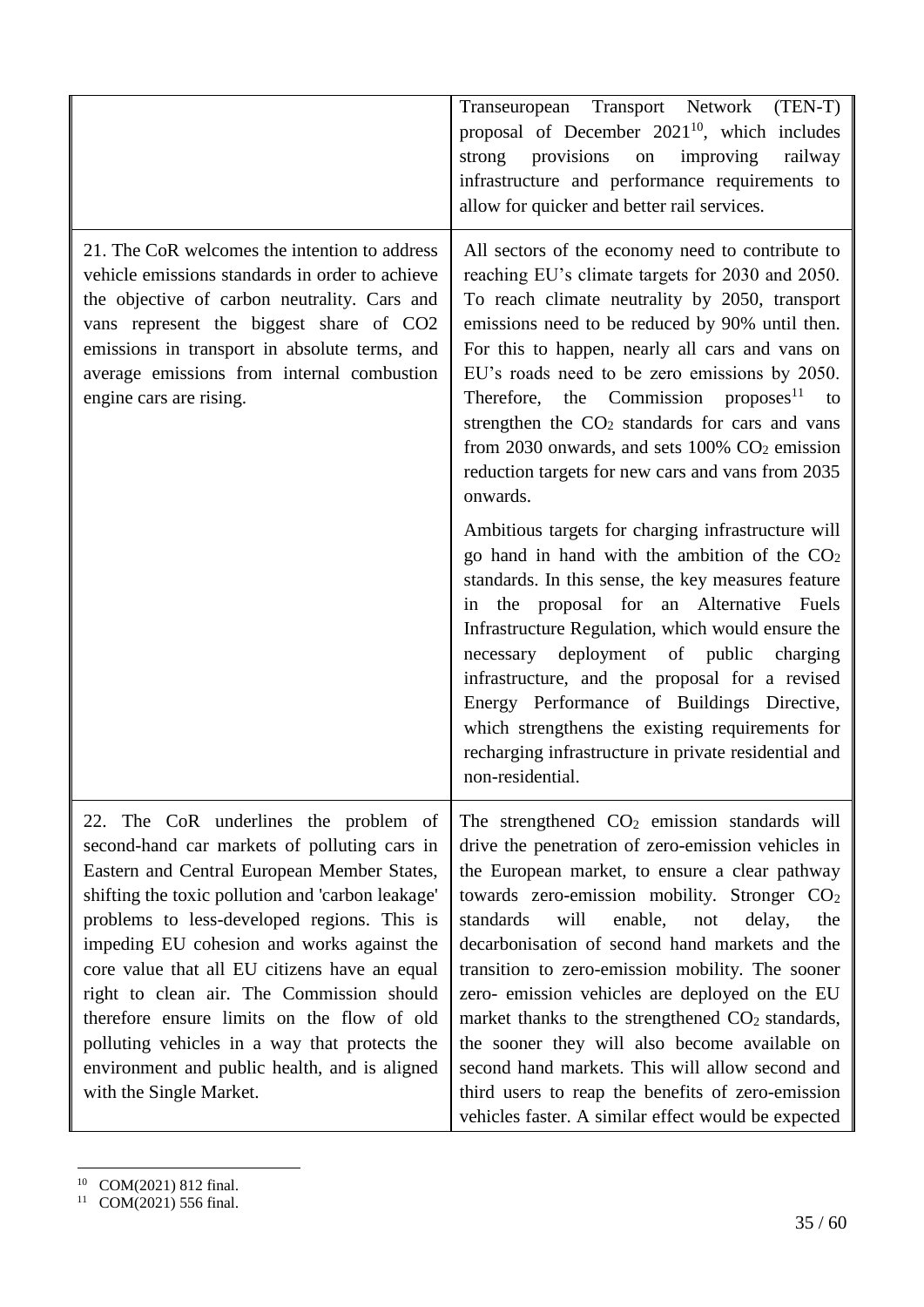|                                                                                                                                                                                                                                                                                                                                                                                                                                                                                                                                     | for other pollutants as the Commission's work on<br>Euro 7/VII norm should bring the cleaner cars that<br>are newly registered in Member States, start<br>making their way to the second-hand market after.<br>Member States also had the full option to include<br>measures to make cleaner cars available and<br>affordable to all in their Recovery and Resilience<br>Facility plans, including support for the leasing of<br>cleaner cars and for the electrification of corporate<br>car fleets, which also tend to come to the second-<br>hand market far earlier than privately owned cars.                                                                                                                                                                                                                                                                                                                       |
|-------------------------------------------------------------------------------------------------------------------------------------------------------------------------------------------------------------------------------------------------------------------------------------------------------------------------------------------------------------------------------------------------------------------------------------------------------------------------------------------------------------------------------------|--------------------------------------------------------------------------------------------------------------------------------------------------------------------------------------------------------------------------------------------------------------------------------------------------------------------------------------------------------------------------------------------------------------------------------------------------------------------------------------------------------------------------------------------------------------------------------------------------------------------------------------------------------------------------------------------------------------------------------------------------------------------------------------------------------------------------------------------------------------------------------------------------------------------------|
| 23. The CoR suggests that a new Euro 7/VII<br>norm be designed in a way that is adapted to<br>existing technical possibilities for reducing<br>pollution. In principle, the requirements of the<br>Euro 7/VII norm should not counteract the<br>inevitable high costs of innovating new<br>propulsion systems in the sector to achieve the<br>climate objectives.                                                                                                                                                                   | Aspects related to a new Euro 7/VII norm are<br>outside the scope of AFIR and CO <sub>2</sub> standards.<br>In view of the EU's commitment to accelerate the<br>shift to sustainable and smart mobility and to<br>further reduce air pollutants emission from road<br>transport towards zero-pollution, as required by<br>the Zero Pollution Action Plan <sup>12</sup> , the Commission<br>is currently preparing stricter emissions standards<br>(Euro 7) for cars, vans, lorries and buses.<br>Euro 7 will promote cost-effective solutions to<br>achieve better emission performance of vehicles,<br>building on current emission control systems,<br>using state-of-the-art technology.<br>Furthermore, the Commission is taking into<br>account the proposed CO <sub>2</sub> emission standards and<br>will weigh the environmental and health benefits<br>against the cumulative costs for automotive<br>industry. |
| The CoR considers that both draft<br>25.<br>regulations comply with the requirements of<br>the subsidiarity and proportionality principles.<br>The added value of EU action in this field and<br>the appropriateness of the legal bases chosen<br>by the Commission are clear and consistent. It<br>regrets however that contrary to other<br>proposals put forward within the "Fit for 55<br>package", the draft regulation on<br>the<br>deployment of alternative fuels infrastructure<br>(COM(2021)559) was not accompanied by a | Commission<br>welcomes<br>Committee<br>the<br>The<br>assessment that the draft regulations comply with<br>requirements<br>of<br>the<br>subsidiarity<br>and<br>proportionality principles.                                                                                                                                                                                                                                                                                                                                                                                                                                                                                                                                                                                                                                                                                                                                |

<sup>&</sup>lt;sup>12</sup> [https://ec.europa.eu/environment/strategy/zero-pollution-action-plan\\_en](https://ec.europa.eu/environment/strategy/zero-pollution-action-plan_en)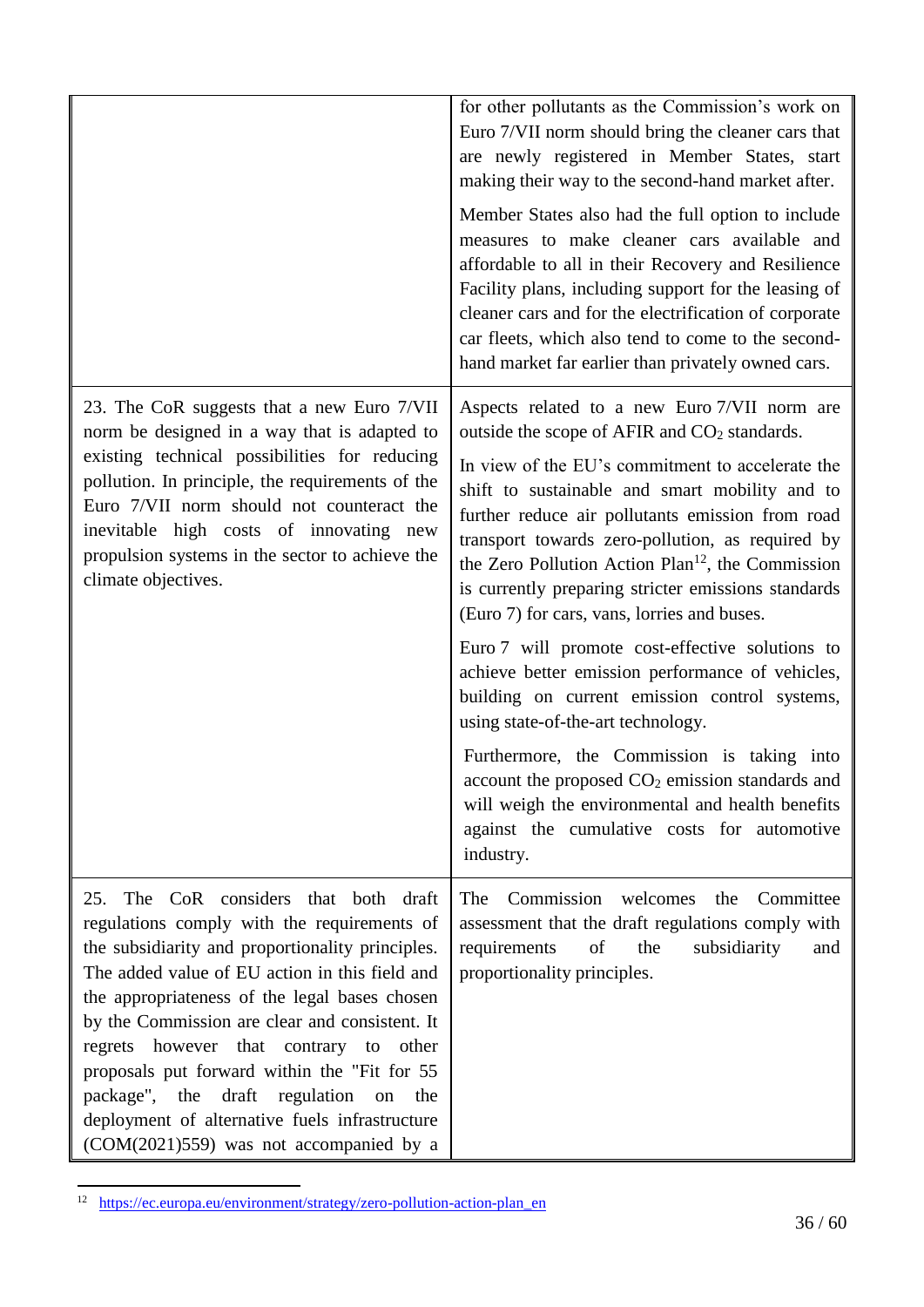| subsidiarity assessment grid and notes that two |
|-------------------------------------------------|
| national parliaments issued a reasoned opinion  |
| on non-compliance with the principle of         |
| subsidiarity by the deadline for submissions,   |
| set at 8 November 2021.                         |
|                                                 |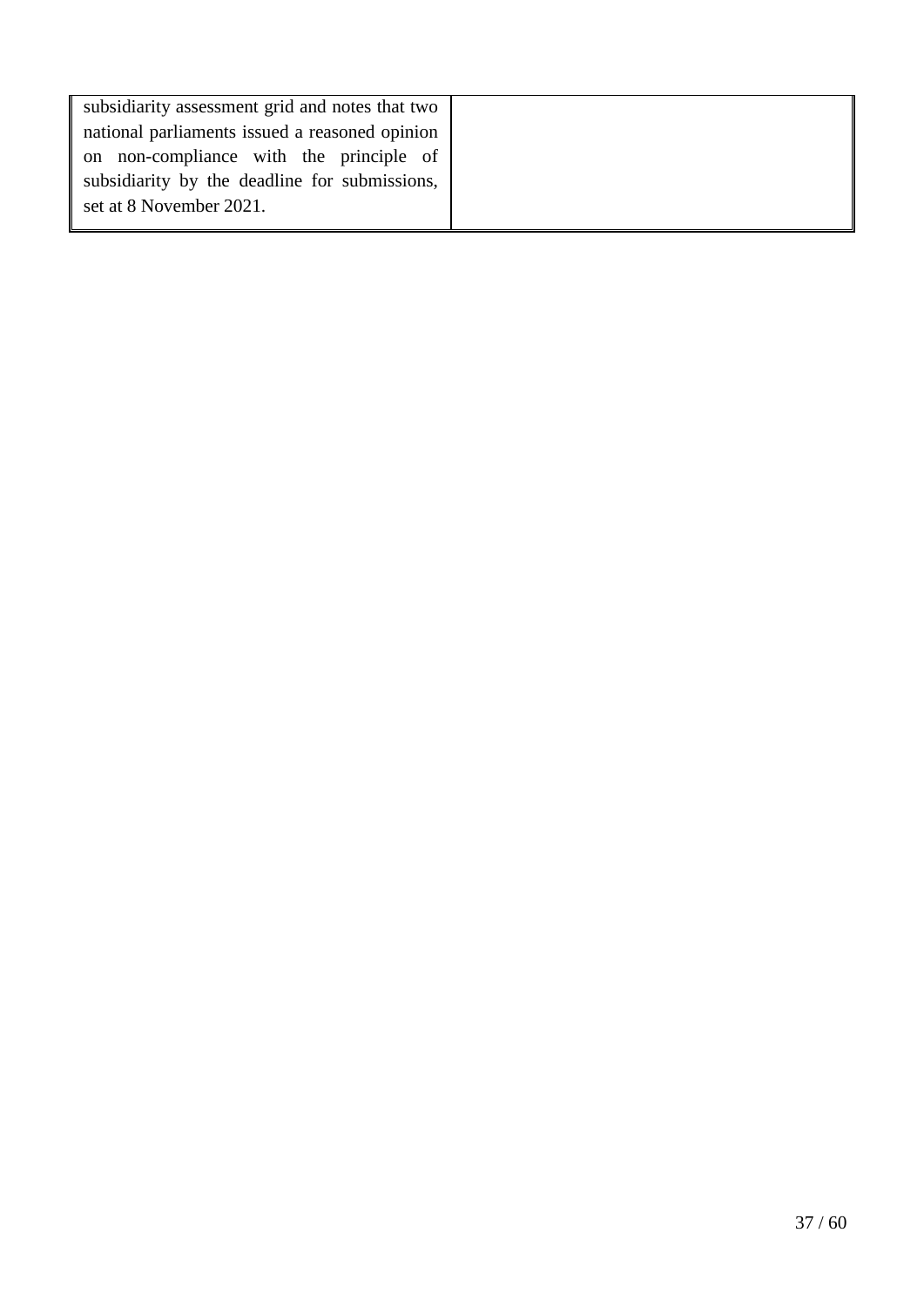<span id="page-37-0"></span>

| $N^{\circ}5$<br>A long-term vision for the EU's rural areas<br>COM(2021) 345 final<br>COR-2021-03533 - NAT-VII-021<br>$148th$ plenary session – January 2022<br>Rapporteur: Juan Manuel MORENO BONILLA (ES/EPP)<br><b>DG AGRI-Commissioner WOJCIECHOWSKI</b>                                                                                                                                                         |                                                                                                                                                                                                                                                                                                                                                                                                                                                                                                                                                                                                                                                                                                                                                                                                                                                                                                                                                                                                                                                                                                                                                                                                                                                                                                                                                                                                                                                                                                                                             |
|----------------------------------------------------------------------------------------------------------------------------------------------------------------------------------------------------------------------------------------------------------------------------------------------------------------------------------------------------------------------------------------------------------------------|---------------------------------------------------------------------------------------------------------------------------------------------------------------------------------------------------------------------------------------------------------------------------------------------------------------------------------------------------------------------------------------------------------------------------------------------------------------------------------------------------------------------------------------------------------------------------------------------------------------------------------------------------------------------------------------------------------------------------------------------------------------------------------------------------------------------------------------------------------------------------------------------------------------------------------------------------------------------------------------------------------------------------------------------------------------------------------------------------------------------------------------------------------------------------------------------------------------------------------------------------------------------------------------------------------------------------------------------------------------------------------------------------------------------------------------------------------------------------------------------------------------------------------------------|
| Points of the European Committee of the<br><b>Regions opinion considered essential</b>                                                                                                                                                                                                                                                                                                                               | <b>European Commission position</b>                                                                                                                                                                                                                                                                                                                                                                                                                                                                                                                                                                                                                                                                                                                                                                                                                                                                                                                                                                                                                                                                                                                                                                                                                                                                                                                                                                                                                                                                                                         |
| 2. The CoR regrets, in this regard, that the<br>instruments for convergence between Cohesion<br>Policy and rural development policy were<br>discarded during the recent reform of the CAP<br>and is particularly disappointed that moves to<br>integrate the European Agricultural Fund for<br>Rural Development (EAFRD) into the Common<br>Provisions Regulation for Cohesion Policy for<br>2021-2027 were dropped. | European Agricultural Fund for Rural<br>The<br>Development (EAFRD) financing is implemented<br>from 2023 as part of a Member State Common<br>Agricultural Policy Strategic Plan along with other<br>CAP instruments. Including such a Plan under the<br>Common Provisions Regulation was not possible.<br>parts of the Common Provisions<br>Certain<br>Regulation (CPR) will nevertheless apply to the<br>EAFRD, as specified in the CAP Strategic Plan<br>Regulation $(SPR)^1$ . Article 110 of SPR provides<br>that Member States shall describe the coordination<br>and consistency of the CAP Plan with other EU<br>funds and funding instruments. Furthermore, the<br>Plans should contain the relevant details on how<br>the identified needs are covered using the CAP,<br>other EU funding or national funds. Similarly,<br>Member States have to provide in their Partnership<br>Agreements and operational programmes under<br>Cohesion Policy the coordination arrangements<br>with other funds and programmes.<br>Coherent development in rural areas will therefore<br>be ensured thanks to the regulatory requirements<br>for close coordination and complementarity in the<br>programming and implementation of Cohesion<br>Policy (e.g. partnership agreements) and the<br>EAFRD (e.g. CAP strategic plans). In the new<br>period, the Directorate General for Agriculture<br>(DG AGRI) representatives will continue to be<br>present in the Stock-Taking Group of the European<br>Structural and Investment Funds (ESIF). |
| 3. The CoR highlights the need for the<br>Conference on the Future of Europe to take                                                                                                                                                                                                                                                                                                                                 | The Communication on a long-term vision for the<br>EU's rural areas has the ambition to create a new                                                                                                                                                                                                                                                                                                                                                                                                                                                                                                                                                                                                                                                                                                                                                                                                                                                                                                                                                                                                                                                                                                                                                                                                                                                                                                                                                                                                                                        |

 $\overline{a}$  $1$  COM(2018) 392 final.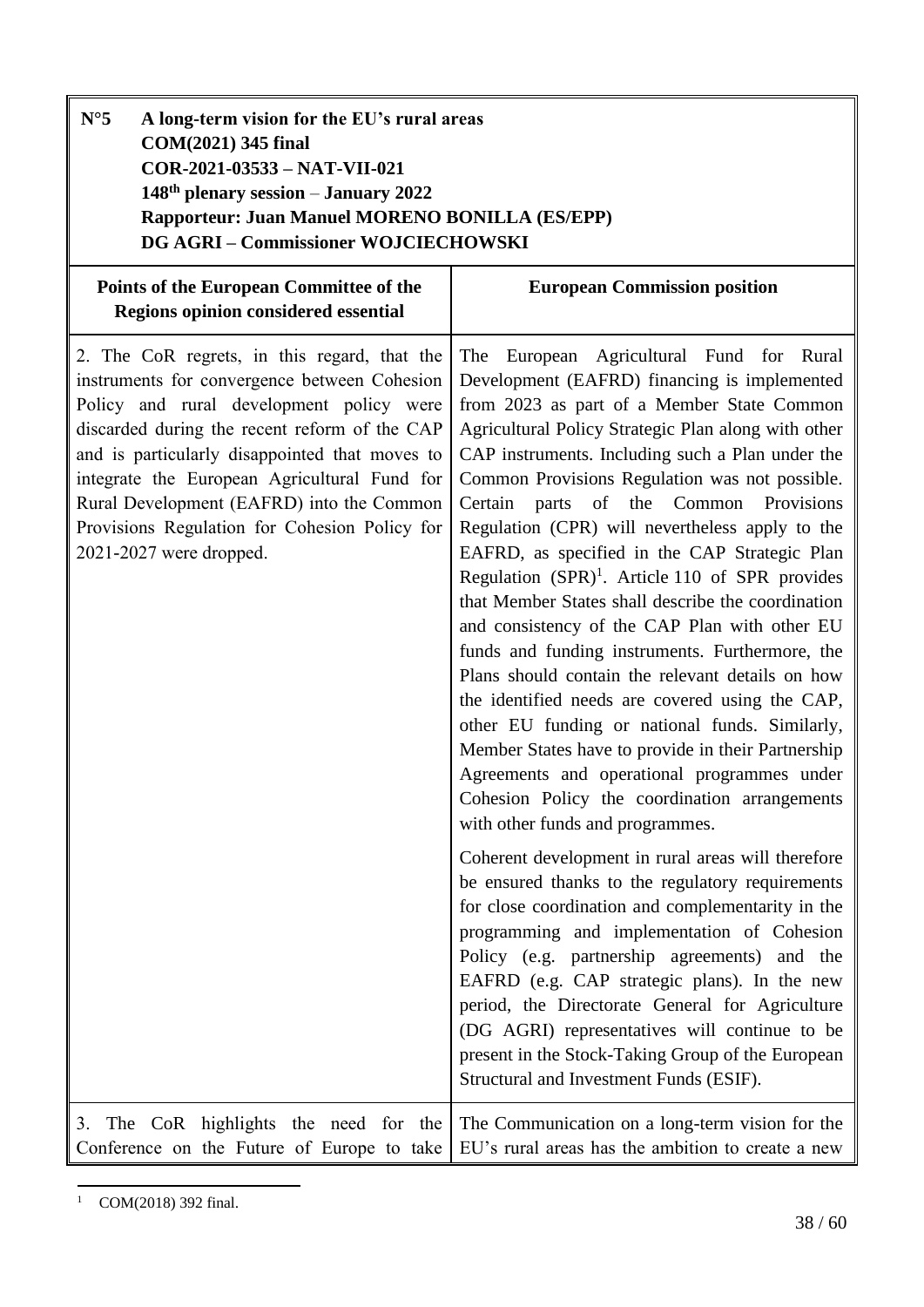| people in rural areas into account in order to<br>reflect their ideas, needs and potential and<br>ensure their ownership of the European project;<br>recommends incorporating communication and<br>advertising techniques aimed at improving the<br>collective image of rural ways of life,<br>highlighting the cultural and social advantages<br>of rural life.                                                                                | momentum for rural areas by changing the way<br>are perceived and by building<br>they<br>new<br>opportunities, with a stronger voice for rural<br>communities, which are an integral part of building<br>the future of Europe. Rural areas are also part of<br>the Conference on the Future of Europe, as citizens<br>participating in its citizens panels reflect the EU's<br>diversity also from the geographical point of view,<br>not only by their nationalities, but also by their<br>rural or urban origin. Furthermore, a number of<br>citizens' recommendations put forward proposals<br>of direct concern for rural areas. Finally, the<br>upcoming Rural Pact will be a place for all levels<br>of the governance to interact and will engage the<br>local level and rural citizens in working towards<br>the common goals of the Vision. |
|-------------------------------------------------------------------------------------------------------------------------------------------------------------------------------------------------------------------------------------------------------------------------------------------------------------------------------------------------------------------------------------------------------------------------------------------------|------------------------------------------------------------------------------------------------------------------------------------------------------------------------------------------------------------------------------------------------------------------------------------------------------------------------------------------------------------------------------------------------------------------------------------------------------------------------------------------------------------------------------------------------------------------------------------------------------------------------------------------------------------------------------------------------------------------------------------------------------------------------------------------------------------------------------------------------------|
| 5. The CoR recommends that the current region-<br>city-based territorial model be changed to one<br>based on a shared and balanced rural-urban<br>relationship. This<br>model should<br>include<br>compensation mechanisms to allow mutual<br>and rebalance<br>the<br>rural-urban<br>synergies<br>relationship. A common urban-rural model will<br>also improve protection of biodiversity and<br>promote biocultural diversity of rural areas. | The EAFRD, included in the CAP Strategic Plans,<br>caters specifically to rural needs. The Cohesion<br>Policy also contributes to strengthening economic,<br>social and territorial cohesion in both urban and<br>rural areas, and art. 10 and 11 of the Regulation on<br>the European Regional Development Fund and on<br>the Cohesion Fund <sup>2</sup> pay specific attention to<br>disadvantaged areas and sustainable<br>urban<br>development, including functional urban areas and<br>cooperation between urban and rural areas.                                                                                                                                                                                                                                                                                                               |
| support action and financing for rural areas at<br>EU level will only be prepared for the 2028-<br>2034 programming period.                                                                                                                                                                                                                                                                                                                     | 6. The CoR regrets that guidelines for enhanced   Vice-president Šuica, together with Commissioner<br>Wojciechowski and Commissioner Ferreira have<br>written to the ministers of Agriculture and<br>Cohesion Policy of the 27 Member States to make<br>certain that the necessary funds will be invested in<br>a coordinated way for the benefit of rural areas in<br>2021-2027.                                                                                                                                                                                                                                                                                                                                                                                                                                                                    |
|                                                                                                                                                                                                                                                                                                                                                                                                                                                 | In addition, the Communication on the long-term<br>vision for EU's rural areas foresees that by mid-<br>2023, the Commission will take stock of what<br>actions have been carried out and programmed in<br>support schemes for rural areas financed by the EU<br>and Member States in the 2021-2027 programming<br>period for the CAP and Cohesion Policy Funds,                                                                                                                                                                                                                                                                                                                                                                                                                                                                                     |

 $\overline{c}$ <sup>2</sup> Regulation (EU) 2021/1058 of the European Parliament and of the Council of 24 June 2021 on the European Regional Development Fund and on the Cohesion Fund; [https://eur-lex.europa.eu/eli/reg/2021/1058.](https://eur-lex.europa.eu/eli/reg/2021/1058)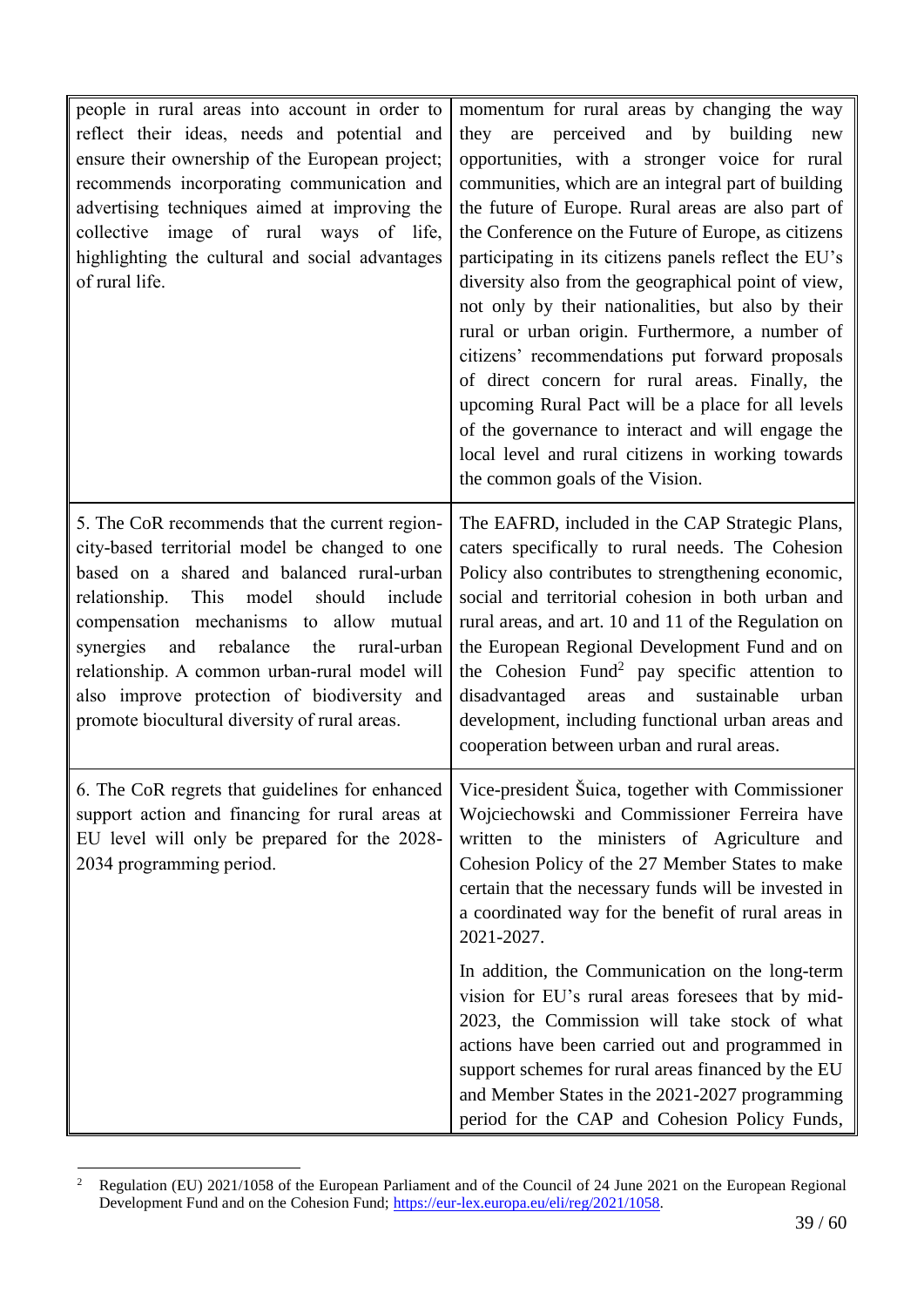|                                                                                                                                                                                                                                                                                                                                                                                   | and will highlight gaps where necessary.                                                                                                                                                                                                                                                                                                                                                                                                                                                                                                                                                                                                                                                                                                                                                                                                                                                                                                                                                                                                                                                                                                                                                                                                                                                                                                                                                                                                     |
|-----------------------------------------------------------------------------------------------------------------------------------------------------------------------------------------------------------------------------------------------------------------------------------------------------------------------------------------------------------------------------------|----------------------------------------------------------------------------------------------------------------------------------------------------------------------------------------------------------------------------------------------------------------------------------------------------------------------------------------------------------------------------------------------------------------------------------------------------------------------------------------------------------------------------------------------------------------------------------------------------------------------------------------------------------------------------------------------------------------------------------------------------------------------------------------------------------------------------------------------------------------------------------------------------------------------------------------------------------------------------------------------------------------------------------------------------------------------------------------------------------------------------------------------------------------------------------------------------------------------------------------------------------------------------------------------------------------------------------------------------------------------------------------------------------------------------------------------|
| 7. The CoR highlights the urgency of putting in<br>place a European Rural Agenda that sets out<br>concrete proposals for immediate action to<br>support the long-term vision and recommends<br>that these concrete proposals be accompanied by<br>resources, financial instruments and quantitative<br>targets to ensure the effective implementation of<br>the long-term vision. | The Commission committed to implement a Rural<br>including actions<br>action plan<br>under<br>their<br>responsibility,<br>funded<br>through<br>the<br>various<br>instruments available in the current framework.<br>One of these actions is the Rural Pact. The<br>Commission is currently building a community<br>around the Pact and designing its governance in<br>cooperation with other EU institutions and EU<br>stakeholder organisations. The results of this work<br>will be presented at a Rural Pact conference on 15<br>and 16 June 2022.                                                                                                                                                                                                                                                                                                                                                                                                                                                                                                                                                                                                                                                                                                                                                                                                                                                                                        |
| 8. The CoR calls, in this respect, for a minimum<br>of European funds for non-<br>earmarking<br>agricultural projects in rural areas to be<br>introduced in both Cohesion Policy operational<br>European<br>other<br>direct<br>programmes<br>and<br>intervention programmes (Horizon Europe, the<br>Connecting Europe Facility or Creative Europe).                               | The EU Cohesion Policy and the EU Recovery and<br>Resilience Plans create new economic activities<br>and job opportunities in rural areas, while fostering<br>synergies with urban areas. Cohesion Policy is<br>under shared management and Member states and<br>regions have a big share of the responsibility to use<br>all available funds in a coordinated and integrated<br>way. National and regional programmes focus on<br>key challenges and potentials, including the<br>potential of rural areas. The Regulation on the<br>European Regional Development Fund and on the<br>Cohesion Fund states that the ERDF shall pay<br>special attention to addressing the challenges of<br>disadvantaged regions and areas, notably rural<br>areas and areas, which suffer from severe and<br>permanent natural or demographic handicaps.<br>The Horizon Europe framework programme<br>research dedicated to rural<br>finances<br>areas.<br>Considerable amounts of Research and Innovation<br>funding have been invested in projects that address<br>key transitions in rural areas, such as, socio-<br>economic, climate change and environmental, and<br>digital.<br>The mission 'A Soil Deal for Europe' <sup>3</sup> mentioned<br>in the Rural Action Plan, has the goal of creating<br>'100 living labs and lighthouses to lead the<br>transition towards healthy soils by 2030'.<br>As far as the EAFRD is concerned, the obligatory |

 $\overline{\mathbf{3}}$ <sup>3</sup> [https://ec.europa.eu/info/research-and-innovation/funding/funding-opportunities/funding-programmes-and-open](https://ec.europa.eu/info/research-and-innovation/funding/funding-opportunities/funding-programmes-and-open-calls/horizon-europe/eu-missions-horizon-europe/soil-health-and-food_en)[calls/horizon-europe/eu-missions-horizon-europe/soil-health-and-food\\_en](https://ec.europa.eu/info/research-and-innovation/funding/funding-opportunities/funding-programmes-and-open-calls/horizon-europe/eu-missions-horizon-europe/soil-health-and-food_en)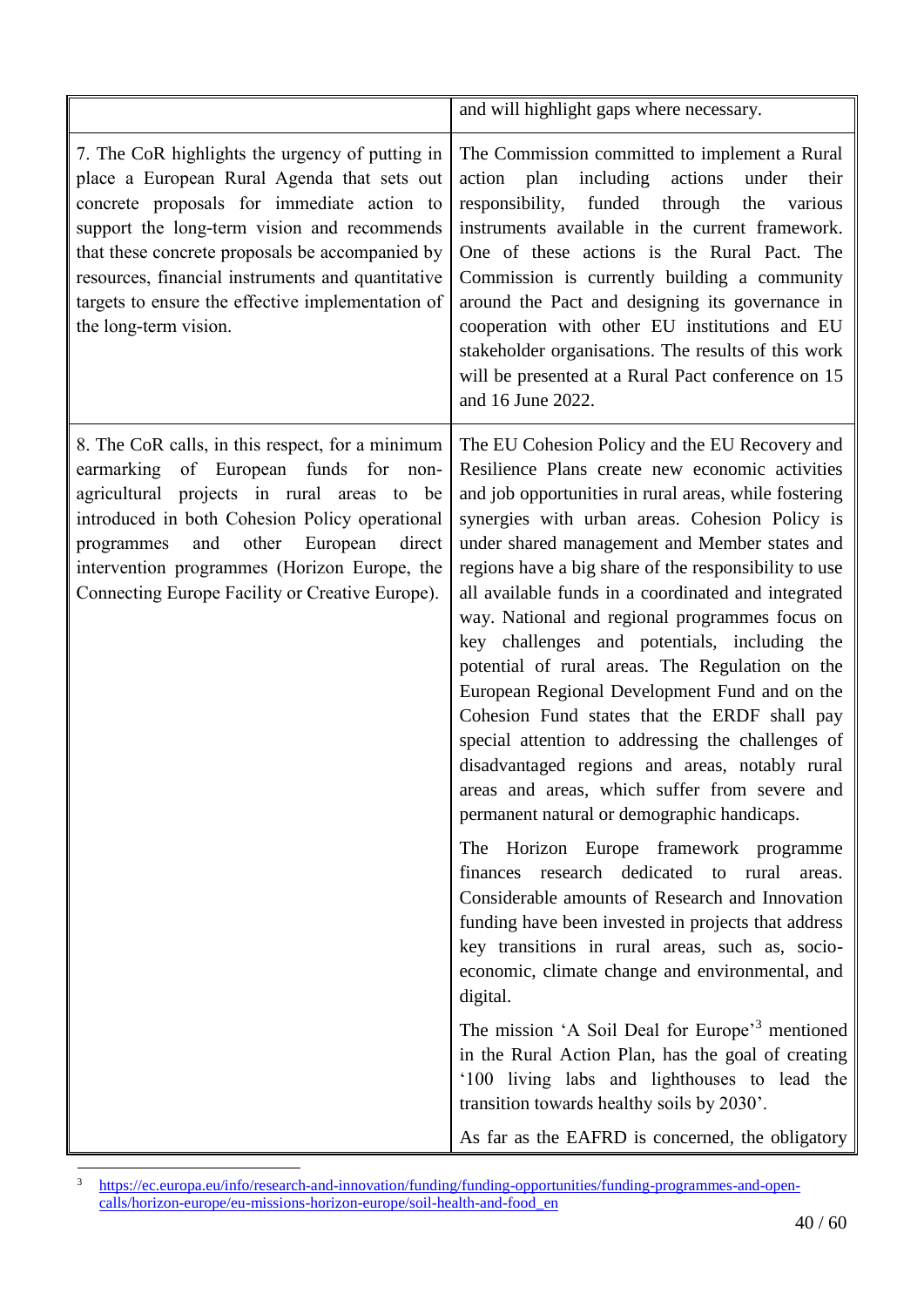|                                                                                                                                                                                                                                                                                                                                                                                                                                                                                                                                                                                                                         | minimum of 5% of the envelope for LEADER<br>('Links between activities for the development of<br>rural economy') funding remains for the new<br>programming period.                                                                                                                                                                                                                                                                                                                                                                                                                            |
|-------------------------------------------------------------------------------------------------------------------------------------------------------------------------------------------------------------------------------------------------------------------------------------------------------------------------------------------------------------------------------------------------------------------------------------------------------------------------------------------------------------------------------------------------------------------------------------------------------------------------|------------------------------------------------------------------------------------------------------------------------------------------------------------------------------------------------------------------------------------------------------------------------------------------------------------------------------------------------------------------------------------------------------------------------------------------------------------------------------------------------------------------------------------------------------------------------------------------------|
| 10. The CoR underlines the importance of<br>adequate<br>funding<br>for<br>the<br>ensuring<br>implementation of the vision for the EU's rural<br>areas. EU rural policy should, as far as possible,<br>be integrated into Cohesion Policy in order to<br>achieve a coherent development policy. Rural<br>development affects more industries than just<br>agriculture, and funding should therefore not be<br>limited to the European Agricultural Fund for<br>Development.<br>Specific<br>Rural<br>local<br>circumstances and needs should be the starting<br>point for EU rural policy, just as in Cohesion<br>Policy. | By the first quarter of 2024, the Commission will<br>issue a public report on funds dedicated to rural<br>in<br>the current programming period.<br>areas<br>Discussions on this report will feed the reflection<br>on the preparation of the proposals for the post<br>2027 programming period.                                                                                                                                                                                                                                                                                                |
| 13. The CoR reiterates the importance of<br>dialogue between all parties who have a stake in<br>the future of rural areas, from the various levels<br>of government and administration to the main<br>economic sectors, companies, citizens and the<br>academic world; initiatives such as forums,<br>councils or round tables, where all actors<br>participate, are excellent tools for discussing the<br>main challenges faced by rural areas and finding<br>solutions that take everyone's voice into account.                                                                                                       | The EU Rural Pact aims to be the framework for<br>interaction between these stakeholders.                                                                                                                                                                                                                                                                                                                                                                                                                                                                                                      |
| 16. The CoR considers that further progress is<br>needed on utilising natural ecosystem services<br>nutrients,<br>aquifers,<br>(water,<br>temperature<br>regulation, biodiversity, etc.), the benefits of<br>which could be allocated in part to rural<br>municipalities, to support the organisation and<br>development of their local areas.                                                                                                                                                                                                                                                                          | wetland,<br><b>Biodiverse</b><br>ecosystems<br>such<br>as<br>freshwater, forest, agricultural, sparsely vegetated,<br>marine, coastal and urban ecosystems and their<br>components (including species populations, habitat<br>types and habitats of species) deliver, if in good<br>condition, a range of essential ecosystem services,<br>and the benefits of restoring degraded ecosystems<br>to good condition in all land and sea areas far<br>outweigh the costs of restoration. To unlock these<br>benefits, the Commission will propose a Nature<br>Restoration Law before summer 2022. |
| 17. The CoR urges the Commission to make it<br>easier for public funding for rural areas to<br>supplement<br>private<br>initiatives<br>where<br>the                                                                                                                                                                                                                                                                                                                                                                                                                                                                     | The ongoing revision of the State aid rules will<br>facilitate<br>using General<br>Block Exemption<br>Regulations, Agricultural State aid rules and, more                                                                                                                                                                                                                                                                                                                                                                                                                                      |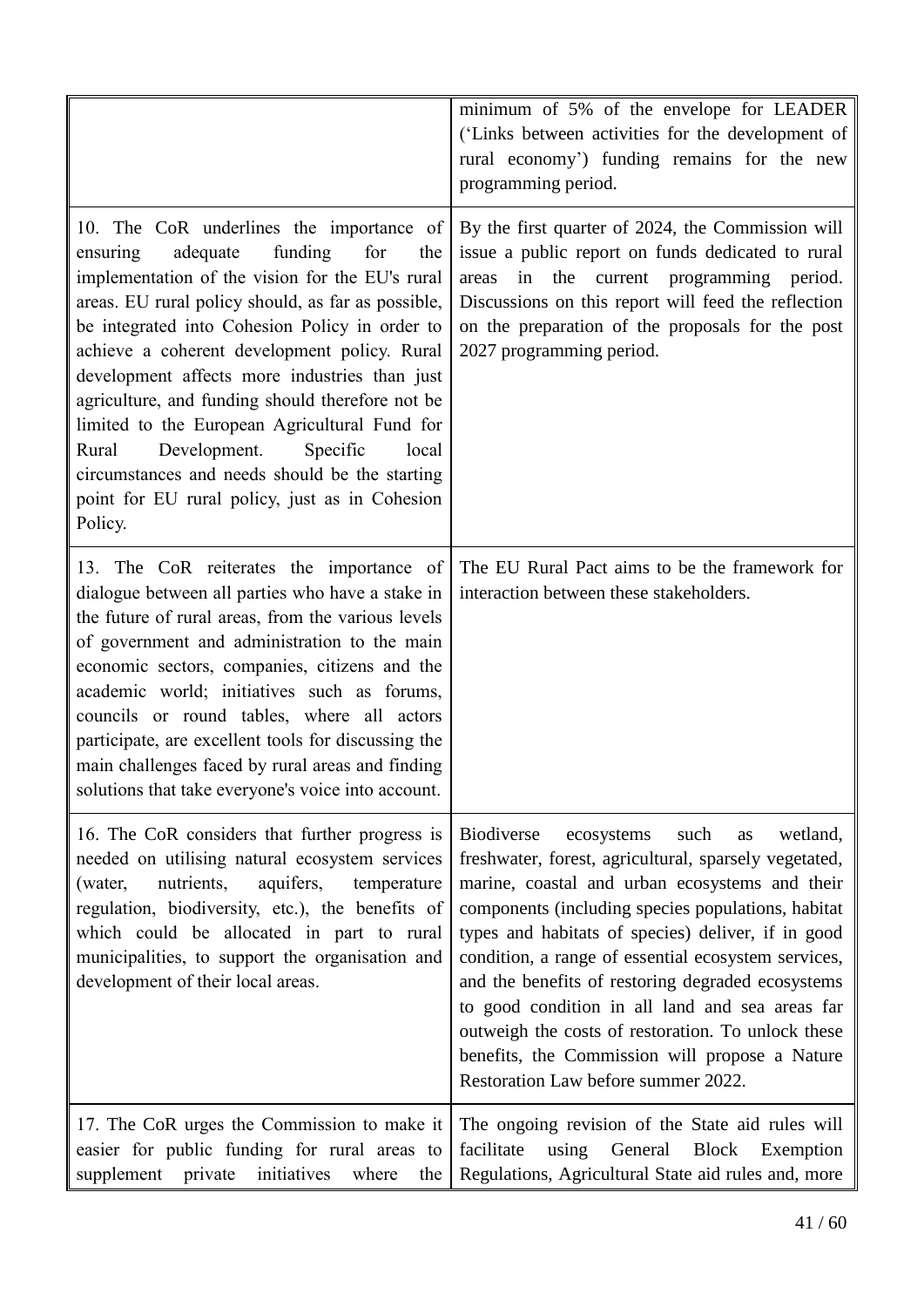| provision of public goods is not commercially<br>viable, and to consider state aid and tax<br>incentives where appropriate.                                                                                                                                                                                                                                                                                                                                                                                                                             | specifically, rules concerning broadband financing,<br>to authorise State aid for the delivery of public<br>goods and updating infrastructure and access to it.                                                                                                                                                                                                                                                                                                                                                                                                                                                                                                                                                                                                                                                                                                                                                                                         |
|---------------------------------------------------------------------------------------------------------------------------------------------------------------------------------------------------------------------------------------------------------------------------------------------------------------------------------------------------------------------------------------------------------------------------------------------------------------------------------------------------------------------------------------------------------|---------------------------------------------------------------------------------------------------------------------------------------------------------------------------------------------------------------------------------------------------------------------------------------------------------------------------------------------------------------------------------------------------------------------------------------------------------------------------------------------------------------------------------------------------------------------------------------------------------------------------------------------------------------------------------------------------------------------------------------------------------------------------------------------------------------------------------------------------------------------------------------------------------------------------------------------------------|
| 19. The CoR draws attention to the particular<br>challenges faced by rural regions impacted by<br>structural change or the transformation processes<br>needed for the green transition, such as in energy<br>production or the automotive industry; these<br>include rural tourist regions that have to cope<br>with changing travel patterns due to COVID-19<br>and climate change.                                                                                                                                                                    | Under the Cohesion Policy, Member States and<br>regions can invest using the smart specialisation<br>approach and the entrepreneurial discovery process<br>for European Cohesion Policy Funds to be used<br>more efficiently and to increase synergies between<br>different EU, national and regional policies, as<br>well as private investments.<br>In terms of achieving more sustainable and<br>resilient tourism, including in rural tourist areas,<br>Transition pathways for tourism <sup>4</sup> is addressing the<br>challenges and proposes.                                                                                                                                                                                                                                                                                                                                                                                                  |
| 20. The CoR suggests developing transparent<br>criteria, benchmarks and targets against which to<br>monitor the impact of actions and progress made<br>on implementing the vision;                                                                                                                                                                                                                                                                                                                                                                      | The Commission's rural action plan will be<br>regularly updated and its results will be monitored.<br>Monitoring will also be taken into account in the<br>design of the Rural Pact. By mid-2023, the<br>Commission will take stock of what actions have<br>been carried out and programmed for rural areas in<br>funds of the 2021-2027 programming period.                                                                                                                                                                                                                                                                                                                                                                                                                                                                                                                                                                                            |
| 21. The CoR finally, calls for the establishment<br>of indicators particularly relevant to rural areas -<br>for example, in terms of the percentage of the<br>population that has access to public transport,<br>and digital, employment, health and cultural<br>services - in the context of the European<br>semester, to ensure that the vision for the future<br>of the EU's rural areas, particularly in sparsely<br>populated areas, is part of all instruments set up<br>by the EU for the periodic economic review of<br>objectives and targets. | The Commission has included several indicators,<br>to report on CAP action in rural areas in the CAP<br>Strategic Plan Regulation, besides farming, such as<br>the share of rural population benefitting from<br>improved access to services and infrastructure<br>through CAP support.<br>Cohesion Policy Programmes need to identify the<br>specific territories targeted by integrated territorial<br>development or by other territorially targeted<br>measures, based on the identified territorial<br>disparities and inequalities, needs and challenges,<br>taking into account existing strategies and regional<br>and urban policy frameworks. Commitments on<br>dedicated funding to territories will be traced via<br>the dimension codes for the territorial focus and<br>the territorial delivery mechanism dimensions <sup>5</sup> .<br>In the context of the European Semester, indicators<br>with a regional or rural dimension will be |

 $\overline{4}$ <sup>4</sup> [Tourism transition pathway cocreation \(europa.eu\)](https://ec.europa.eu/growth/sectors/tourism/tourism-transition-pathway_en)

<sup>&</sup>lt;sup>5</sup> CPR Annex 1, table 3, codes for the territorial delivery mechanism and territorial focus dimension.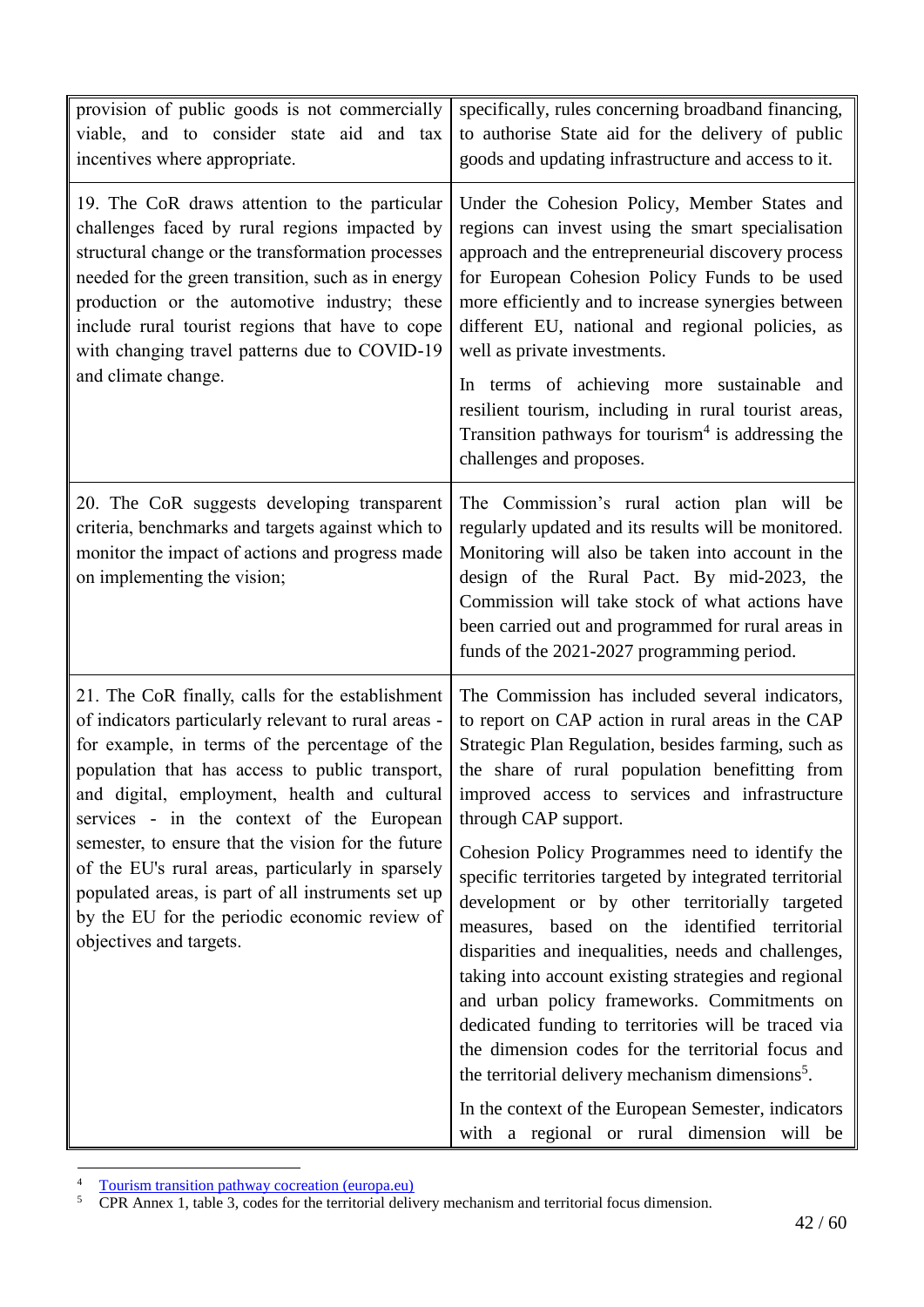|                                                                                                                                                                                                                                                                                                                                                                                                   | mentioned, where relevant, in the forthcoming<br>country reports and their annexes, as will<br>demographic considerations be taken on board.<br>These aspects can be also taken into consideration<br>in the identification of Member States' main policy<br>challenges.                                                                                                                                                                                                                                                                                                                                                                                                                                                                                                                                                                                                                                                               |
|---------------------------------------------------------------------------------------------------------------------------------------------------------------------------------------------------------------------------------------------------------------------------------------------------------------------------------------------------------------------------------------------------|----------------------------------------------------------------------------------------------------------------------------------------------------------------------------------------------------------------------------------------------------------------------------------------------------------------------------------------------------------------------------------------------------------------------------------------------------------------------------------------------------------------------------------------------------------------------------------------------------------------------------------------------------------------------------------------------------------------------------------------------------------------------------------------------------------------------------------------------------------------------------------------------------------------------------------------|
| 22. The CoR stresses that for the rural agenda to<br>be successful, it cannot be built on a one-size-<br>fits-all approach; considers, therefore, that there<br>is a need for precise categorisation of local areas<br>recognition<br>of<br>local<br>specificities,<br>and<br>underpinned by transparent and objective<br>parameters and indicators that give real value to<br>rural development. | Eurostat publishes more than 100 indicators by<br>of Urbanisation, including poverty,<br>Degree<br>employment, education, etc., capturing<br>the<br>situation in rural areas and allowing to assess how<br>many issues have been changing over time such as<br>access to basic services and to broadband.<br>necessary, the urban-rural<br>Where<br>regional<br>typology, at NUTS-3 level, will be used. Regional<br>accounts, which include extensive economic data<br>such as data on the gross domestic product (GDP),<br>the gross value added (GVA), and employment by<br>sector, innovation and business demography, are<br>only available at the regional level. As a result,<br>discussions of the rural economy will have to be<br>done using this definition. Demographic data is<br>only available at NUTS-3 level, but it is planned to<br>downscale these data to the local level to use it by<br>Degree of Urbanisation. |
|                                                                                                                                                                                                                                                                                                                                                                                                   | The Commission will deliver a new population grid<br>with reference year 2021, at which point the<br>definition of rural areas and rural regions will be<br>redeployed and the list of rural areas and rural<br>regions updated.<br>The Commission is working on the concept of<br>'functional rural areas', which should allow for                                                                                                                                                                                                                                                                                                                                                                                                                                                                                                                                                                                                    |
|                                                                                                                                                                                                                                                                                                                                                                                                   | more precise and granular data.                                                                                                                                                                                                                                                                                                                                                                                                                                                                                                                                                                                                                                                                                                                                                                                                                                                                                                        |
| 24. The CoR stresses, in this regard, that special<br>support should be given to NUTS level 3 areas<br>or very sparsely populated areas, or those with<br>an average population decrease of more than 1%<br>between 2007 and 2017.                                                                                                                                                                | The CAP Strategic Plan Regulation<br>allows<br>Member States to develop interventions for a<br>certain region or for a group of territories facing<br>similar socio-economic or agronomic conditions.<br>The ERDF regulation for 2021-2027 states that the<br>ERDF should pay particular attention to certain<br>areas, including rural areas suffering from severe<br>and permanent natural or demographic handicaps,<br>including demographic decline, in accessing basic                                                                                                                                                                                                                                                                                                                                                                                                                                                            |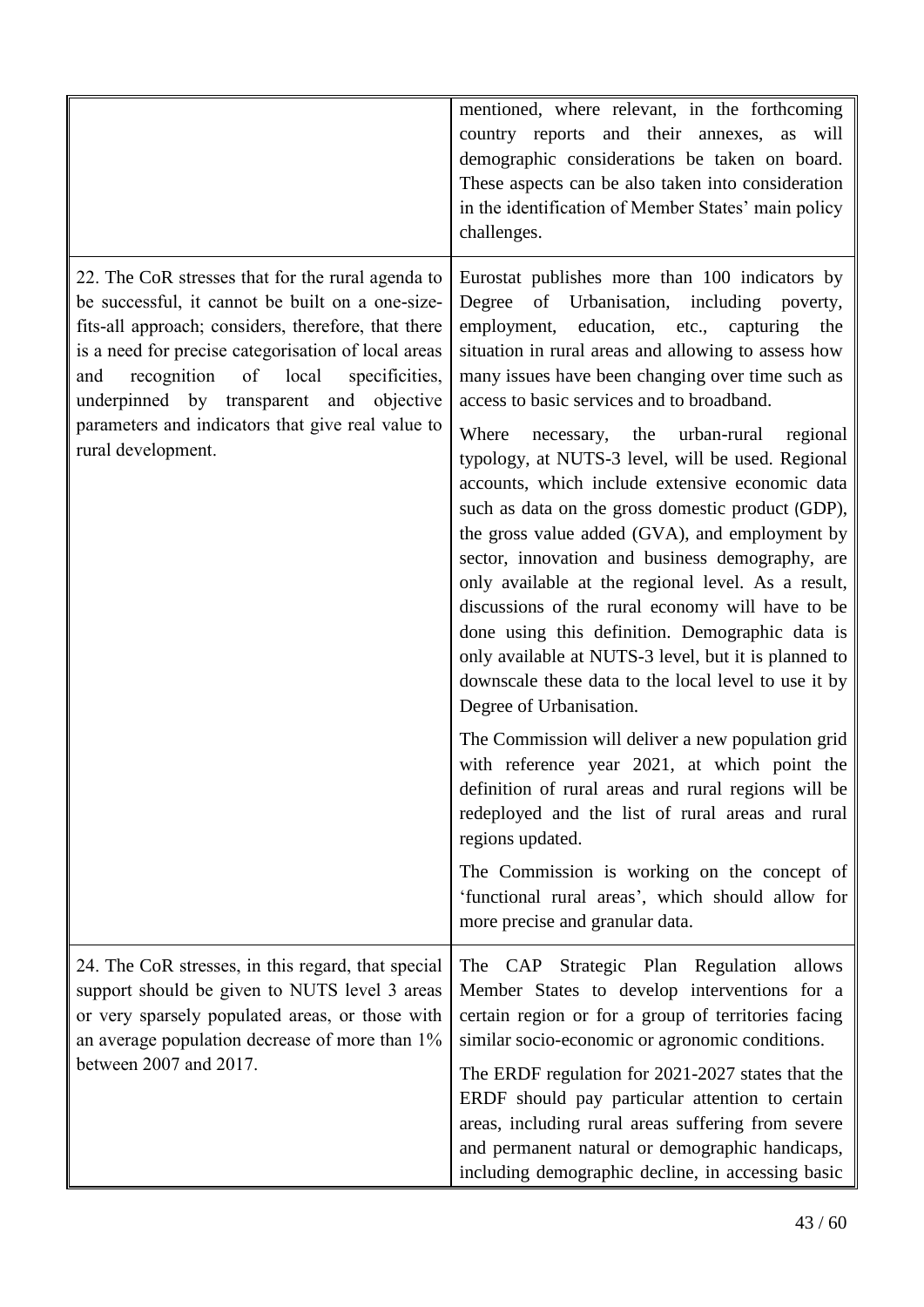|                                                                                                                                                                                                                                                                                                                                                                                                                                                                                                                                                                                                                                                                                                                                                                                                                      | services, including digital services, enhancing<br>attractiveness for investment, including through<br>business investments and connectivity to large<br>markets.<br>The Rural Pact process will further address the<br>policy towards the remote and sparsely populated<br>areas.                                                                                                                                                                                                                                                                                                                                                                                                                                                                                                                                                                                                                                                                                                                                                                                                                                                                                                                                              |
|----------------------------------------------------------------------------------------------------------------------------------------------------------------------------------------------------------------------------------------------------------------------------------------------------------------------------------------------------------------------------------------------------------------------------------------------------------------------------------------------------------------------------------------------------------------------------------------------------------------------------------------------------------------------------------------------------------------------------------------------------------------------------------------------------------------------|---------------------------------------------------------------------------------------------------------------------------------------------------------------------------------------------------------------------------------------------------------------------------------------------------------------------------------------------------------------------------------------------------------------------------------------------------------------------------------------------------------------------------------------------------------------------------------------------------------------------------------------------------------------------------------------------------------------------------------------------------------------------------------------------------------------------------------------------------------------------------------------------------------------------------------------------------------------------------------------------------------------------------------------------------------------------------------------------------------------------------------------------------------------------------------------------------------------------------------|
| 25. The CoR calls on the Commission, in<br>agreement with the Member States and local and<br>regional authorities, to guarantee that the<br>initiative on the long-term vision for rural areas<br>includes practical solutions and means of<br>support to deal with demographic changes faced<br>by rural areas, and reiterates the need to<br>implement integrated projects based on the<br>operational programmes under Cohesion Policy,<br>the CAP national strategic plans and instruments<br>laid down in the national strategic recovery<br>plans. Lastly, European Territorial Cooperation<br>(Interreg) projects are developing cross-border<br>best practices to come up with innovative<br>approaches and pilot projects for the integrated<br>territorial development of urban-rural functional<br>areas. | In line with the commitments made under its rural<br>action plan, the Commission will publish a toolkit<br>on access to and combination of EU funds for rural<br>areas. A rural revitalisation platform will also be<br>set-up for stakeholders to exchange best practices<br>and solutions to deal with depopulation trends,<br>building on experience developed under the<br>LEADER,<br>the<br>Community Led<br>Local<br>Development (CLLD), the INTERREG, the smart<br>villages etc. Demographic trends will also be in the<br>centre of the attention of the future Rural<br>Observatory.<br>Cohesion Policy 2021-2027 provides an enabling<br>framework to help Member States regions and<br>authorities to respond to challenges<br>local<br>depopulation). Integrated<br>(including)<br>local<br>strategies and projects are both encouraged under<br>mainstream<br>well<br>the<br><b>INTERREG</b><br>as<br>as<br>programmes. The INTERREG programmes also<br>tackle legal and administrative border obstacles,<br>improve the lives of the population living in cross-<br>border regions. This is particularly relevant for<br>rural areas where relations with neighbouring<br>regions across the border are frequent. |
| 26. The CoR calls for simpler implementing<br>rules for European funds and State aid in rural<br>areas, improvements in the way that they are<br>combined and a shift to multi-fund model that<br>ensures rural areas are integrated into all<br>policies.                                                                                                                                                                                                                                                                                                                                                                                                                                                                                                                                                           | In particular, the ongoing revision of State aid<br>General Block Exemption Rules will substantially<br>simplify and speed up granting State aid, also in<br>rural areas, and combining State aid with support<br>from the EU funds. Member States and regions can<br>choose to combine $-$ or not $-$ various funds<br>available to them to support rural areas. The<br>Cohesion Policy legislative framework introduced<br>over 70 significant simplifications in terms of<br>programming, management and monitoring, which<br>will facilitate the implementation of cohesion                                                                                                                                                                                                                                                                                                                                                                                                                                                                                                                                                                                                                                                 |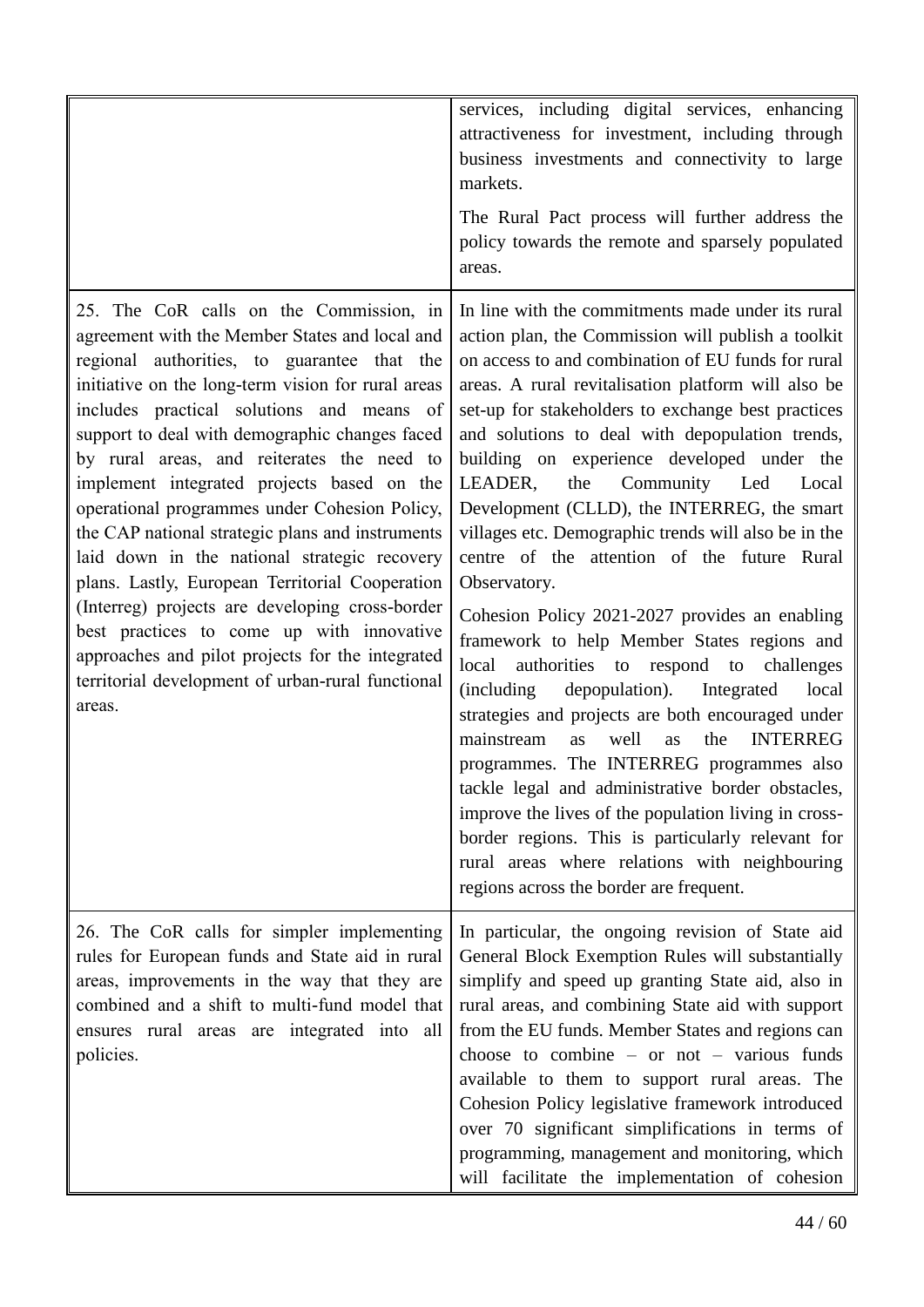|                                                                                                                                                                                                                                                                                                                                                                                                                                                                                                                                                                                                                                    | funding.                                                                                                                                                                                                                                                                                                                                                                                                                                                                                                                                                                                                                                                                                                                                                                                                                                                  |
|------------------------------------------------------------------------------------------------------------------------------------------------------------------------------------------------------------------------------------------------------------------------------------------------------------------------------------------------------------------------------------------------------------------------------------------------------------------------------------------------------------------------------------------------------------------------------------------------------------------------------------|-----------------------------------------------------------------------------------------------------------------------------------------------------------------------------------------------------------------------------------------------------------------------------------------------------------------------------------------------------------------------------------------------------------------------------------------------------------------------------------------------------------------------------------------------------------------------------------------------------------------------------------------------------------------------------------------------------------------------------------------------------------------------------------------------------------------------------------------------------------|
| 28. The CoR draws the Commission's attention<br>to the need to incorporate system methodologies<br>in the future design of rural areas, to ensure<br>systemic rather than partial or linear visions of<br>development.                                                                                                                                                                                                                                                                                                                                                                                                             | The Commission will take this feedback into<br>account when it starts developing the review of<br>programming for rural areas. The Commission also<br>funds a portfolio of rural research under its<br>Horizon Europe programme to improve knowledge<br>on rural areas and the complex dynamics at play on<br>a variety of issues.                                                                                                                                                                                                                                                                                                                                                                                                                                                                                                                        |
| The CoR, in terms of opportunities,<br>30.<br>considers that there is insufficient mention of<br>and only an indirect reference to sectors such as<br>sustainable rural tourism or leisure and cultural<br>activities, despite the fact that they play a very<br>important role in building diversified strong and<br>sustainable rural economies. There are many<br>potential additional activities linked to rural<br>areas other than the agricultural sector, such as<br>cycling tourism, hunting, hiking, mycology,<br>wellness tourism, gastronomy, community-based<br>arts or arts workshops and exhibition centres,<br>etc | While the Commission's Communication tried to<br>cover as many potential opportunities as possible,<br>it was not possible to cover all potential economic<br>opportunities in the text itself. However,<br>Commission's services are ready to work on the<br>suggestions mentioned by the Committee for<br>future actions under the Commission Rural Action<br>Plan or the Rural Pact.                                                                                                                                                                                                                                                                                                                                                                                                                                                                   |
| 34. The CoR urges the Commission to consider<br>among its proposals in this area the contribution<br>that distributed service delivery systems can<br>make, in areas such as childcare, care centres for<br>older people, schools and after-schools, shops,<br>and health and social care (an area in which<br>technologies such as telemedicine and telecare<br>can make key contributions) and calls on the<br>Commission in that regard to set targets for the<br>Member States in order to improve accessibility<br>to services in general and basic public services<br>in particular in rural areas.                          | The Commission takes note of the importance<br>attached to distributed service delivery systems by<br>the Committee and will continue to encourage<br>Member States to improve accessibility to services<br>in rural areas.<br>The Commission supports Member States in<br>implementing the 2019 Council recommendation<br>for high-quality early childhood education and care<br>(ECEC) systems <sup>6</sup> by promoting ways to develop<br>them in the toolkit for inclusive ECEC.<br>The Postal Services Directive aims at ensuring<br>affordable, high quality and efficient basic postal<br>services throughout the EU. The evaluation on the<br>Postal Services Directive, adopted on 8 November<br>$20217$ , confirmed the importance of the EU postal<br>services for all, including for vulnerable users and<br>citizens in rural remote areas. |

 $\sqrt{6}$ <sup>6</sup> Council Recommendation of 22 May 2019 on High-Quality Early Childhood Education and Care Systems; OJ C 189, 5.6.2019, p. 4–14.

 $7$  COM(2021) 674 final.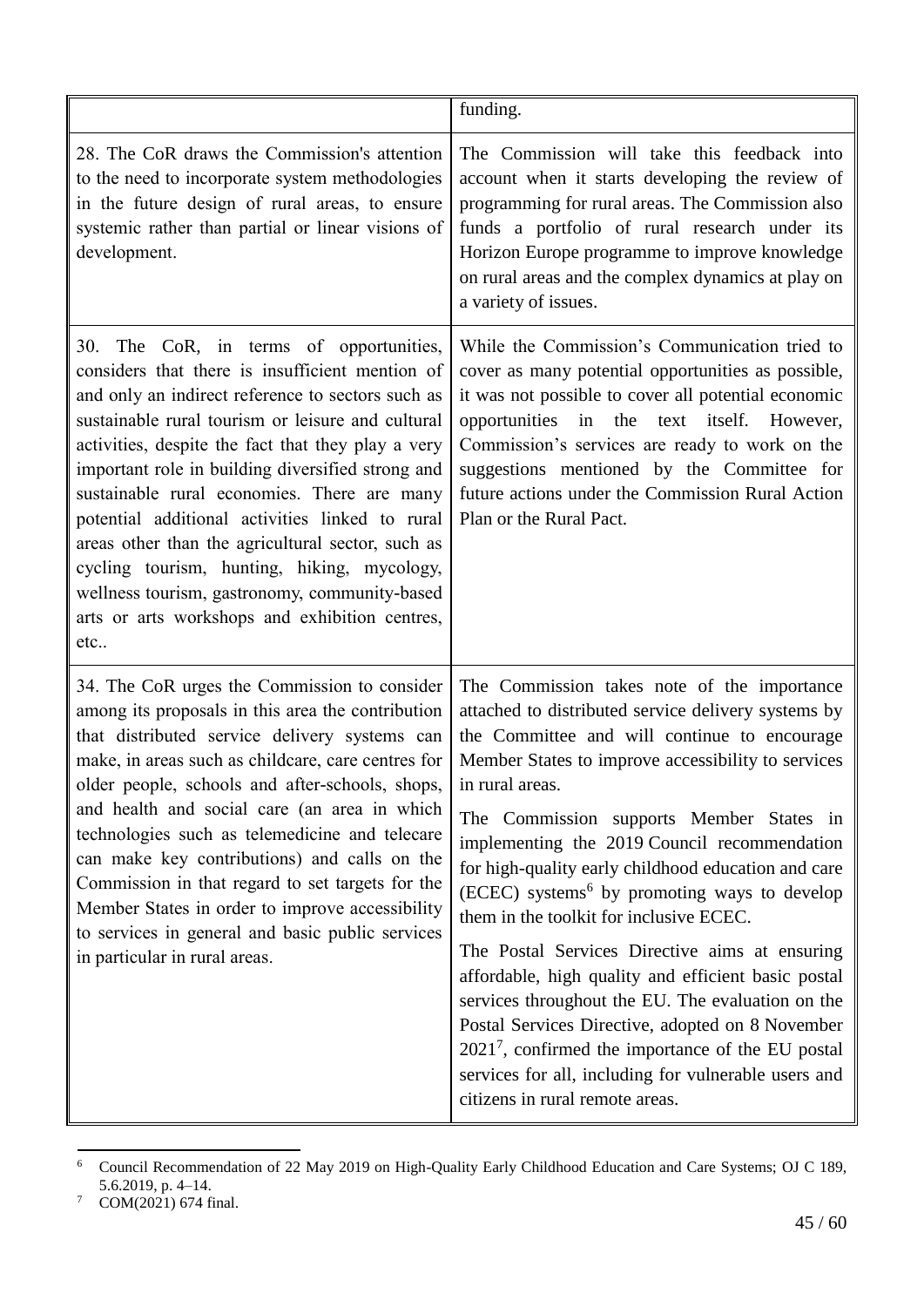| 38. The CoR urges that this positive effect be<br>properly reflected in the per capita investment<br>calculations per type of region<br>(urban,<br>intermediate, rural) and therefore calls for a<br>review of the mechanisms for establishing profit<br>indicators for these investments, with particular<br>focus on small towns and villages in rural areas.                                                                                           | The Commission will continue to investigate the<br>role of small towns and villages as service<br>providers for the wider region.<br>Further analysis will be done on the per capita<br>investment calculation concept within<br>the<br>framework of the Rural Pact.                                                                                                                                                                                                                                                                                                                                          |
|-----------------------------------------------------------------------------------------------------------------------------------------------------------------------------------------------------------------------------------------------------------------------------------------------------------------------------------------------------------------------------------------------------------------------------------------------------------|---------------------------------------------------------------------------------------------------------------------------------------------------------------------------------------------------------------------------------------------------------------------------------------------------------------------------------------------------------------------------------------------------------------------------------------------------------------------------------------------------------------------------------------------------------------------------------------------------------------|
| 39. The CoR stresses that renewable energy<br>production is an opportunity for rural areas to<br>combat energy poverty and generate energy self-<br>sufficiency in functional areas (including rural-<br>urban areas in their sphere of influence).<br>Furthermore, the Committee stresses that greater<br>acceptance of renewable energy production<br>facilities can be achieved by keeping part of the<br>revenues generated within rural communities. | Following the invasion of Ukraine by Russia, the<br>case for a rapid clean energy transition has never<br>been stronger and clearer. In its Communication<br>REPower EU of 8 March 2022 <sup>8</sup> , the Commission<br>pointed out that doubling the objective of Fit for 55<br>for biomethane would lead to the production of<br>35 billion cubic metres per year by 2030. To do so,<br>Member States' CAP strategic plans should<br>channel funding to biomethane produced from<br>sustainable<br>biomass<br>sources, including<br>in<br>particular agricultural wastes and residues.                     |
|                                                                                                                                                                                                                                                                                                                                                                                                                                                           | The Renewable Energy Directive <sup>9</sup> introduces a<br>supportive framework for self-consumption and<br>renewable energy communities to allow citizens to<br>produce, store, share and sell their own renewable<br>energy. These have the potential to foster<br>acceptance and engagement by citizens and<br>communities and ensure that communities reap the<br>socio-economic benefits of renewable energy.<br>The Commission presented on 19 May 2022 a<br>communication on solar energy with the aim of<br>helping unlock solar energy's potential as a major<br>renewable energy source in the EU. |
| 40. The CoR proposes to consider, where<br>appropriate, the possibilities for promotion of<br>reshoring, which creates opportunities for rural<br>synergies between agriculture, manufacturing<br>and commerce, therefore help strengthen local<br>economy by creating jobs and reducing<br>unemployment.                                                                                                                                                 | Regarding reshoring, the Joint Research Center's<br>2021 Science for Policy Report <sup>10</sup> observed that the<br>cost differential between offshoring and reshoring<br>has been closing in recent years. Reshoring could<br>indeed be a tool to strengthen local and rural<br>economy.                                                                                                                                                                                                                                                                                                                   |
| 43. The CoR points out that particular attention                                                                                                                                                                                                                                                                                                                                                                                                          | Cross-border<br>financed<br>under<br>programmes                                                                                                                                                                                                                                                                                                                                                                                                                                                                                                                                                               |

 $\,$  8  $\,$  $\frac{8}{9}$  COM(2022) 108 final.

<sup>9</sup> <https://eur-lex.europa.eu/legal-content/EN/TXT/?uri=CELEX%3A32018L2001>

<sup>10</sup> <https://op.europa.eu/en/publication-detail/-/publication/c707e646-99b7-11ea-aac4-01aa75ed71a1/language-en>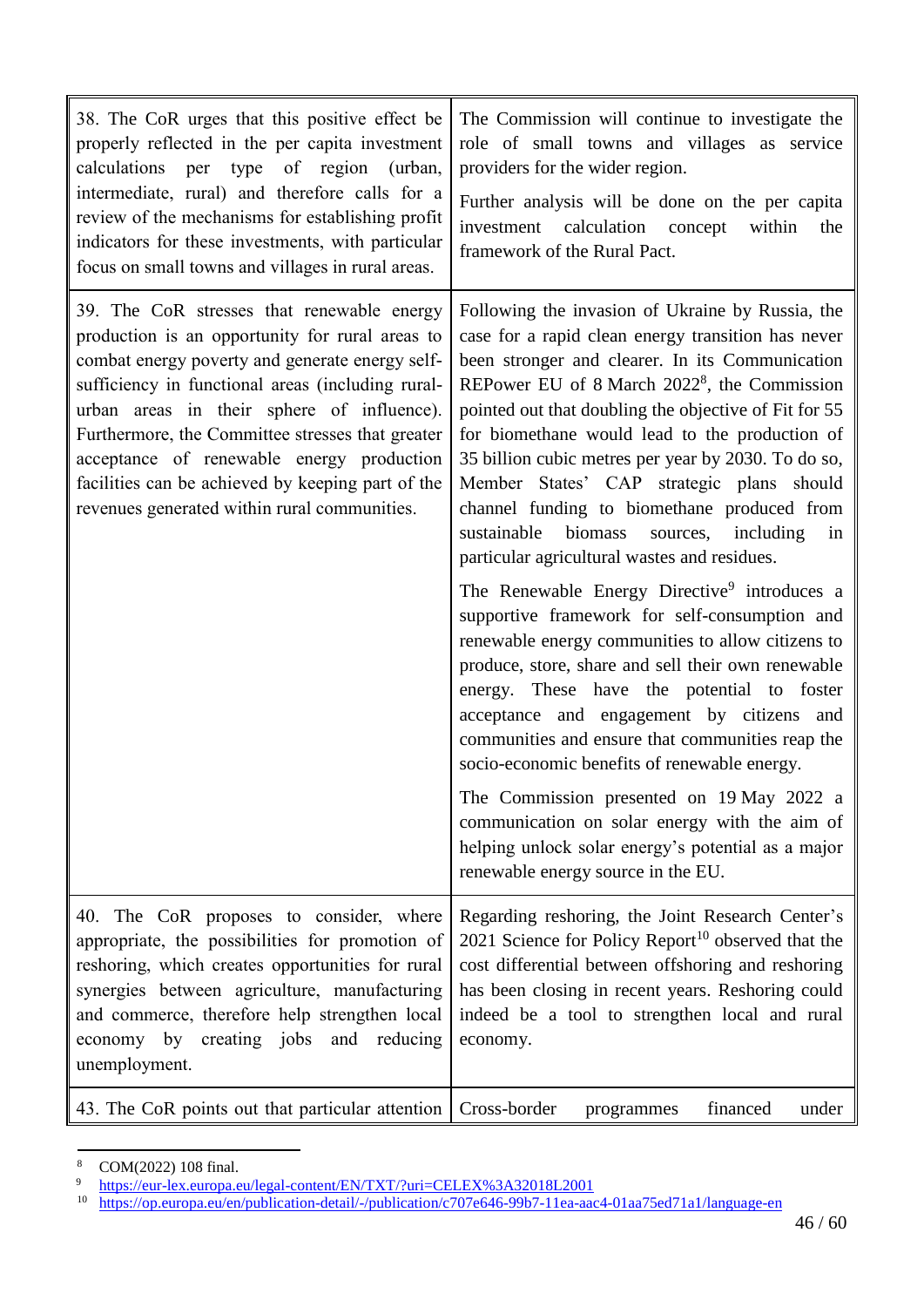| should be paid to infrastructure and cross-border<br>cooperation in rural border regions; emphasises<br>the need to improve the public transport<br>infrastructure and service system in rural areas,<br>ensuring the development of sustainable<br>mobility solutions that reduce travel times and of<br>the number of connections between urban and<br>peri-urban and rural areas.                                                                              | Cohesion Policy support rural areas since a great<br>part of cross border areas in the EU are rural.<br>Sustainable public transport infrastructure and<br>services are eligible for funding if the member<br>states and regions cooperating chose so. The<br>Directorate General for Regional Policy (DG<br>REGIO) also supports border regions in finding<br>solutions for border obstacles, namely with the b-<br>solutions initiative. Furthermore the Commission<br>has just published a study 'Providing public<br>transport in cross-border regions – mapping of<br>existing services and legal obstacles' <sup>11</sup> that<br>provides tools to support deployment of new or<br>better cross-border public transport services. |
|-------------------------------------------------------------------------------------------------------------------------------------------------------------------------------------------------------------------------------------------------------------------------------------------------------------------------------------------------------------------------------------------------------------------------------------------------------------------|------------------------------------------------------------------------------------------------------------------------------------------------------------------------------------------------------------------------------------------------------------------------------------------------------------------------------------------------------------------------------------------------------------------------------------------------------------------------------------------------------------------------------------------------------------------------------------------------------------------------------------------------------------------------------------------------------------------------------------------|
| 44. The CoR stresses that the primary objective<br>of spatial and transport policy should be<br>maximising the possibilities to meet needs, with<br>a minimum of transport; rationalisation is<br>important in this regard.                                                                                                                                                                                                                                       | In the area of logistics, the Commission is working<br>on improving the logistics flows of goods and<br>services in urban as well as in rural areas.                                                                                                                                                                                                                                                                                                                                                                                                                                                                                                                                                                                     |
| 45. The CoR recommends that multimodal<br>mobility solutions should also take into account<br>the contribution that 'mobility as a service'<br>(MaaS) models can make in transitioning<br>towards more energy and climate sustainable<br>physical connectivity; for example, on-demand<br>services and shared mobility connecting rural<br>communities with transport hubs, particularly<br>bus and rail stations, can boost the use of<br>sustainable transport. | The Commission agrees with the important role<br>digital mobility services can play to make mobility<br>more sustainable and multimodal. This will be<br>precisely the focus of the upcoming multimodal<br>digital mobility services initiative <sup>12</sup> .                                                                                                                                                                                                                                                                                                                                                                                                                                                                          |
| 48. The CoR stresses that investment in digital<br>infrastructure is not sufficient if it is not<br>accompanied by sufficient digital training and<br>up-skilling, especially in rural areas. This is also<br>very important in the light of increasing global<br>cybercrime and, in particular, in view of the<br>need to ensure that local businesses that are part<br>of the food chain are sufficiently cyber-secure;                                         | Insufficient digital education and training are the<br>main bottlenecks on the way to a digitally skilled<br>population, which is a prerequisite to meet the<br>challenges and successfully achieve the digital and<br>green transformations of the European society and<br>economy. The Commission's 'Digital Compass'<br>Communication <sup>13</sup> and more recently the proposed<br>Decision on a 'Path to the Digital Decade' <sup>14</sup> 2030<br>Policy Programme set a clear target for a digitally                                                                                                                                                                                                                            |

 $11\,$ <sup>11</sup> [https://ec.europa.eu/regional\\_policy/en/information/publications/studies/2022/providing-public-transport-in-cross](https://ec.europa.eu/regional_policy/en/information/publications/studies/2022/providing-public-transport-in-cross-border-regions-mapping-of-existing-services-and-legal-obstacles)[border-regions-mapping-of-existing-services-and-legal-obstacles](https://ec.europa.eu/regional_policy/en/information/publications/studies/2022/providing-public-transport-in-cross-border-regions-mapping-of-existing-services-and-legal-obstacles)

<sup>12</sup> [https://ec.europa.eu/info/law/better-regulation/have-your-say/initiatives/13133-Multimodal-digital-mobility-services\\_en](https://ec.europa.eu/info/law/better-regulation/have-your-say/initiatives/13133-Multimodal-digital-mobility-services_en)

<sup>&</sup>lt;sup>13</sup> COM(2021) 118 final.

 $14$  COM(2021) 574 final.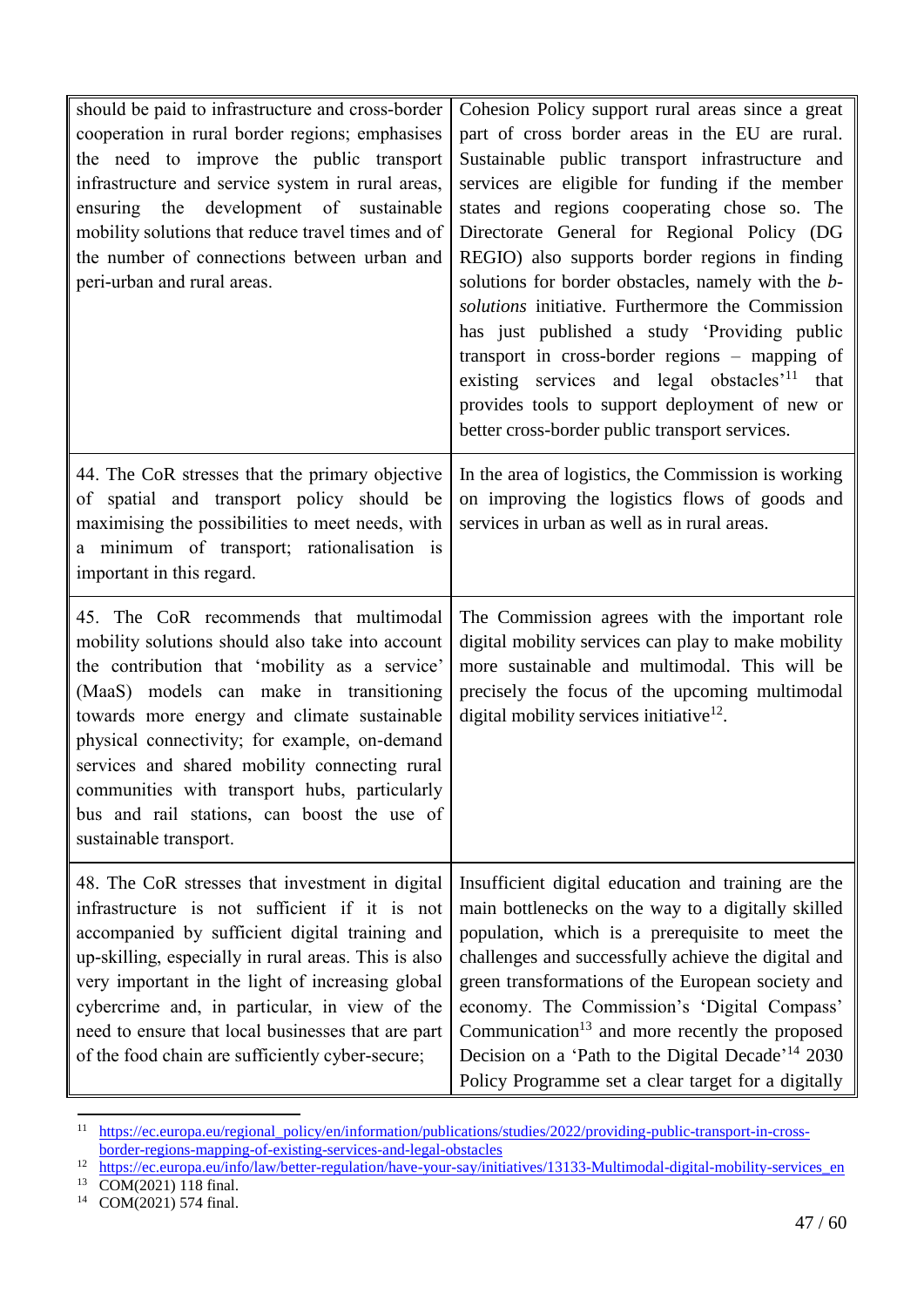|                                                                                                                                                                                                                                                                                                                                         | skilled population and highly skilled digital<br>professionals:                                                                                                                                                                                                                                                                                                                                                                                                                                                         |
|-----------------------------------------------------------------------------------------------------------------------------------------------------------------------------------------------------------------------------------------------------------------------------------------------------------------------------------------|-------------------------------------------------------------------------------------------------------------------------------------------------------------------------------------------------------------------------------------------------------------------------------------------------------------------------------------------------------------------------------------------------------------------------------------------------------------------------------------------------------------------------|
|                                                                                                                                                                                                                                                                                                                                         | - 80% of those aged 16-74 have at least basic<br>digital skills; $^{15}$<br>20 million employed<br>Information<br>and<br>Communication Technologies specialists, with<br>convergence between women and men.                                                                                                                                                                                                                                                                                                             |
|                                                                                                                                                                                                                                                                                                                                         | Achieving the target will require significant<br>reforms and investments at both European and<br>national level in order to support the development<br>of high-performing digital education ecosystems<br>across Europe.                                                                                                                                                                                                                                                                                                |
|                                                                                                                                                                                                                                                                                                                                         | Furthermore, the proposed EU Declaration on<br>and Principles recalls<br>Digital Rights<br>the<br>importance for everyone able to acquire all basic<br>and advanced digital skills as well as the<br>importance of being protected from cybercrime.                                                                                                                                                                                                                                                                     |
| 51. The CoR calls for the inclusion of the<br>contribution made by cultural heritage and<br>cultural, artistic and creative professionals to<br>building a sustainable and prosperous future and<br>to improve the touristic attractiveness of rural<br>areas, that will also improve the economic well-<br>being of these settlements. | In accordance with the 2019-2022 Work-plan for<br>Culture <sup>16</sup> , a working group composed of Member<br>States' experts (Open Method of Coordination<br>working group - OMC) started meeting in 2021<br>under the title of the mandate 'Strengthening<br>Cultural Heritage Resilience for Climate Change'.<br>The final report, its recommendations and best<br>practice case studies (which will include rural) will<br>be published at the end of 2022.                                                       |
|                                                                                                                                                                                                                                                                                                                                         | Sustainable Cultural Tourism was highlighted as<br>one of ten initiatives for the European Year of<br>Cultural Heritage 2018. A Sustainable Cultural<br>Tourism OMC working group prepared 27 case<br>studies outlining good practices, covering the<br>tangible and intangible cultural heritage in both<br>urban<br>and<br>rural<br>environments.<br>Sustainable tourism activities have a great potential<br>in offering not only growth and jobs, but also in<br>valorising natural and cultural resources in rural |

 $\overline{a}$ <sup>15</sup> [COM\(2021\)102 final.](https://eur-lex.europa.eu/legal-content/EN/TXT/?uri=COM:2021:102:FIN)

<sup>&</sup>lt;sup>16</sup> Council conclusions on the Work Plan for Culture 2019-2022; OJ C 460, 21.12.2018, p. 12–25.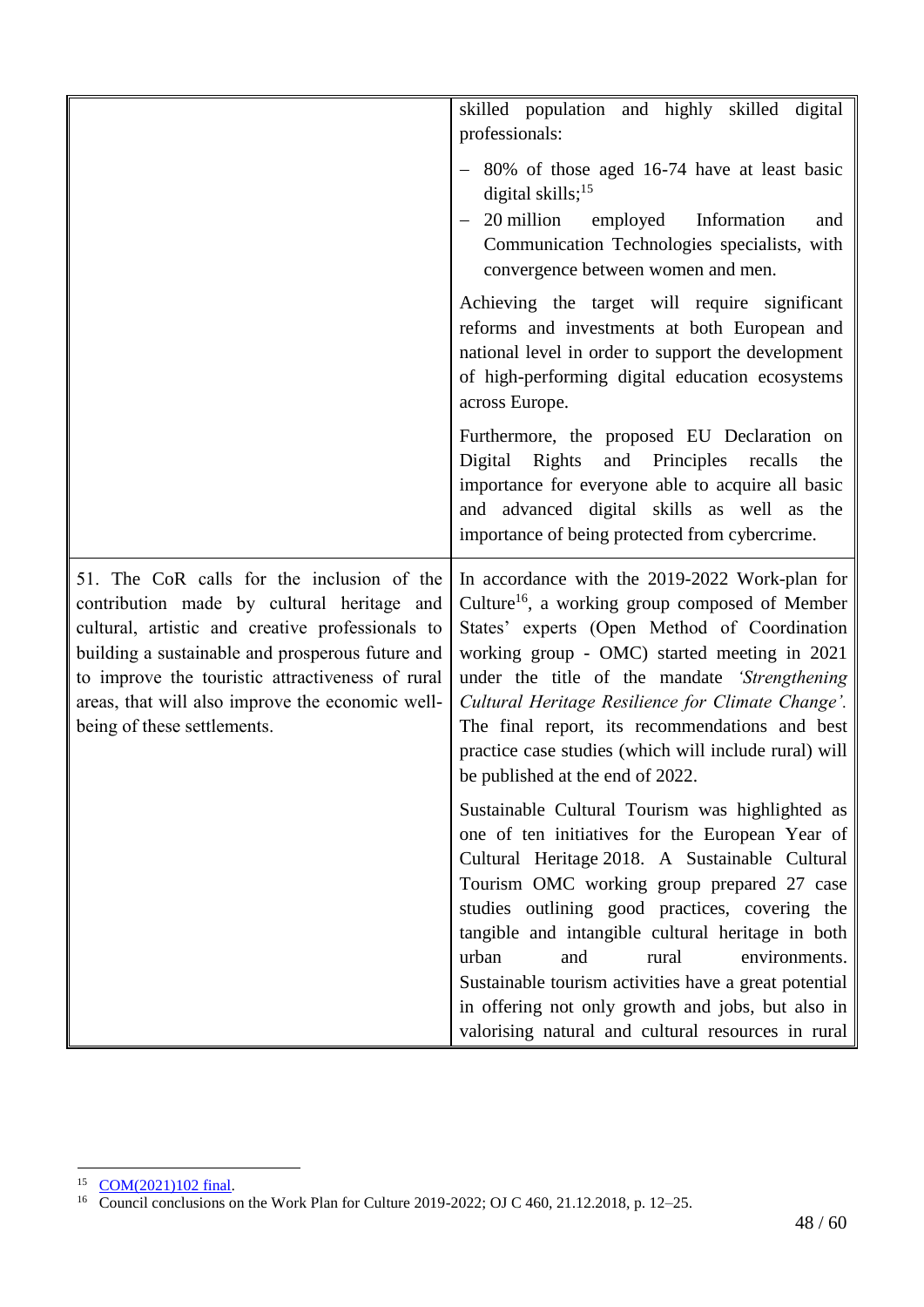areas.

55. The CoR considers that agriculture should be able to keep playing a central role in rural areas; calls on the Commission to ensure that the strategic plans that each Member State will have to develop under the new common agricultural policy (CAP) are properly drawn up, with the aim of ensuring that the European primary sector heads in the direction indicated in the Green Deal, the Farm-to-Fork Strategy and the Biodiversity Strategy, and that they allow for local strategies based on the characteristics of each region and the promotion of typical local products.

Recital 122 of the CAP Strategic Plan Regulation<sup>17</sup> states that 'When assessing the proposed CAP Strategic Plans, the Commission should assess the consistency and contribution of the proposed CAP Strategic Plans to the Union's environmental and climate legislation and commitments and, in particular, to the Union targets for 2030 set out in the Commission communication of 20 May 2020 entitled 'A Farm to Fork Strategy for a fair, healthy and environmentally-friendly food system' ('Farm to Fork Strategy')<sup>18</sup> and the Commission communication of 20 May 2020 entitled 'EU Biodiversity Strategy for 2030: Bringing nature back into our lives' ('EU Biodiversity Strategy') $19$ .'

Recital 125 of the CAP Strategic Plan Regulation<sup>20</sup> further states that the Commission should assess the operation of the new delivery model and contribution of the interventions set out in the CAP Strategic Plans' to achieving the environmental and climate-related commitments of the Union, in particular those emerging from the European Green Deal.

The Commission is carrying out this assessment and will publish a summary report of Member States' CAP Strategic Plans due by 31 December 2023, including the analysis of efforts and ambition of Member States to address the environmental and climate objectives of the CAP. The Commission will also publish a report due by 31 December 2025 to assess the operation of the new delivery model by the Member States and the consistency and combined contribution of the interventions in the CAP Strategic Plans to achieving environmental and climate-related commitments of the Union.

59. The CoR considers fair prices and incomes The EU agriculture and the CAP are market-

 $\overline{a}$  $\frac{17}{18}$  [Regulation \(EU\) 2021/2115.](https://op.europa.eu/pl/publication-detail/-/publication/4a220961-5636-11ec-91ac-01aa75ed71a1/language-en)

COM(2020) 381 final.

<sup>19</sup> COM(2020) 380 final.

<sup>20</sup> [Regulation \(EU\) 2021/2115](https://op.europa.eu/pl/publication-detail/-/publication/4a220961-5636-11ec-91ac-01aa75ed71a1/language-en)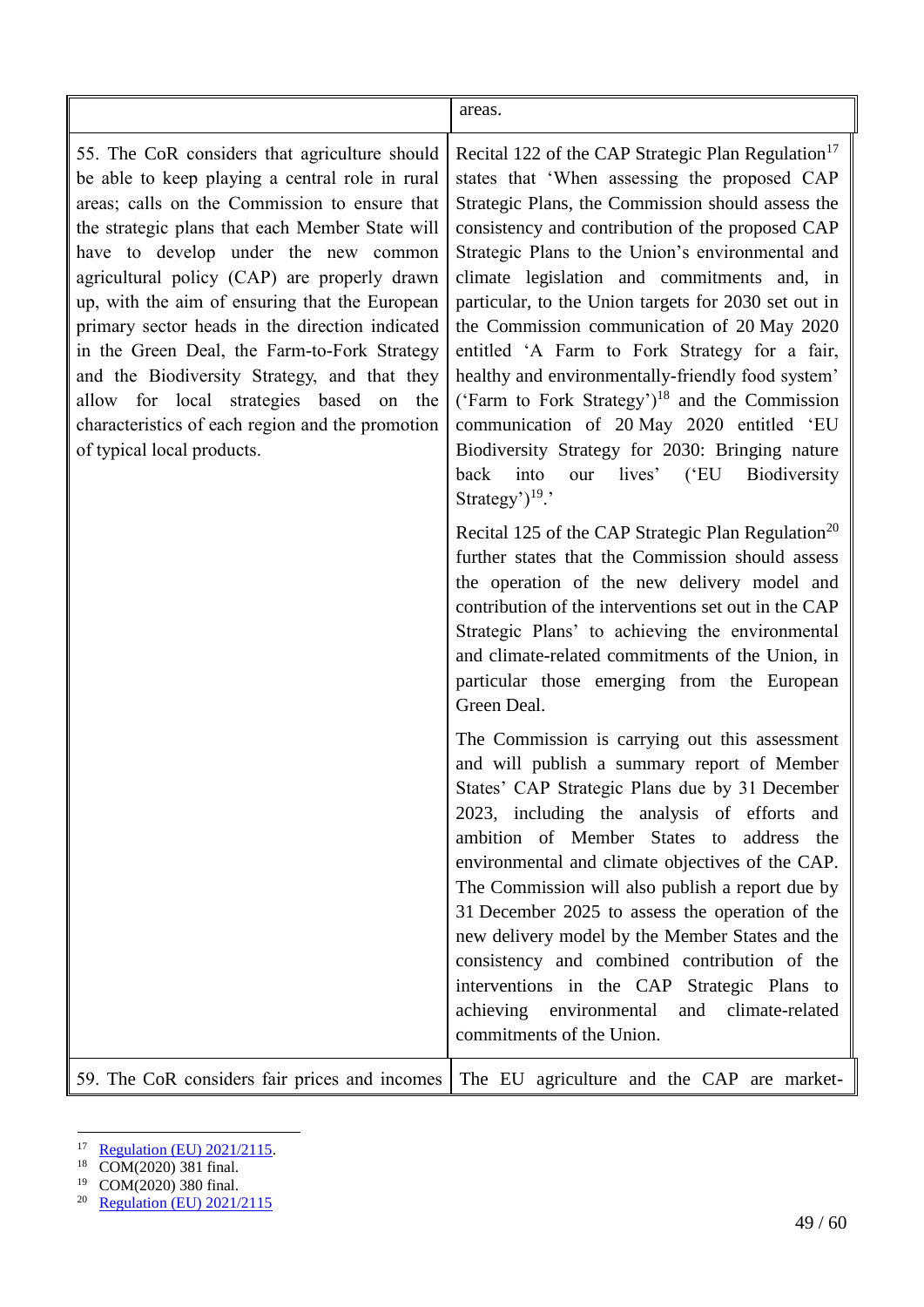| for those working in agriculture to be essential.<br>Any market development that is ruinous for<br>businesses should therefore be counteracted. The<br>EU's common agricultural policy (CAP) should<br>counteract this in times of crisis with tools such<br>as the general adaptation of production volumes<br>to market needs and rules on qualified market<br>access. | oriented, allowing farmers to receive costs and<br>price signals for them to take the necessary<br>production and investment decisions to deliver<br>quality and affordable food required by consumers.<br>In times of crisis, beyond direct payments that<br>stabilise farm income, farmers can develop risk<br>management tools and benefit from the market<br>safety nets, like public storage and private storage<br>aid, and from exceptional measures provided for<br>by the Common Market Organisation (CMO).<br>Such CAP instruments allowed to efficiently<br>mitigate the negative impacts of recent crises like<br>COVID-19 or the Russian embargo on food<br>imports.                                                                                                                                                                                                                                                                                                                                                                                                                                                                                                                                                                                                                       |
|--------------------------------------------------------------------------------------------------------------------------------------------------------------------------------------------------------------------------------------------------------------------------------------------------------------------------------------------------------------------------|---------------------------------------------------------------------------------------------------------------------------------------------------------------------------------------------------------------------------------------------------------------------------------------------------------------------------------------------------------------------------------------------------------------------------------------------------------------------------------------------------------------------------------------------------------------------------------------------------------------------------------------------------------------------------------------------------------------------------------------------------------------------------------------------------------------------------------------------------------------------------------------------------------------------------------------------------------------------------------------------------------------------------------------------------------------------------------------------------------------------------------------------------------------------------------------------------------------------------------------------------------------------------------------------------------|
| 60. The CoR notes that a significant proportion<br>of work in the EU's agricultural and food sector<br>is carried out by migrant workers. This<br>population group often lives in vulnerable<br>conditions. The EU's social agenda therefore<br>needs to be strengthened to achieve higher<br>minimum wages, good working conditions and<br>social integration.          | For the first time in the history, 2023-2027 CAP<br>legislation enshrined the rights of workers,<br>including migrant workers, to decent working<br>conditions via a social conditionality mechanism.<br>The social conditionality ensures that farmers who<br>do not provide their workers with a written<br>description of the agreed working conditions, and<br>who do not ensure a safe and healthy working<br>environment will see their CAP payments reduced.<br>In addition, under specific objective (h) as put<br>forward by the Strategic Plan Regulation $(SPR)^{21}$ ,<br>Promote employment, growth, gender equality,<br>including the participation of women in farming,<br>social inclusion and local development in rural<br>including circular bio-economy and<br>areas,<br>sustainable forestry; Member States will have the<br>opportunity to invest into enhancing social<br>inclusion of people in vulnerable situations,<br>including migrants.<br>The European Pillar of Social Rights sets out<br>principles and rights essential for fair and well-<br>functioning labour markets and social protection<br>systems. The European Pillar of Social Rights<br>Action Plan <sup>22</sup> turns them into concrete actions to<br>benefit citizens, including those most vulnerable |

 $\overline{a}$ <sup>21</sup> [Regulation \(EU\) 2021/2115](https://op.europa.eu/pl/publication-detail/-/publication/4a220961-5636-11ec-91ac-01aa75ed71a1/language-en)

<sup>&</sup>lt;sup>22</sup> <https://op.europa.eu/webpub/empl/european-pillar-of-social-rights/en/>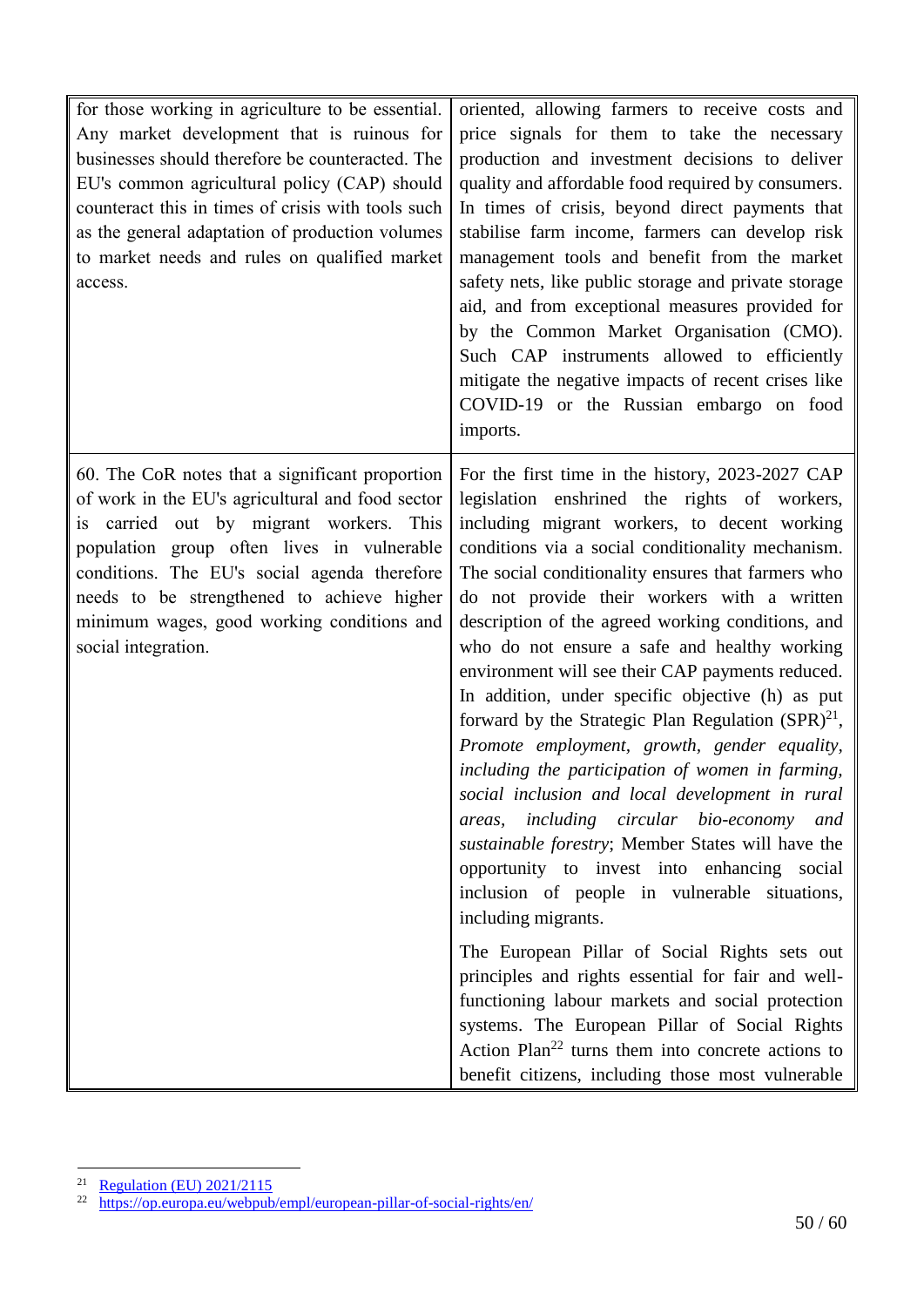|                                                                                                                                                                                                                                                                                                                                                                                                                                                                                                                                                                                                                                                                                                                                                 | ones. Moreover, the Action plan on integration and<br>inclusion $2021-2027^{23}$ sets out targeted actions to<br>foster labour integration of migrant in labour<br>market, education and training, housing and<br>healthcare and support their social inclusion in<br>society, including in rural areas. Migrants'<br>integration in rural areas can be discussed within<br>the partnership launched with the Committee in<br>March 2021 as a follow up of the Action plan on<br>integration and inclusion. With regards to irregular<br>migrant workers, the Employers<br>Sanctions<br>Directive <sup>24</sup> sets out minimum standards for<br>sanctioning employers and measures to protect the<br>rights of the irregular migrant workers. The<br>Commission's recent Communication on the<br>Employers Sanctions Directive <sup>25</sup> proposes further |
|-------------------------------------------------------------------------------------------------------------------------------------------------------------------------------------------------------------------------------------------------------------------------------------------------------------------------------------------------------------------------------------------------------------------------------------------------------------------------------------------------------------------------------------------------------------------------------------------------------------------------------------------------------------------------------------------------------------------------------------------------|-----------------------------------------------------------------------------------------------------------------------------------------------------------------------------------------------------------------------------------------------------------------------------------------------------------------------------------------------------------------------------------------------------------------------------------------------------------------------------------------------------------------------------------------------------------------------------------------------------------------------------------------------------------------------------------------------------------------------------------------------------------------------------------------------------------------------------------------------------------------|
|                                                                                                                                                                                                                                                                                                                                                                                                                                                                                                                                                                                                                                                                                                                                                 | actions to strengthen the implementation of this<br>Directive.                                                                                                                                                                                                                                                                                                                                                                                                                                                                                                                                                                                                                                                                                                                                                                                                  |
| 63. The CoR notes that the increasing prevalence<br>of large predators and the associated increase in<br>the killing of farm animals on mountain pastures<br>are causing growing problems for mountain<br>farming, and that in many cases mountain<br>pasture farming is being abandoned, which in<br>mountainous regions plays an important role in<br>ensuring that entire regions do not become<br>overrun with forests and thus makes a significant<br>contribution to environmental protection and<br>erosion control and to the priceless capital of<br>landscape protection in rural areas; therefore<br>calls on the Commission to:<br>- establish a common European wolf and large<br>especially<br>bears<br>carnivores,<br>management | Measures to prevent livestock damage by large<br>carnivores have proved to be effective when well<br>implemented and tailored to the specific context in<br>which they are applied. EU funds are available to<br>support better livestock management and protection<br>practices aimed at reducing vulnerability to<br>predation. These practices include fencing as well<br>as the provision and training of guarding dogs.<br>Damage can therefore be prevented or greatly<br>reduced. In addition, Member States may establish<br>national State aid schemes to compensate up to<br>100% of direct or indirect damages caused by<br>protected species in accordance with the applicable<br>guidelines <sup>26</sup> .<br>The Commission is currently not planning to                                                                                         |
| system;                                                                                                                                                                                                                                                                                                                                                                                                                                                                                                                                                                                                                                                                                                                                         | revise the annexes of the Habitats Directive <sup>27</sup> in                                                                                                                                                                                                                                                                                                                                                                                                                                                                                                                                                                                                                                                                                                                                                                                                   |

 $\overline{a}$ <sup>23</sup> COM(2020) 758 final.

<sup>&</sup>lt;sup>24</sup> Directive 2009/52/EC of the European Parliament and of the Council of 18 June 2009 providing for minimum standards on sanctions and measures against employers of illegally staying third-country nationals; OJ L 168, 30.6.2009, p. 24– 32.

<sup>&</sup>lt;sup>25</sup> COM(2021) 592 final.

<sup>&</sup>lt;sup>26</sup> In particular, Section 1.2.1.5. 'Aid to compensate for the damage caused by protected animals' in the 2014 European Union Guidelines on state aid in the agricultural and forestry sectors and in rural areas, OJ C 204 of 1.7.2014, p.1, and amended by Commission Notices published in OJ C 390 of 24.11.2015, p.4, in OJ C139 of 20.4.2018, p.3, in OJ C 403 of 9.11.2018, p.10, and in OJ C 424 of 8.12.2020, p.30.

<sup>&</sup>lt;sup>27</sup> Council Directive 92/43/EEC of 21 May 1992 on the conservation of natural habitats and of wild fauna and flora, OJ L 206, 22.7.1992, p. 7‐50.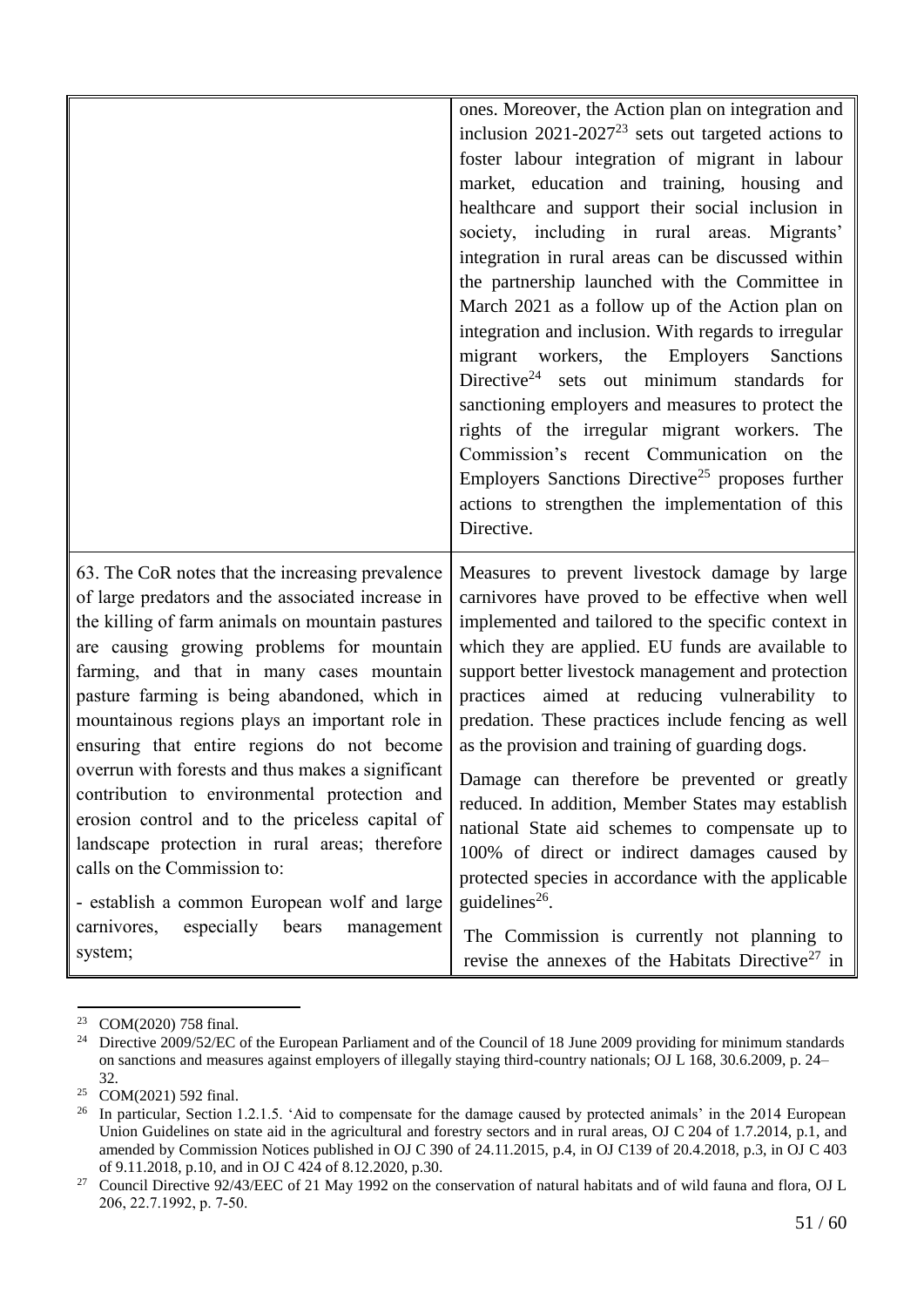| - explore an amendment to the annexes to the<br>Habitats Directive in order to adapt more rapidly<br>to the development of particular populations and<br>to relax or strengthen the protection status by<br>country or territorial unit where justified by a<br>positive or negative development of the<br>populations of the protected species and the<br>threat to pastoral activities;<br>- broaden the scope for adapting European                                                  | order to change the legal status of the wolf.<br>Protecting large carnivores such as the wolf is<br>important as they play a key role in maintaining<br>the health of natural ecosystems.<br>The Commission is of the view that Member States<br>have the necessary tools under the existing EU<br>legislation to allow both the conservation of large<br>carnivores and the continuation of livestock grazing<br>in European landscapes. The available tools also                                                                                                                                                     |
|-----------------------------------------------------------------------------------------------------------------------------------------------------------------------------------------------------------------------------------------------------------------------------------------------------------------------------------------------------------------------------------------------------------------------------------------------------------------------------------------|------------------------------------------------------------------------------------------------------------------------------------------------------------------------------------------------------------------------------------------------------------------------------------------------------------------------------------------------------------------------------------------------------------------------------------------------------------------------------------------------------------------------------------------------------------------------------------------------------------------------|
| legislation and the necessary measures to local<br>conditions so that populations of predators, in<br>particular those of wolves and bears, can be<br>better managed.                                                                                                                                                                                                                                                                                                                   | include the possibility of derogations under the<br>Habitats Directive to capture or kill wolf specimens<br>in order to prevent serious damage to livestock,<br>provided all the conditions set out in Article 16 of<br>the Directive are fulfilled <sup>28</sup> .                                                                                                                                                                                                                                                                                                                                                    |
| 64. The CoR stresses the important role played<br>by agricultural infrastructure in the organisation<br>and cohesion of rural areas; calls on the<br>Commission to include in its proposals measures<br>to ensure that this infrastructure is preserved and<br>that it remains largely as permeable (unpaved)<br>roads.                                                                                                                                                                 | According to Strategic Plan Regulation $(SPR)^{29}$ ,<br>Member States may include in their Strategic Plans<br>development interventions<br>related<br>rural<br>to<br>agricultural and rural infrastructure, based on a<br>Strengths, Weaknesses, Opportunities, and Threats<br>(SWOT) analysis and identified needs, and<br>synergies with other funds active in rural areas.<br>The new delivery model of the Common<br>Agricultural Policy 2023-2027 gives<br>more<br>flexibility to Member States to set up national<br>rules, such as technical requirements, for the<br>implementation of their Strategic Plans. |
| 66. The CoR stresses that a long-term vision for<br>rural areas should strengthen the regions' role in<br>identifying their priorities; is of the view, in this<br>regard, that when drawing up the legislation on<br>the CAP, its national strategic plans and the<br>national recovery plans an opportunity was<br>missed to ensure future investment projects in<br>rural areas are genuinely anchored in the needs<br>of each local area, as identified by its own<br>stakeholders. | Article 106 (3) of the CAP Strategic Plan<br>Regulation <sup>30</sup> specifies that for preparation and<br>implementation of the strategic plan, 'Each<br>Member State shall organise a partnership with the<br>competent regional and local authorities'.<br>The Commission repeatedly highlighted its<br>conviction that the implementation of the plans<br>will only be successful with strong regional and<br>local ownership, as well as support from social<br>partners and civil society at every stage of the<br>process. The regions will be key partners when it                                            |

 $28\,$ Relevant interpretation, clarifications and advice are provided in the Commission's guidance on animal species protected under the Habitats Directive:

[https://ec.europa.eu/environment/nature/conservation/species/guidance/index\\_en.htm](https://ec.europa.eu/environment/nature/conservation/species/guidance/index_en.htm)

<sup>&</sup>lt;sup>29</sup> [Regulation \(EU\) 2021/2115](https://op.europa.eu/pl/publication-detail/-/publication/4a220961-5636-11ec-91ac-01aa75ed71a1/language-en)

<sup>&</sup>lt;sup>30</sup> [Regulation \(EU\) 2021/2115](https://op.europa.eu/pl/publication-detail/-/publication/4a220961-5636-11ec-91ac-01aa75ed71a1/language-en)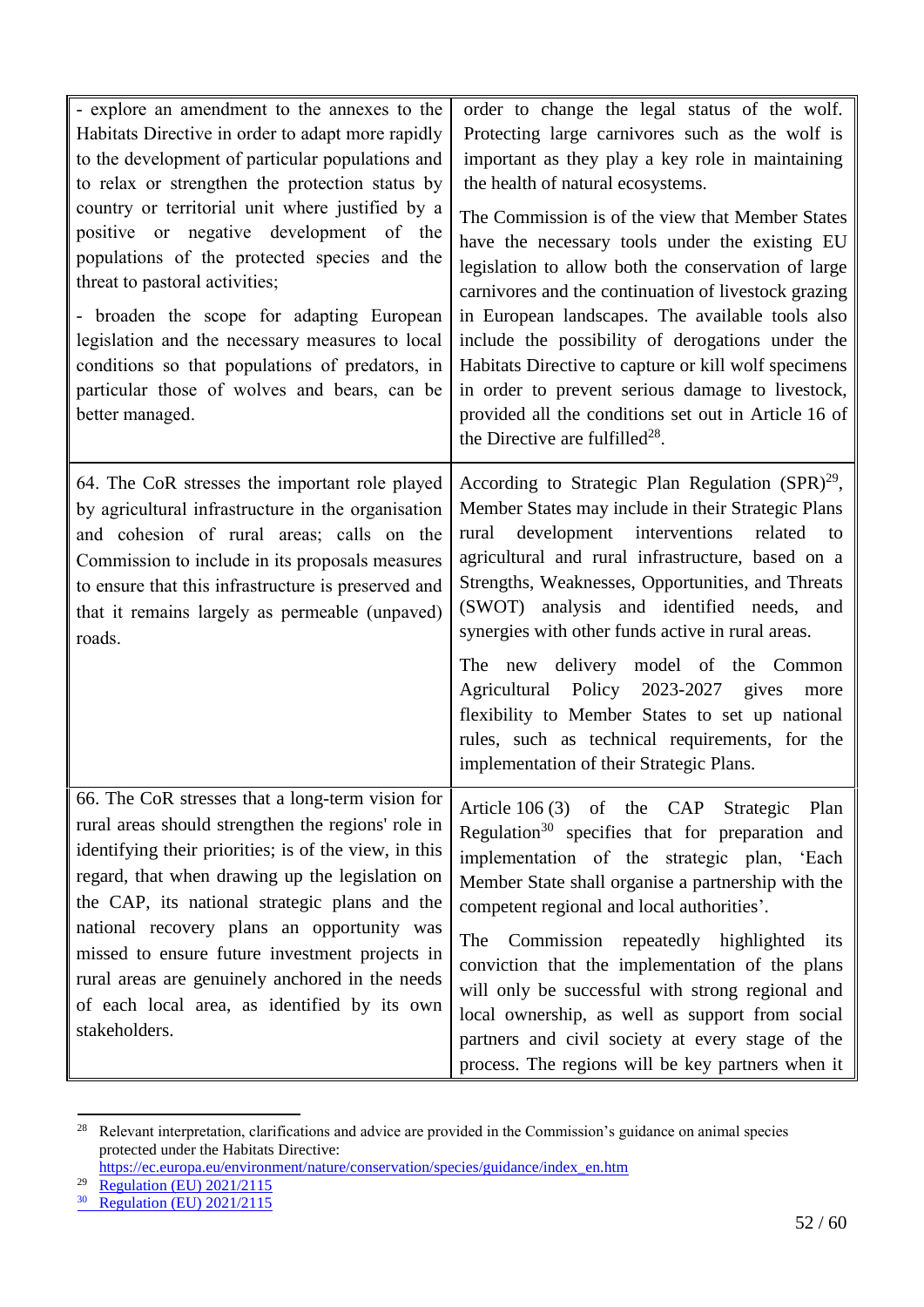comes to translating the ambitious objectives for the green and digital transition into concrete measures, with tangible impact on the ground for people and businesses. Member States needed to explain how their plans contribute to enhancing cohesion, taking into account local, regional and national disparities.

The Recovery and Resilience Facility has significantly invested in projects that will benefit rural areas and reduce the rural-metropolitan divide. The most pronounced investments target the modernisation of technological infrastructure by digitalizing local public services, rolling out ultra-fast broadband connections, installing 5G mobile networks and many other objectives that will enhance connectivity in rural areas. On another note, the recovery and resilience plans also aim to ameliorate the quality and availability of social, and health services, which are notoriously less attainable in remote areas. Other distinct measures will also take aim at sustainable tourism, water management, biodiversity, sustainable farming and other crucial elements that form the backbone of the rural economy and wellbeing.

The regional authorities will be invited to take active role and possible commitments in the Rural Pact process.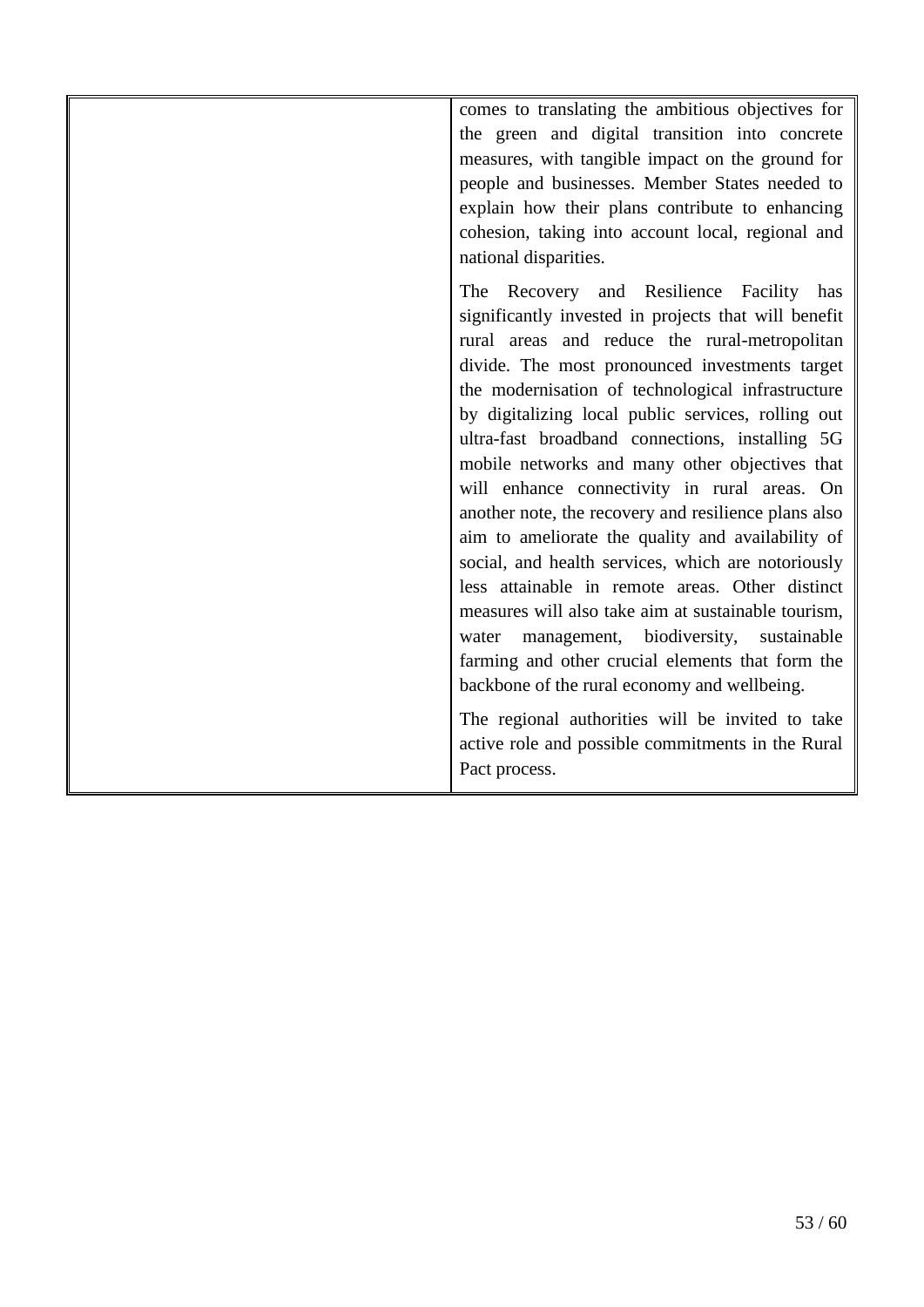<span id="page-53-0"></span>

| $N^{\circ}6$<br>EU strategic framework on health and safety at work 2021-2027 -<br>Occupational safety and health in a changing world of work<br>COM(2021) 323 final<br>COR-2021-05555 - SEDEC-VII/024<br>148th plenary session - January 2022<br><b>Rapporteur: Sergio CACI (IT/EPP)</b><br><b>DG EMPL - Commissioner SCHMIT</b>                                               |                                                                                                                                                                                                                                                                                                                                                                                                                                                                                                                                                                                                                                                                                                                                                       |
|---------------------------------------------------------------------------------------------------------------------------------------------------------------------------------------------------------------------------------------------------------------------------------------------------------------------------------------------------------------------------------|-------------------------------------------------------------------------------------------------------------------------------------------------------------------------------------------------------------------------------------------------------------------------------------------------------------------------------------------------------------------------------------------------------------------------------------------------------------------------------------------------------------------------------------------------------------------------------------------------------------------------------------------------------------------------------------------------------------------------------------------------------|
| Points of the European Committee of the<br>Regions opinion considered essential                                                                                                                                                                                                                                                                                                 | <b>European Commission position</b>                                                                                                                                                                                                                                                                                                                                                                                                                                                                                                                                                                                                                                                                                                                   |
| 6. The CoR () recommends, furthermore,<br>that the Commission lose no time in designing<br>and implementing, in cooperation with the<br>social partners, an EU-wide initiative on<br>mental health at work to assess the emerging<br>issues in this area. The initiative must be able<br>to provide inspiration where needed in<br>individual Member States/sectors/workplaces. | The Commission welcomes the Committee's<br>opinion and recommendations.<br>The Commission shares the views of the<br>Committee on the relevance of addressing mental<br>health at work. The EU Occupational Safety and<br>Health (OSH) Strategic Framework 2021-2027 <sup>1</sup><br>announced that the Commission would prepare a<br>non-legislative EU-level initiative related to<br>mental health at work that assesses emerging<br>issues and puts forward guidance for action. This<br>will be done in cooperation with Member States<br>and social partners.                                                                                                                                                                                   |
|                                                                                                                                                                                                                                                                                                                                                                                 | The issue of psychosocial risks and mental health<br>should also be an important issue at the planned<br>OSH Summit in the first half of 2023.                                                                                                                                                                                                                                                                                                                                                                                                                                                                                                                                                                                                        |
|                                                                                                                                                                                                                                                                                                                                                                                 | Several relevant specific actions will be carried<br>out by the European Agency for Safety and Health<br>at Work (EU-OSHA) during the period 2022-<br>$20242$ , such as an in-depth comparative research<br>on the overall situation related to psychosocial<br>risks and workers' mental health in European<br>workplaces, taking into consideration national<br>differences,<br>sectoral<br>and<br>size<br>company<br>specificities, gender, age and vulnerable groups. It<br>explore<br>new research<br>will<br>and statistics,<br>investigating the effectiveness of EU and national<br>policies, strategies, approaches to prevention and<br>workplace practices. The research will allow the<br>policy makers to have a better understanding of |

 $\ddot{\phantom{a}}$  $1$  COM(2021) 323 final.

<sup>&</sup>lt;sup>2</sup> EU-OSHA's Single Programming Document 2022-2024, available at [https://osha.europa.eu/en/publications/single](https://osha.europa.eu/en/publications/single-programming-document-2022-2024)[programming-document-2022-2024](https://osha.europa.eu/en/publications/single-programming-document-2022-2024)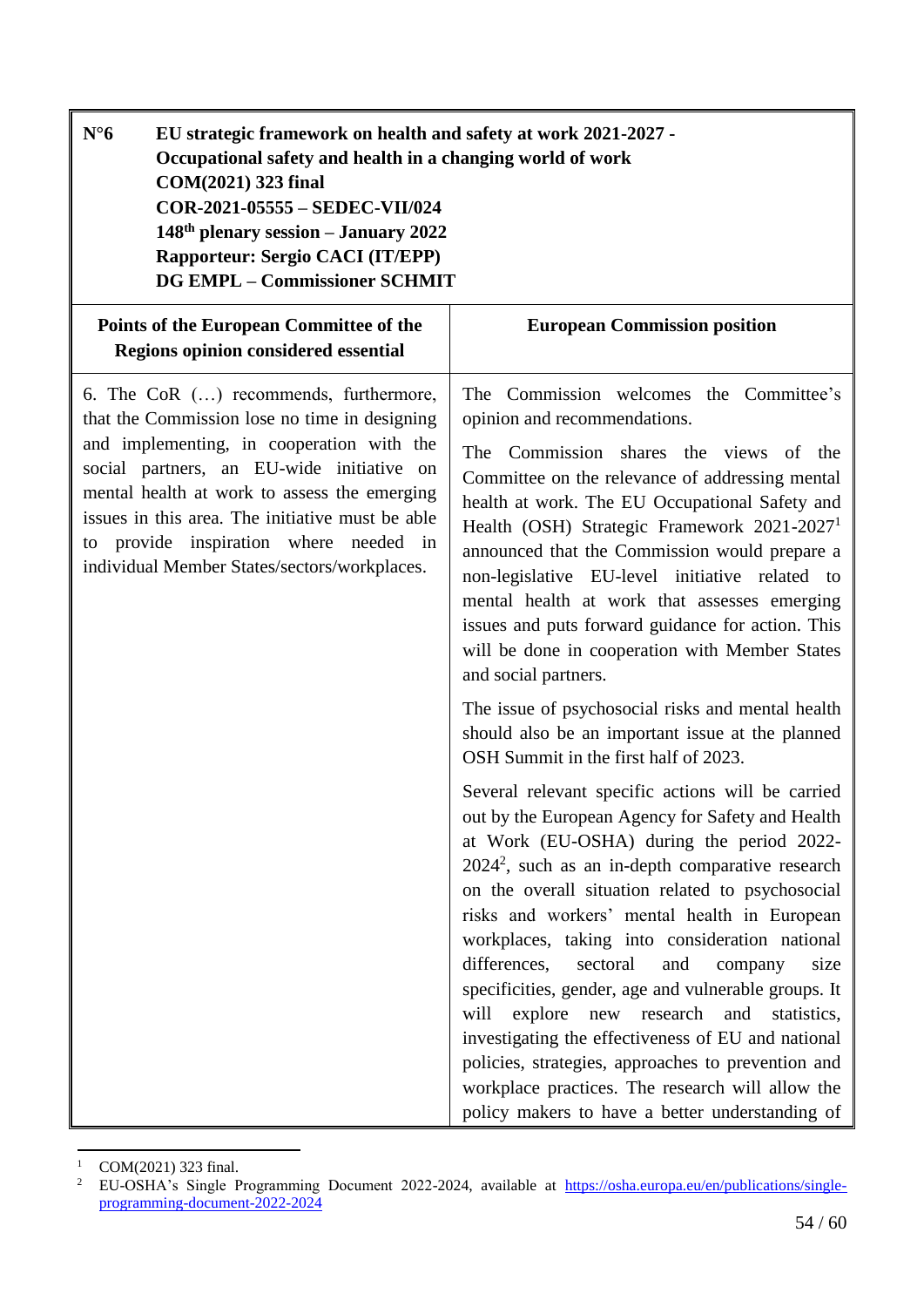|                                                                                                                                                                                                                                                                                                                     | the potential impact of different policies, such as<br>strengthening regulation and enforcement, sectoral<br>and social partner agreements, and the key success<br>factors.                                                                                                                                                                                                                                                                                                                                                                                                                         |
|---------------------------------------------------------------------------------------------------------------------------------------------------------------------------------------------------------------------------------------------------------------------------------------------------------------------|-----------------------------------------------------------------------------------------------------------------------------------------------------------------------------------------------------------------------------------------------------------------------------------------------------------------------------------------------------------------------------------------------------------------------------------------------------------------------------------------------------------------------------------------------------------------------------------------------------|
|                                                                                                                                                                                                                                                                                                                     | In addition, in 2024, EU-OSHA will finalise an<br>OSH overview on digitalisation, which will<br>provide information to policy makers<br>and<br>researchers on the OSH issues at stake in relation<br>to the increasing use of automation, robotics,<br>artificial intelligence and monitoring technology.<br>The digitalisation overview will be the research<br>basis for the 2023-2025 Healthy Workplaces<br>Campaign 'Safe and Healthy Work in the Digital<br>Age', which will help raise awareness of risks and<br>opportunities.                                                               |
| 30. () Vision Zero should not be limited to<br>deaths, but should also cover workplace<br>accidents and illnesses, as well as risk<br>prevention and elimination, in line with the<br>principles of the Framework Directive.                                                                                        | The EU OSH Strategic Framework 2021-2027<br>states that nobody should suffer from job related<br>diseases or accidents. The Vision Zero approach<br>to work-related deaths strengthens, in general, the<br>prevention culture, including the proper and<br>effective application of the general principles of<br>prevention laid down in the Framework<br>Directive <sup>3</sup> , for all occupational risks. This is<br>confirmed by the OSH Strategic Framework 2021-<br>2027, which underlines that all accidents, injuries<br>and diseases must be analysed and prevented<br>(section $2.2$ ). |
| 33. () The Committee eagerly awaits further<br>work to set binding evidence-based and<br>scientifically up-to-date occupational exposure<br>limits covering all 50 priority carcinogens<br>(compared to the current 27) and to include<br>substances toxic to reproduction, and to<br>hazardous medicinal products. | In 2016, the Commission initiated a first revision<br>of the Carcinogens and Mutagens Directive<br>$(CMD)^4$ , with the aim of setting occupational<br>exposure limits for additional substances in its<br>Annex III. To date and by means of four revisions,<br>29 substances have been addressed.<br>On 16 December 2021, the European Parliament<br>and the Council reached a provisional agreement<br>on the fourth revision of the CMD, setting new or<br>revised limit values for three carcinogens:<br>acrylonitrile, nickel compounds and benzene. This                                     |

 $\overline{3}$ <sup>3</sup> Council Directive 89/391/EEC of 12 June 1989 on the introduction of measures to encourage improvements in the safety and health of workers at work OJ L 183, 29.6.1989, p. 1–8.

<sup>&</sup>lt;sup>4</sup> Directive 2004/37/EC of the European Parliament and of the Council of 29 April 2004 on the protection of workers from the risks related to exposure to carcinogens or mutagens at work (Sixth individual Directive within the meaning of Article 16(1) of Council Directive 89/391/EEC); OJ L 158, 30.4.2004, p. 50–76.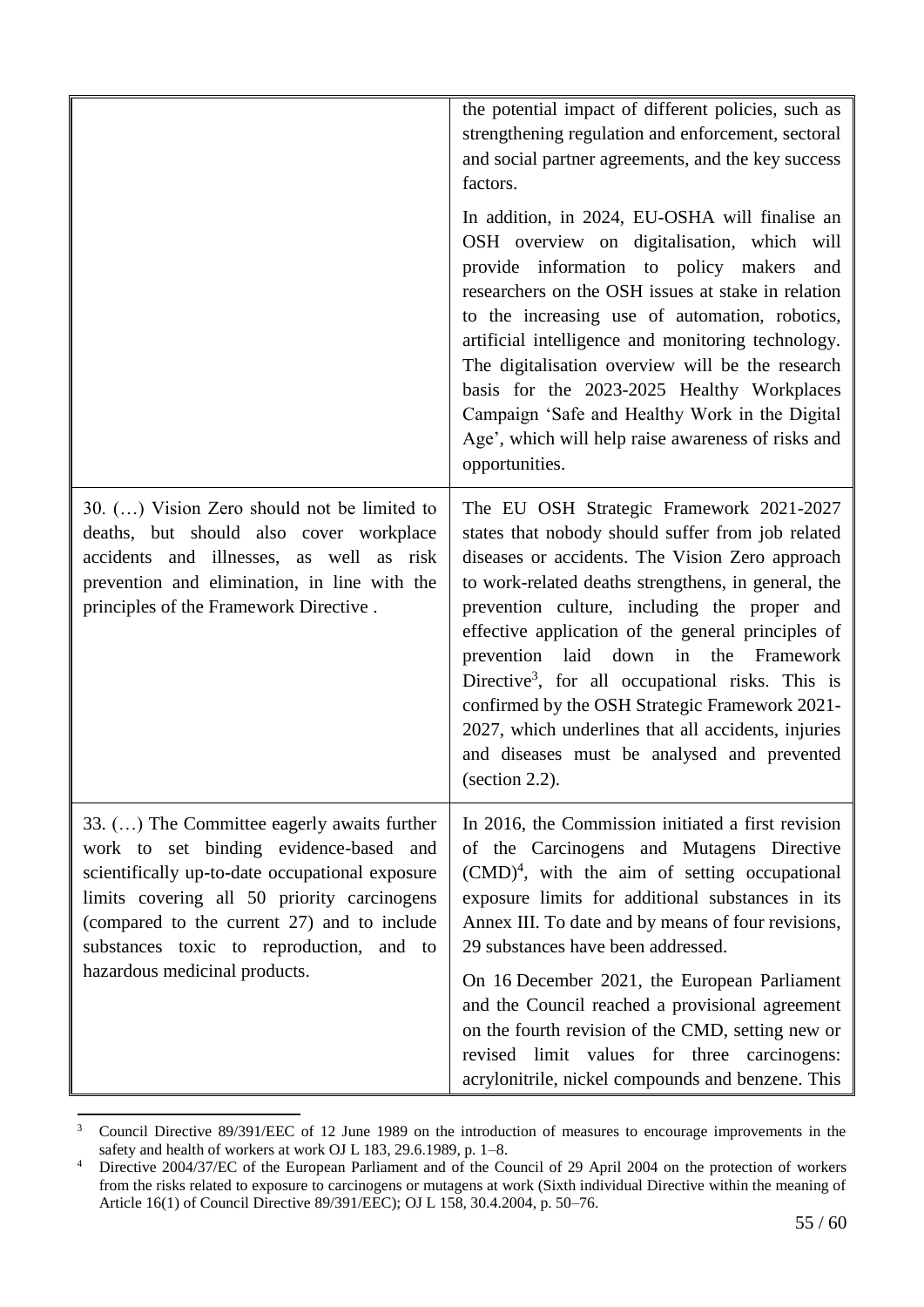| provisional agreement was adopted by<br>the<br>European Parliament<br>the Council<br>and<br>on<br>17 February 2022 and 3 March 2022, respectively.                                                                                                                                                                                                                                                    |
|-------------------------------------------------------------------------------------------------------------------------------------------------------------------------------------------------------------------------------------------------------------------------------------------------------------------------------------------------------------------------------------------------------|
| The revised Directive will provide for, among<br>others:                                                                                                                                                                                                                                                                                                                                              |
| the enlargement of the scope of the CMD to<br>reprotoxic substances;                                                                                                                                                                                                                                                                                                                                  |
| reinforced training measures for workers<br>handling hazardous medicinal products and<br>the preparation of Union guidelines for the<br>preparation, administration, and disposal of<br>hazardous medicinal products at the place of<br>work;                                                                                                                                                         |
| where appropriate, the development of a<br>definition<br>and the establishment of<br>an<br>indicative list of hazardous medicinal products<br>(or the substances contained therein) which<br>fall within the scope of the CMD; and                                                                                                                                                                    |
| where appropriate, the presentation of the<br>planned actions in view of scientifically<br>evaluating new or revised occupational limit<br>values for at least 25 substances.                                                                                                                                                                                                                         |
| Furthermore, in the new EU OSH strategic<br>2021-2027,<br>framework<br>the<br>Commission<br>to launching<br>committed<br>a social<br>partner<br>consultation on reduced limit values for welding<br>polycyclic<br>aromatic<br>hydrocarbons,<br>fumes,<br>isoprene, and 1,4-dioxane under the CMD in<br>2023. The Commission also committed to setting<br>a limit value in the CMD for cobalt by 2024. |
| The Advisory Committee on Safety and Health at<br>Work adopted a tripartite opinion on priority<br>chemicals for new or revised occupational<br>exposure limit values under EU OSH legislation,<br>including the CMD. The Commission will take<br>account of this opinion when prioritising the next<br>chemicals to be addressed in the CMD.                                                         |
| Finally, as part of its 2022 Work Programme <sup>5</sup> , the<br>Commission is also preparing a legislative<br>proposal to further reduce worker's occupational                                                                                                                                                                                                                                      |

 $\overline{5}$ <sup>5</sup> 2022 Commission Work Programme – [key documents | European Commission \(europa.eu\)](https://ec.europa.eu/info/publications/2022-commission-work-programme-key-documents_en)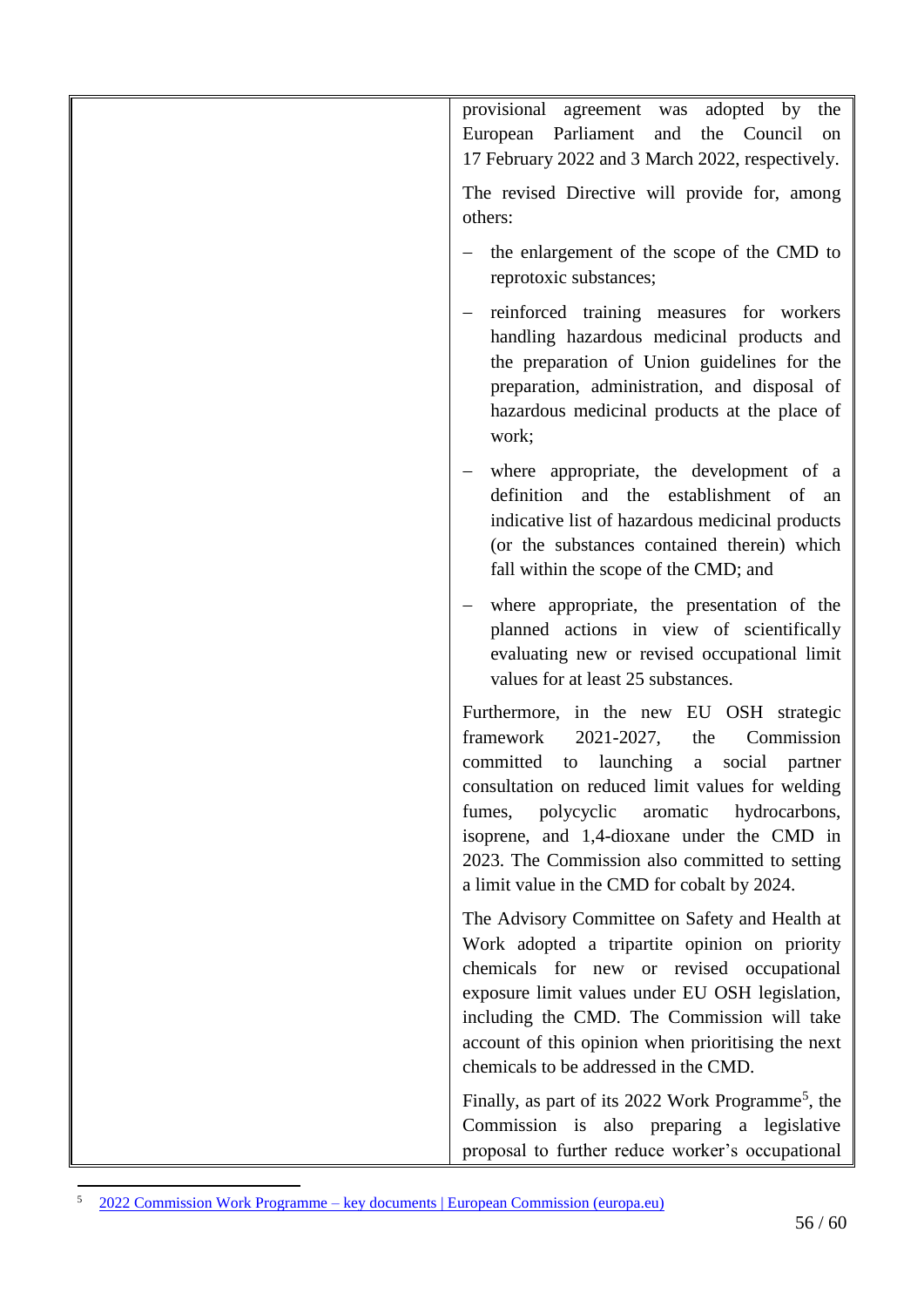|                                                                                                                                                                                                                                                                      | exposure to asbestos.                                                                                                                                                                                                                                                                                                                                                                                                                                                                                                                                                                                                                                                                                                                                                                                                                                                                                                                                                                                                                                                                                                                                                                                                                                                                                                                                                                                                                                                                                                                                                                      |
|----------------------------------------------------------------------------------------------------------------------------------------------------------------------------------------------------------------------------------------------------------------------|--------------------------------------------------------------------------------------------------------------------------------------------------------------------------------------------------------------------------------------------------------------------------------------------------------------------------------------------------------------------------------------------------------------------------------------------------------------------------------------------------------------------------------------------------------------------------------------------------------------------------------------------------------------------------------------------------------------------------------------------------------------------------------------------------------------------------------------------------------------------------------------------------------------------------------------------------------------------------------------------------------------------------------------------------------------------------------------------------------------------------------------------------------------------------------------------------------------------------------------------------------------------------------------------------------------------------------------------------------------------------------------------------------------------------------------------------------------------------------------------------------------------------------------------------------------------------------------------|
|                                                                                                                                                                                                                                                                      | In parallel, the European Parliament adopted on<br>20 October 2021 a resolution under Article 225 of<br>the Treaty on the Functioning of the European<br>Union (TFEU) on protecting workers and citizens<br>asbestos <sup>6</sup> to which the Commission<br>from<br>responded by letter on 19 January 2022. As a<br>follow-up, the Commission will also present a<br>Communication setting out possible measures<br>under existing and new instruments in view of<br>addressing the risks from asbestos.                                                                                                                                                                                                                                                                                                                                                                                                                                                                                                                                                                                                                                                                                                                                                                                                                                                                                                                                                                                                                                                                                  |
| 37. The CoR calls for the Artificial Intelligence<br>Act to include OSH since the studies carried<br>out by individual Member States contain an in-<br>depth assessment of work organisation, as well<br>as physical and mental health and the safety of<br>workers. | The proposed artificial intelligence (AI) Act is a<br>horizontal internal market Regulation, which lays<br>down a uniform legal framework for the<br>development, marketing and use of AI systems in<br>conformity with Union values, notably a high<br>level of protection of health, safety<br>and<br>fundamental rights. It provides, inter alia, for<br>mandatory requirements with respect to 'high-<br>risk' AI systems, i.e. systems intended to be used<br>in certain ways in specific predefined areas. This<br>includes the area of employment, workers<br>management and access to self-employment, and<br>notably, 'AI systems intended to be used for<br>making decisions on promotion and termination of<br>work-related contractual relationships, for task<br>allocation and for monitoring and evaluating<br>performance and behaviour of persons in such<br>relationships'. Existing OSH provisions at EU<br>level are complemented by additional protections<br>for workers vis-à-vis the use of automated<br>monitoring and decision-making systems in the<br>Commission's proposal for a Directive to improve<br>working conditions in platform work. The<br>proposed Directive's personal scope is limited to<br>people working through digital labour platforms,<br>since available evidence indicates that this<br>particular type of companies uses automated<br>monitoring and decision-making systems to an<br>extent that is not observable in other sectors. This<br>poses specific challenges to the working<br>conditions of platform workers, including on |

<sup>&</sup>lt;sup>6</sup> [https://www.europarl.europa.eu/doceo/document/TA-9-2021-0427\\_EN.html](https://www.europarl.europa.eu/doceo/document/TA-9-2021-0427_EN.html)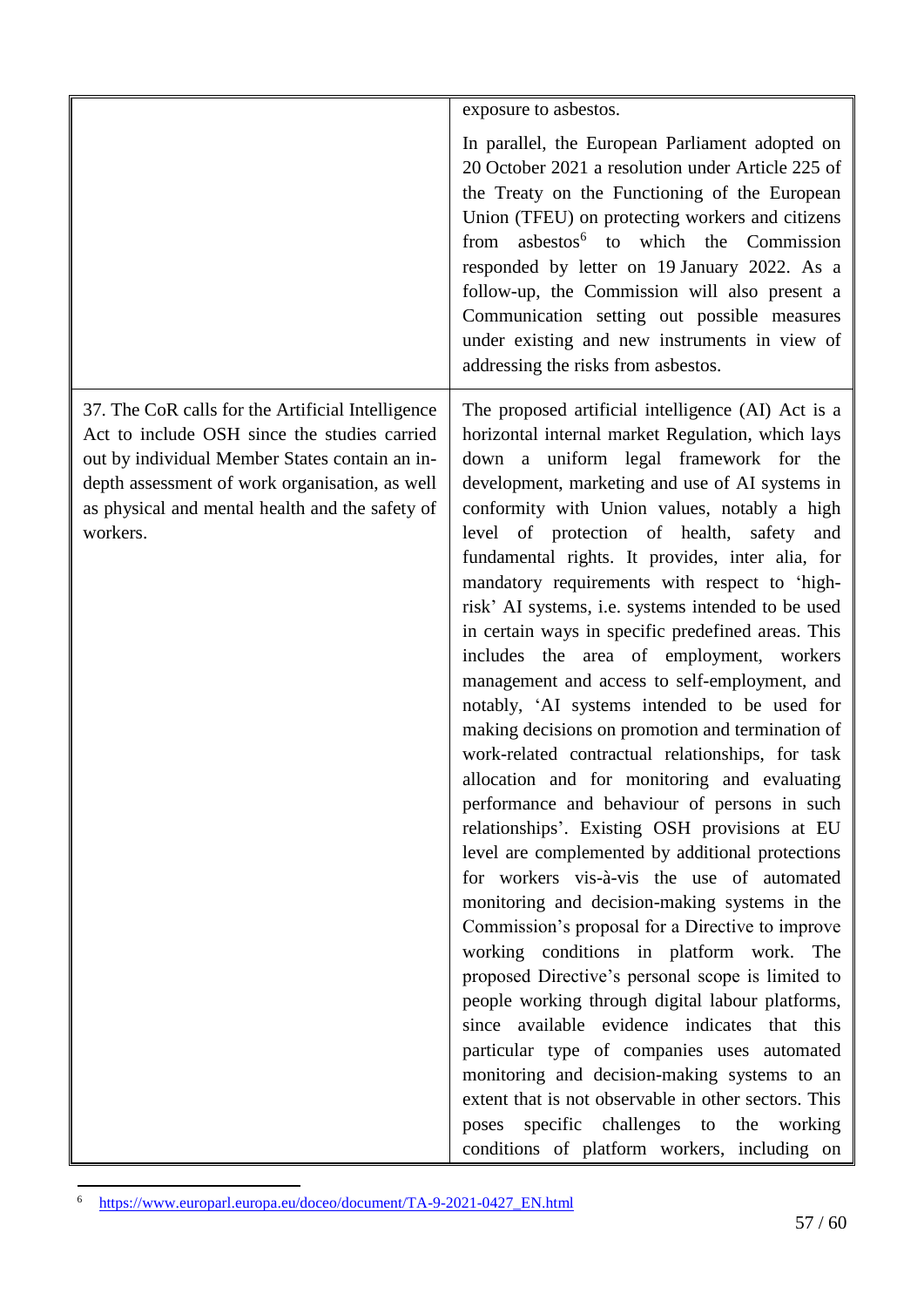|                                                                                                                                                                                                                                                                                                                                                                                                                          | health and safety. The Commission will continue<br>examining the phenomenon of algorithmic<br>management and will keep an eye on the potential<br>future need to regulate the use of algorithms in the<br>wider world of work.                                                                                                                                                                                                                                                                                                                                    |
|--------------------------------------------------------------------------------------------------------------------------------------------------------------------------------------------------------------------------------------------------------------------------------------------------------------------------------------------------------------------------------------------------------------------------|-------------------------------------------------------------------------------------------------------------------------------------------------------------------------------------------------------------------------------------------------------------------------------------------------------------------------------------------------------------------------------------------------------------------------------------------------------------------------------------------------------------------------------------------------------------------|
| 38. The CoR believes that the Strategic<br>Framework for Health and Safety at work<br>should cover everyone in the world of work;<br>notes that the scope of application of the OSH<br>strategic framework excludes self-employed<br>workers (including atypical workers and<br>platform workers) and believes that the EU<br>initiative on improving the working conditions<br>of platform workers could also include a | As regards to the self-employed, it is worth<br>clarifying that while in general the EU OSH rules<br>do not apply, not all self-employed workers fall<br>outside this legislation. For instance, the Directive<br>on temporary or mobile construction <sup>7</sup> sites<br>contains provisions applicable to self-employed as<br>actions/omissions could place<br>their<br>others<br>(whether employed or self-employed) at risk at<br>work.                                                                                                                     |
| reference to OSH.                                                                                                                                                                                                                                                                                                                                                                                                        | The Commission agrees that all self-employed<br>must have a safe and healthy work environment<br>and has been working together with the Member<br>States, social partners, and EU-OSHA to raise<br>awareness on issues associated with the working<br>conditions of the self-employed. EU-OSHA<br>conducted a review of methods used across<br>Europe to estimate work-related accidents and<br>illnesses among the self-employed. Moreover, the<br>American Council on Science and Health (ACSH)<br>also addressed the issue in its opinion of May<br>$2014^8$ . |
|                                                                                                                                                                                                                                                                                                                                                                                                                          | The Council Recommendation on improving the<br>protection of the self-employed <sup>9</sup> recommends,<br>among others, that EU Member States promote the<br>safety and health of self-employed workers,<br>through the measures they deem most appropriate.<br>This could be legislation, incentives, information<br>campaigns and/or encouragement of relevant<br>stakeholders.                                                                                                                                                                                |
|                                                                                                                                                                                                                                                                                                                                                                                                                          | In the particular case of platform workers, the<br>Commission would like to stress that they are<br>fully covered by the strategic framework,                                                                                                                                                                                                                                                                                                                                                                                                                     |

 $\ddot{\phantom{a}}$ <sup>7</sup> Council Directive 92/57/EEC of 24 June 1992 on the implementation of minimum safety and health requirements at temporary or mobile construction sites*;* OJ L 245, 26.8.1992, p. 6–22*.*

<sup>&</sup>lt;sup>8</sup> ACSH opinion 'Improvement of the protection of the health and safety at work of self-employed workers' adopted on 22/05/2014.

<sup>&</sup>lt;sup>9</sup> Council recommendation 2003/134/EC of 18 February 2003 concerning the improvement of the protection of the health and safety at work of self-employed workers OJ L 53, 28.2.2003, p. 45–46.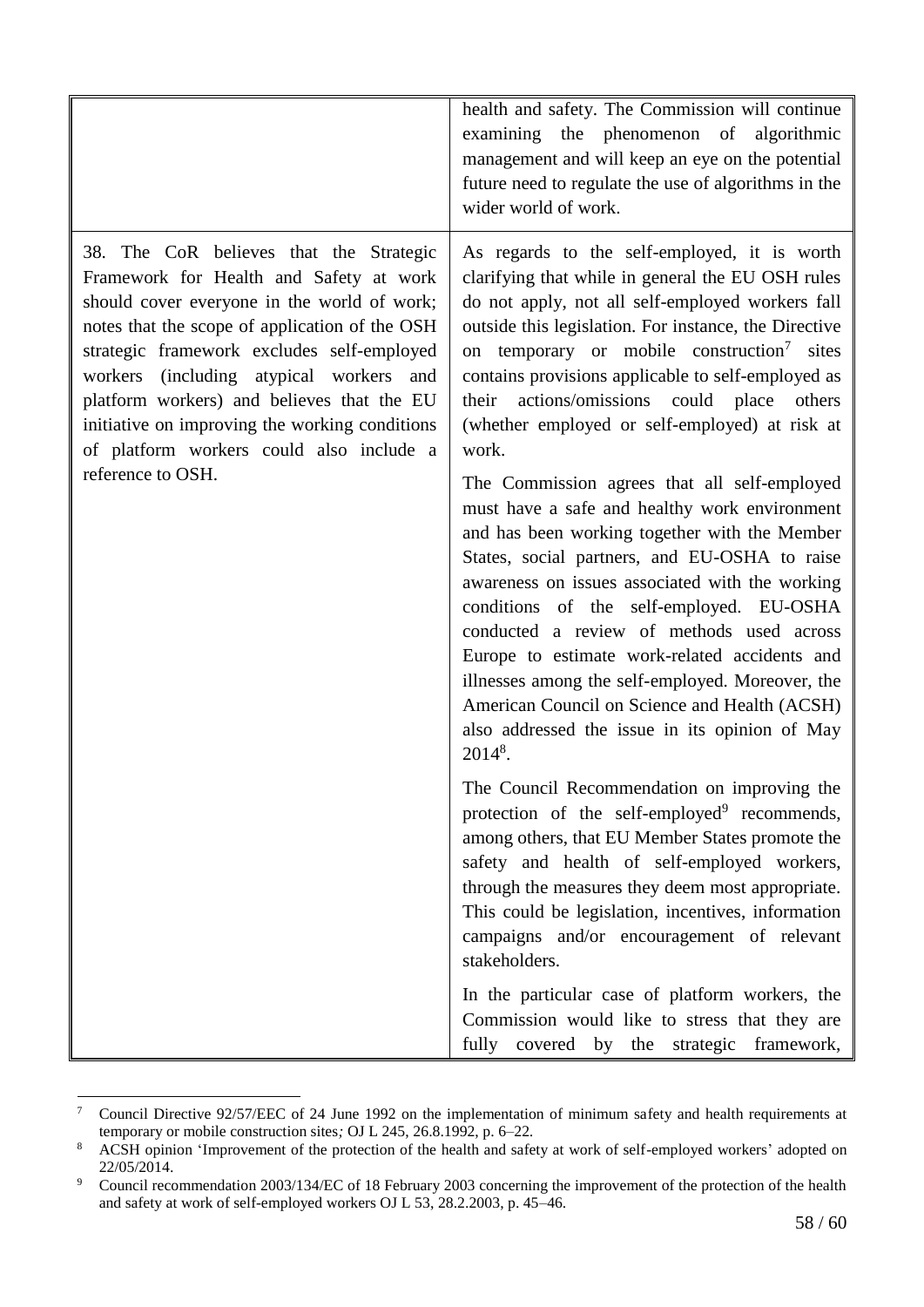|                                                                                                                                                                                                                                                                                                                                                                                                            | provided that they are classified as 'workers'. The<br>recent Commission proposal for a Directive on<br>improving working conditions in platform work $10$<br>aims at ensuring the correct determination of the<br>employment status of people working through<br>digital labour platforms. When adopted, this new<br>framework will<br>enable<br>platform<br>workers<br>(classified as 'workers') to benefit from EU<br>legislation in the field of occupational safety and<br>health.                                                                                                                                                                                                                                                                                                                                                |
|------------------------------------------------------------------------------------------------------------------------------------------------------------------------------------------------------------------------------------------------------------------------------------------------------------------------------------------------------------------------------------------------------------|----------------------------------------------------------------------------------------------------------------------------------------------------------------------------------------------------------------------------------------------------------------------------------------------------------------------------------------------------------------------------------------------------------------------------------------------------------------------------------------------------------------------------------------------------------------------------------------------------------------------------------------------------------------------------------------------------------------------------------------------------------------------------------------------------------------------------------------|
| 40. The CoR $()$ urges the Commission to<br>review the working conditions for teleworking,<br>covering physical and mental health as well as<br>safety. This should be done in cooperation with<br>the European social partners, who are currently<br>involved in negotiations on digitalisation. This<br>is a matter of urgency given the unprecedented<br>rise of this form of work in "the new normal". | As indicated in the European Pillar of Social<br>Rights Action Plan and in response to the<br>European Parliament's Resolution of 21 January<br>2021 on the right to disconnect <sup>11</sup> , the Commission<br>invites social partners to find commonly agreed<br>solutions to address the challenges raised by<br>digitalisation and telework.<br>The Commission acknowledges the importance of<br>social dialogue in dealing with telework and will<br>proactively support social partners<br>in<br>their<br>facilitating discussions<br>endeavour,<br>the<br>and<br>identification of best practices.                                                                                                                                                                                                                            |
|                                                                                                                                                                                                                                                                                                                                                                                                            | In addition, the Commission will implement a<br>number of actions with a view to exchange good<br>practices between Member States, social partners<br>and other relevant stakeholders on the various<br>aspects of telework and the digitalisation of the<br>world of work. On 15 March 2022, the<br>Commission co-hosted a conference with the<br>European Parliament debating the challenges and<br>opportunities of telework and the right to<br>disconnect,<br>including issues<br>related<br>to<br>occupational safety and health in a teleworking<br>environment $^{12}$ .<br>Moreover, the Commission will continue to<br>collect evidence on the context of telework and<br>the right to disconnect. The Commission has<br>launched an exploratory study on the current and<br>future opportunities and challenges of telework |

 $\overline{a}$ <sup>10</sup> COM(2021) 762 final.

<sup>&</sup>lt;sup>11</sup> [https://www.europarl.europa.eu/doceo/document/TA-9-2021-0021\\_EN.html](https://www.europarl.europa.eu/doceo/document/TA-9-2021-0021_EN.html)

<sup>&</sup>lt;sup>12</sup> [https://www.europarl.europa.eu/committees/en/conference-on-the-right-to-disconnect-an/product](https://www.europarl.europa.eu/committees/en/conference-on-the-right-to-disconnect-an/product-details/20220310EOT06362)[details/20220310EOT06362](https://www.europarl.europa.eu/committees/en/conference-on-the-right-to-disconnect-an/product-details/20220310EOT06362)